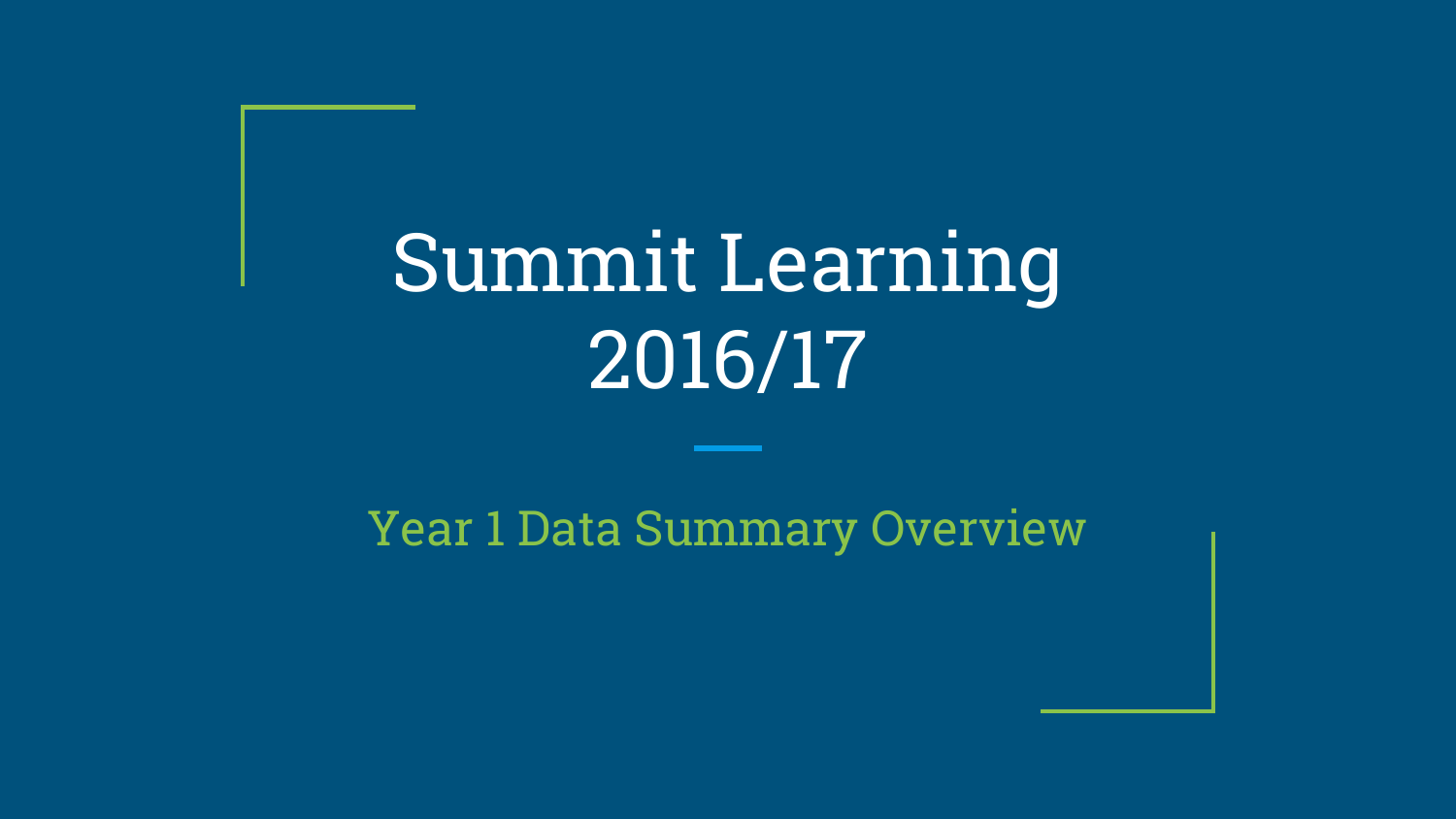# Variables to consider when analyzing data

## For all Summit Teams:

- Summit Learning Instructional change
- Voluntary Change for staff and students (grade level, curriculum, instruction)
- 1:1 learning environment w/Chromebooks
- Ongoing professional learning, mentoring & technical support from Summit Learning
- Summit-trained Spec Ed support

## 6th Grade:

- Students/Families opted into the platform Looping w/previous year's teachers
- Teaming: Humanities/STEM blocks

## 7th/8th Grade:

- No choice to be on platform (different comparison than 6th grade and 17/18 school year)
- 100% kids on PLP for math no Summit team model/inconsistent mentoring/limited projects
- Multiple levels of math in same room at same time (changed for 17/18)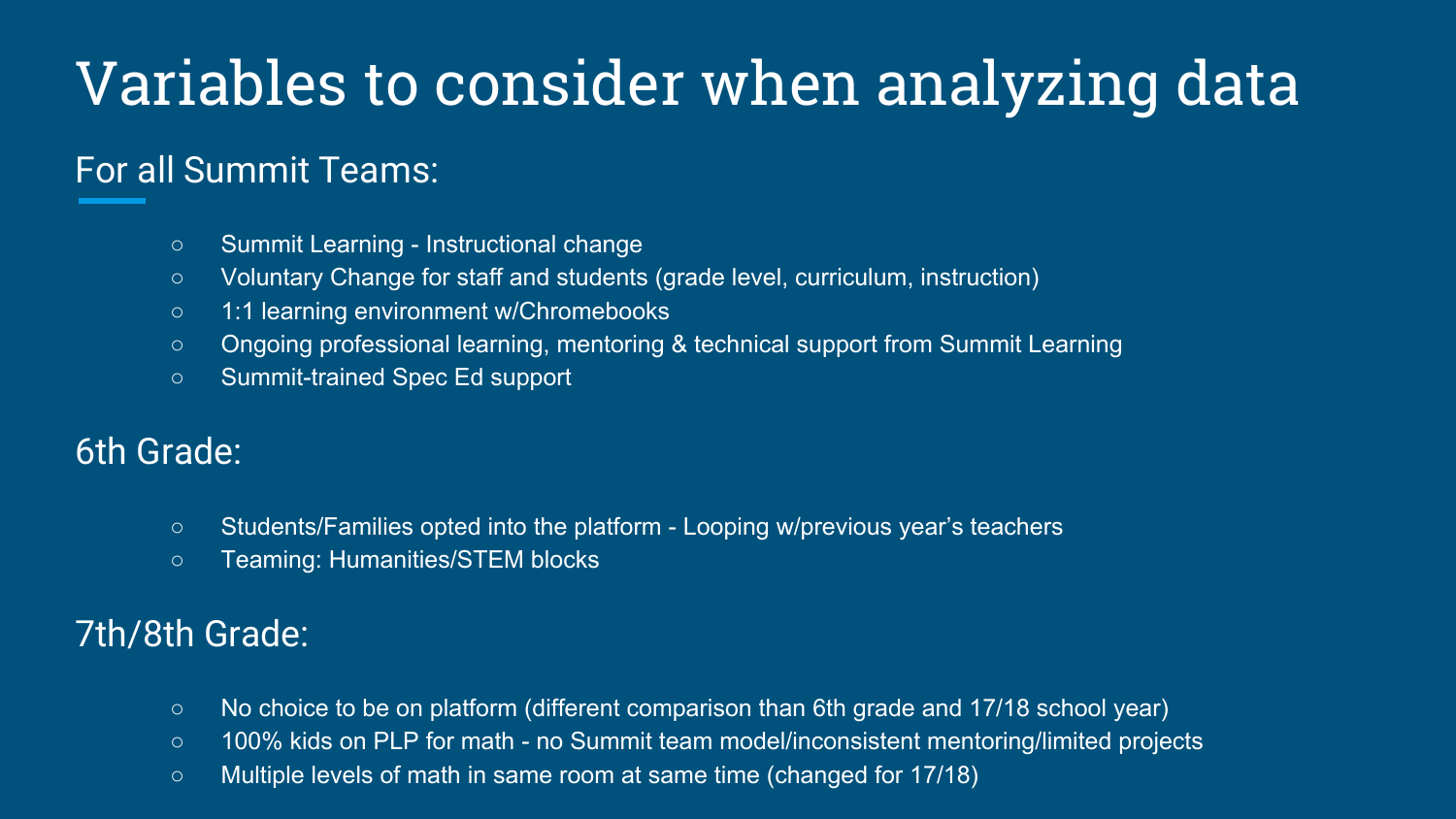# Data Suggests...

## 6th Grade:

- Reading (NWEA & MSTEP): Positive change (close to 20 percentile increase), but cannot contribute to a single variable
- Math (NWEA & MSTEP): Positive change but not as strong as reading (about 8 percentile increase), cannot contribute to a single variable

## 7th/8th Grade:

- NWEA compared to prior year increased slightly (2-4 percentile) or stayed the same
- No drop in achievement for either grade level, 7th grade showed improvement
- No complete correlation no control group with which to compare
- \* Math MSTEP 9th highest in MI for traditional middle schools (7th grade)
- \* ELA MSTEP 12th highest in MI for traditional middle schools (7th grade)
- \*Note: NWEA & MSTEP do not assess cognitive skills which is the strength of Summit Learning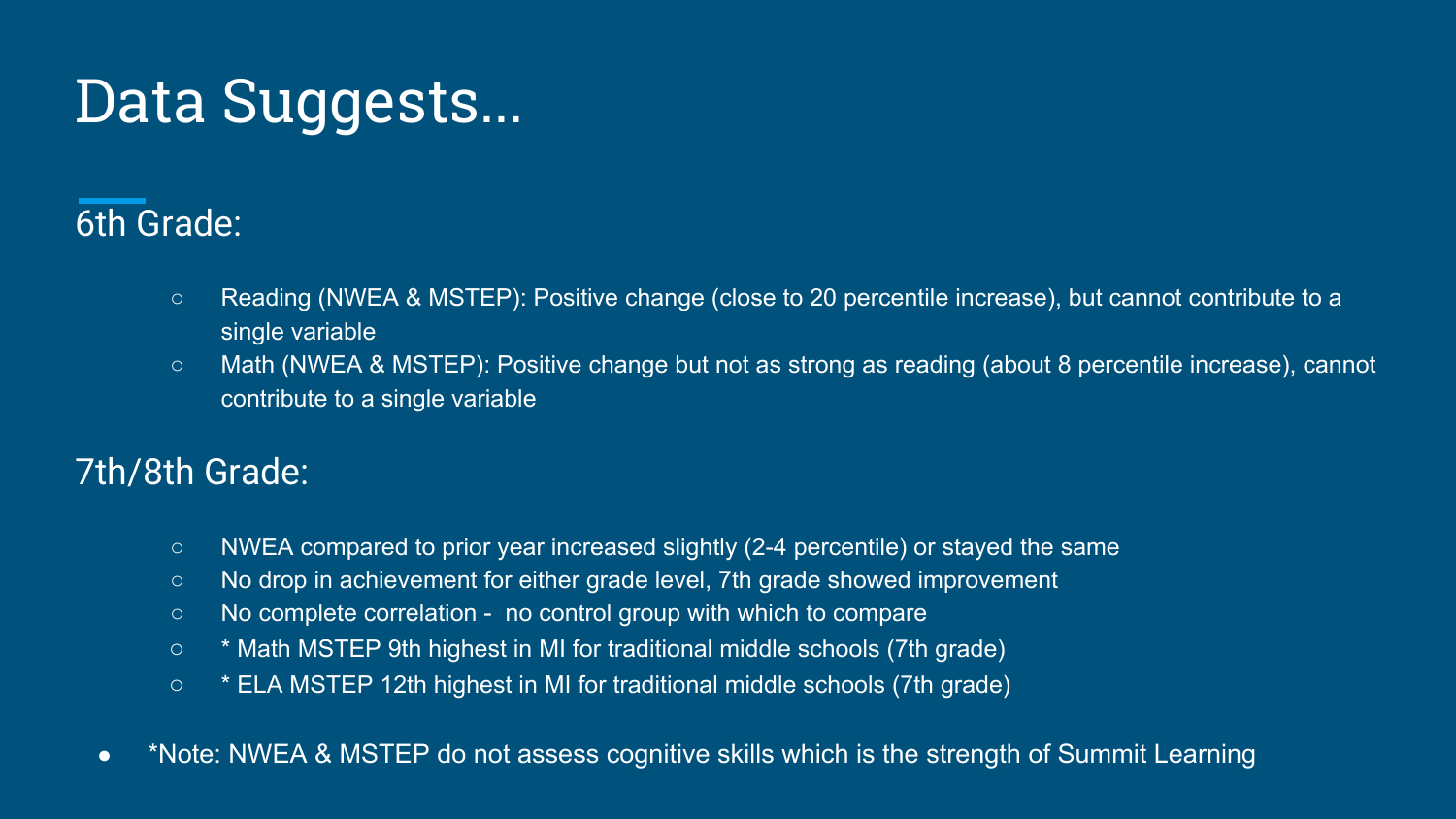# Platform and NWEA data 2015-17

#### **Summit Platform data (Grades 6-8) June 2017:**

- **● Students completed 99% of Focus areas by the end of the year, except for Math at 8th grade (90%)**
- **● Students completed 98% of projects by the end of the year, except for Math at 8th grade (90%)**
- **● Summer School Math sessions were scheduled for students to catch up before high school**

| <b>NWEA Math:</b>                   | <b>MEAN</b> | <b>MEDIAN</b> | <b>Prior Cohort</b> | <b>MEAN</b> | <b>MEDIAN</b> |
|-------------------------------------|-------------|---------------|---------------------|-------------|---------------|
| 8th Spring 16/17                    | 241.2       | 243           | Spring 15/16        | 242.9       | 245           |
| 7th Spring 15/16                    | 237         | 238           | <b>Spring 14/15</b> | 239.6       | 242           |
| <b>NWEA Math: Current 9th grade</b> |             |               |                     |             |               |
| Spring 2016/17:                     | Lo 10%      | Lo/Ave 9%     | 18%<br>Ave          | HiAve 28%   | Hi 36%        |
| Spring 2015/16:                     | Lo 6%       | Lo/Ave 8%     | 20%<br>Ave          | HiAve 32%   | Hi 34%        |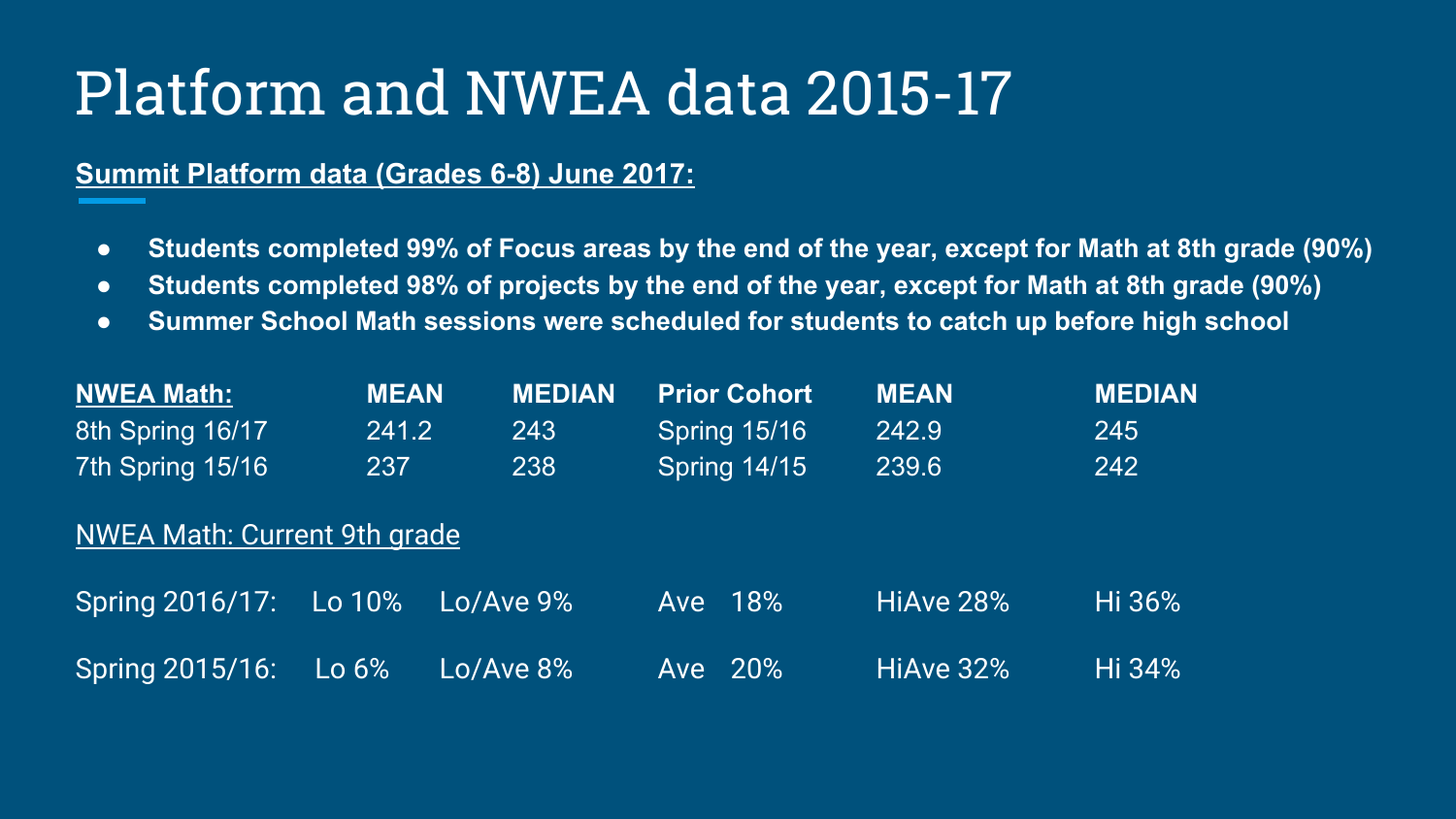#### **M-Step Dashboard Dexter Community Schools County Rank 2016-2017**

| Grade | <b>Math</b>                                                                                 | <b>ELA</b>                                                                                   | <b>Science</b>                                                              | <b>Social Studies</b>                                                                       |
|-------|---------------------------------------------------------------------------------------------|----------------------------------------------------------------------------------------------|-----------------------------------------------------------------------------|---------------------------------------------------------------------------------------------|
| 3     | 2 <sup>nd</sup> in county 16-17<br>2 <sup>nd</sup> in county 15-16<br>score increased by 5% | 3rd in county 16-17<br>4 <sup>th</sup> in county 15-16<br>score increased                    |                                                                             |                                                                                             |
| 4     | $1st$ in county 16-17<br>$1st$ in county 15-16<br>score decreased by 10%                    | 4 <sup>th</sup> in county 16-17<br>1 <sup>st</sup> in county 15-16<br>score decreased by 12% | 3rd in county 16-17<br>1 <sup>st</sup> in county 15-16<br>score decreased   |                                                                                             |
| 5     | $1st$ in county 16-17<br>$4th$ in county 15-16<br>score increased by 10%                    | 3rd in county 16-17<br>4 <sup>th</sup> in county 15-16<br>score increased                    |                                                                             | 3 <sup>rd</sup> in county 16-17<br>4 <sup>th</sup> in county 15-16<br>score increased       |
| 6     | $1st$ in county 16-17<br>$1st$ in county 15-16<br>score increased                           | 2 <sup>nd</sup> in county 16-17<br>4 <sup>th</sup> in county 15-16<br>score increased        |                                                                             |                                                                                             |
|       | $1st$ in county 16-17<br>4 <sup>th</sup> in county 15-16<br>score increased                 | $1st$ in county 16-17<br>3 <sup>rd</sup> in county 15-16<br>score increased                  | $1st$ in county 16-17<br>2 <sup>nd</sup> in county 15-16<br>score increased |                                                                                             |
| 8     | 4 <sup>th</sup> in county 16-17<br>4 <sup>th</sup> in county 15-16<br>score decreased by 6% | 1st in county 16-17<br>$1st$ in county 15-16<br>score decreased by 3%                        |                                                                             | 4 <sup>th</sup> in county 16-17<br>2 <sup>nd</sup> in county 15-16<br>score decreased       |
| 11    | 4 <sup>th</sup> in county 16-17<br>2 <sup>nd</sup> in county 15-16<br>score decreased by 6% | $1st$ in county 16-17<br>$1st$ in county 15-16<br>score decreased by 5%                      | $1st$ in county 16-17<br>$1st$ in county 15-16<br>score decreased by 5%     | 4 <sup>th</sup> in county 16-17<br>1 <sup>st</sup> in county 15-16<br>score decreased by 8% |

Key:

1<sup>st</sup> in county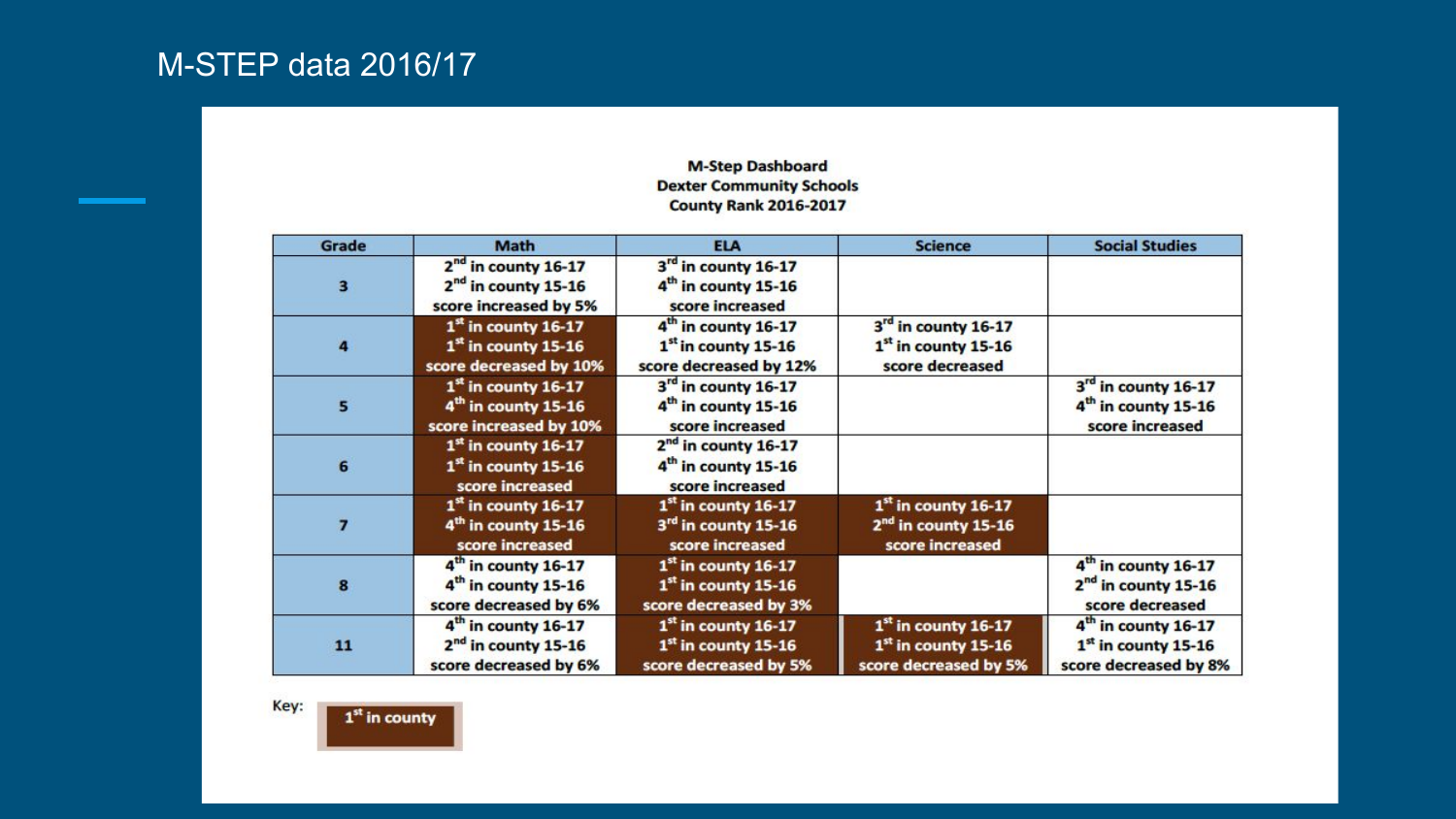# Survey data 2016/17

6th Grade:

• Parents, Students and Staff responded very positively (more than 90% satisfied) throughout the year

## 7th/8th Grade:

- 7th Grade: Parents, Students and Staff were slightly positive in the fall, more positive in the spring
- 8th Grade: Parents, Student and Staff were generally negative in the fall, but feedback was somewhat better in the spring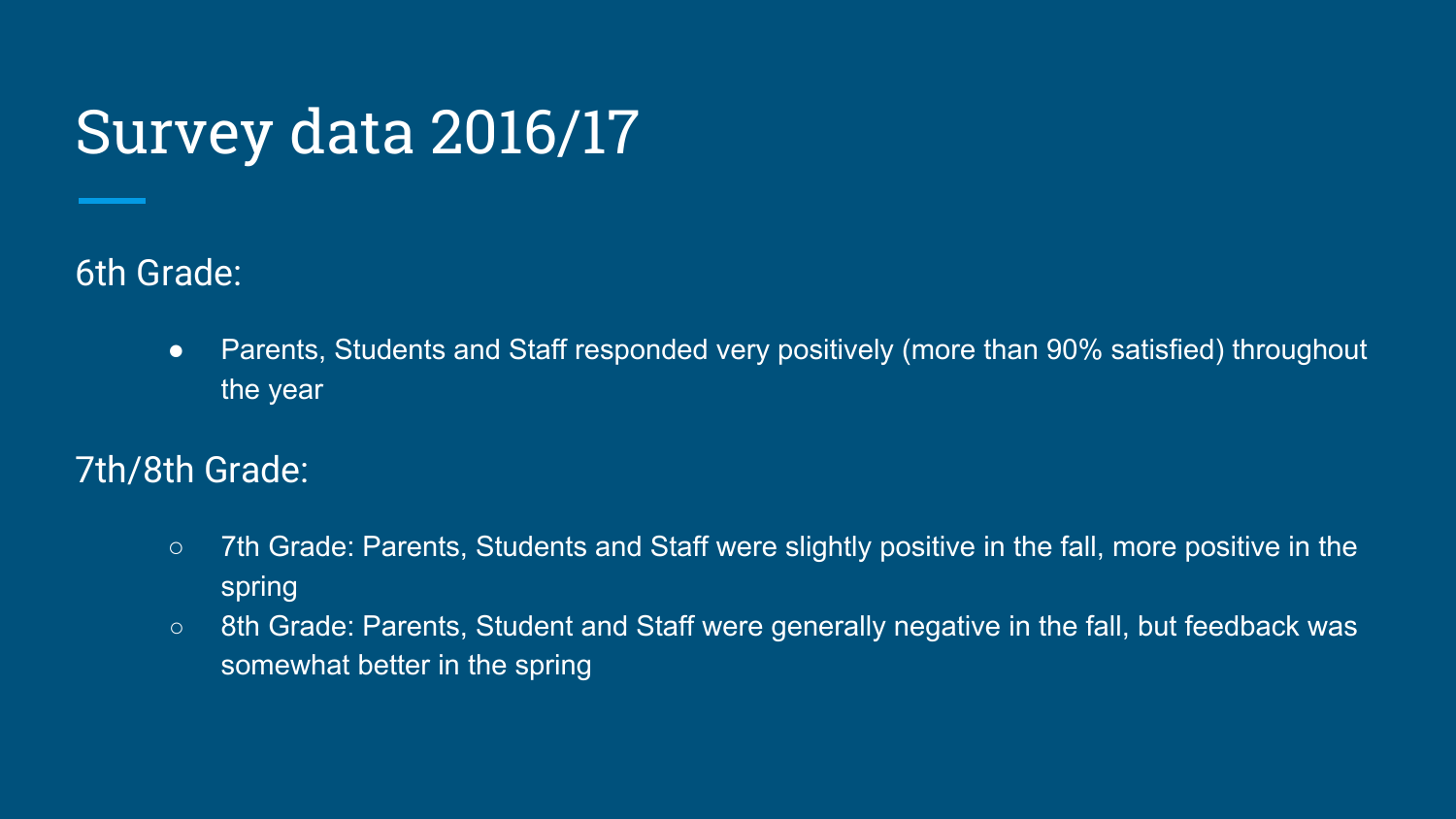# 17/18: Smoother transition due to the following changes:

- Family/Student choice to be on platform at both Creekside and Mill Creek
- Streamlined curriculum updates to platform teachers still able to customize
- Continued support/mentoring/professional development of teachers through Summit Learning
- Math classes are grouped as a single class at Mill Creek
- Second year familiarity with platform and instructional practice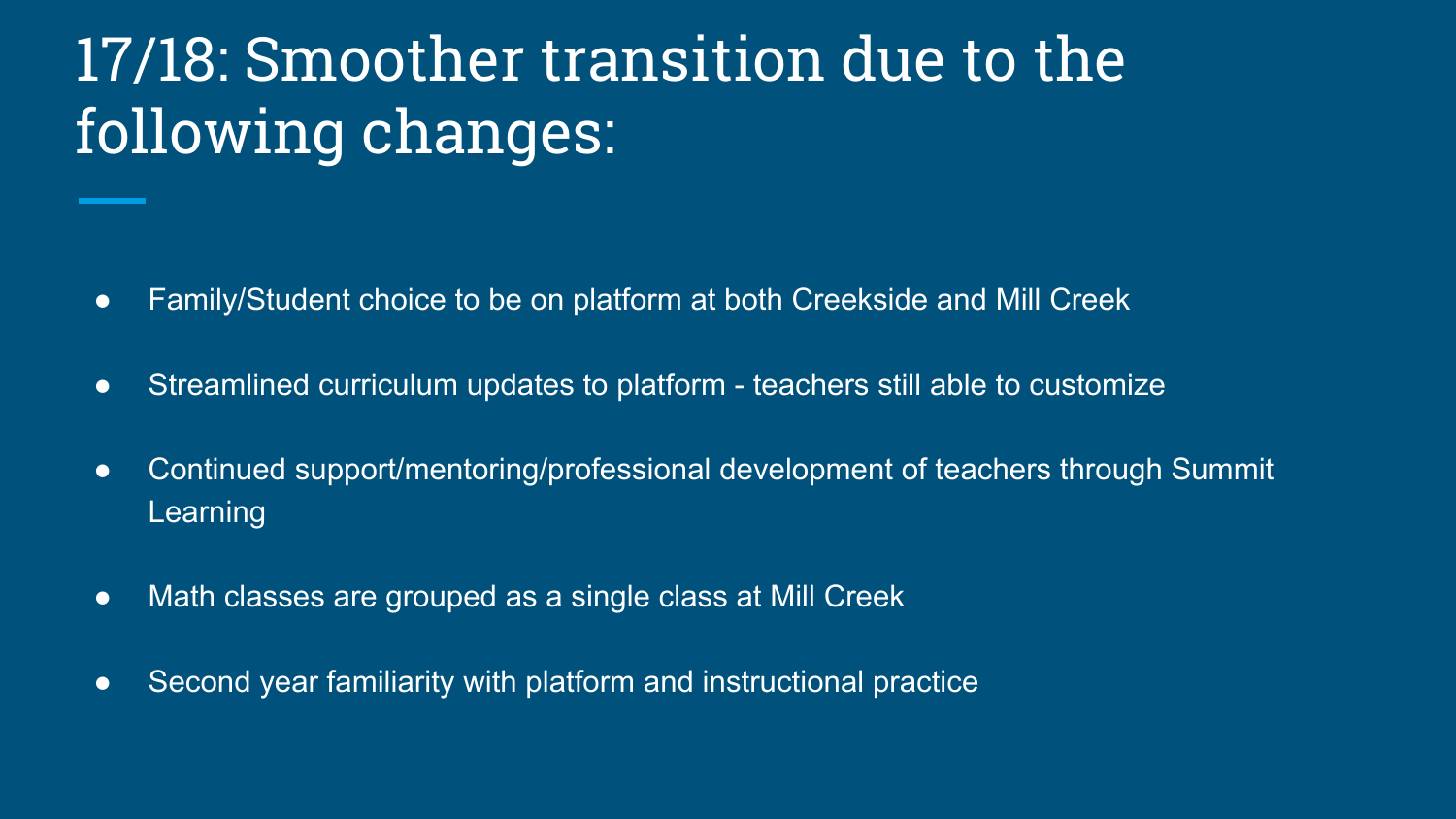#### **Summit Learning Program Overview**

Dexter Community Schools is piloting a personalized learning model in teams of 6th, 7th, and 8th grade teachers in two buildings. The model has 3 major components:

● Personalized Learning Time (PLT) accounts for about 30% of a student's day. Students work individually, and at their own pace, on "playlists" to master content knowledge (basic facts and skills) from the core subject areas of Math, Science, English, and Social Studies. The teacher monitors the students and guides students toward becoming self-directed learners. Students do not spend time "learning" things they already know and aren't rushed through concepts they need more time and practice to master.



- Project Time accounts for about 70% of a student's day. Students work collaboratively, integrating and applying the content knowledge they learned in PLT, **to develop over 30 cognitive skills valued by colleges and potential employers.** Examples include: point of view, selecting relevant resources, hypothesizing, critiquing reasoning, explaining evidence, active listening, and oral presentation. The teacher guides the work and provides direct instruction either whole group or in small groups as needed. Many of the projects involve real-life experiences.
- Mentoring is when students meet one-on-one with their mentor teacher for about 10 minutes each week to check-in on how the student is doing at setting and meeting both short term and long term goals. Mentoring is generally run concurrently with PLT.

This level of individualized instruction is made possible by 1:1 technology. All of the above components are housed in the PLP (Personalized Learning Platform) which is accessible by students, parents, and teachers.

For more information on the Summit Learning Program visit: <https://www.edinnovationlab.com/overview>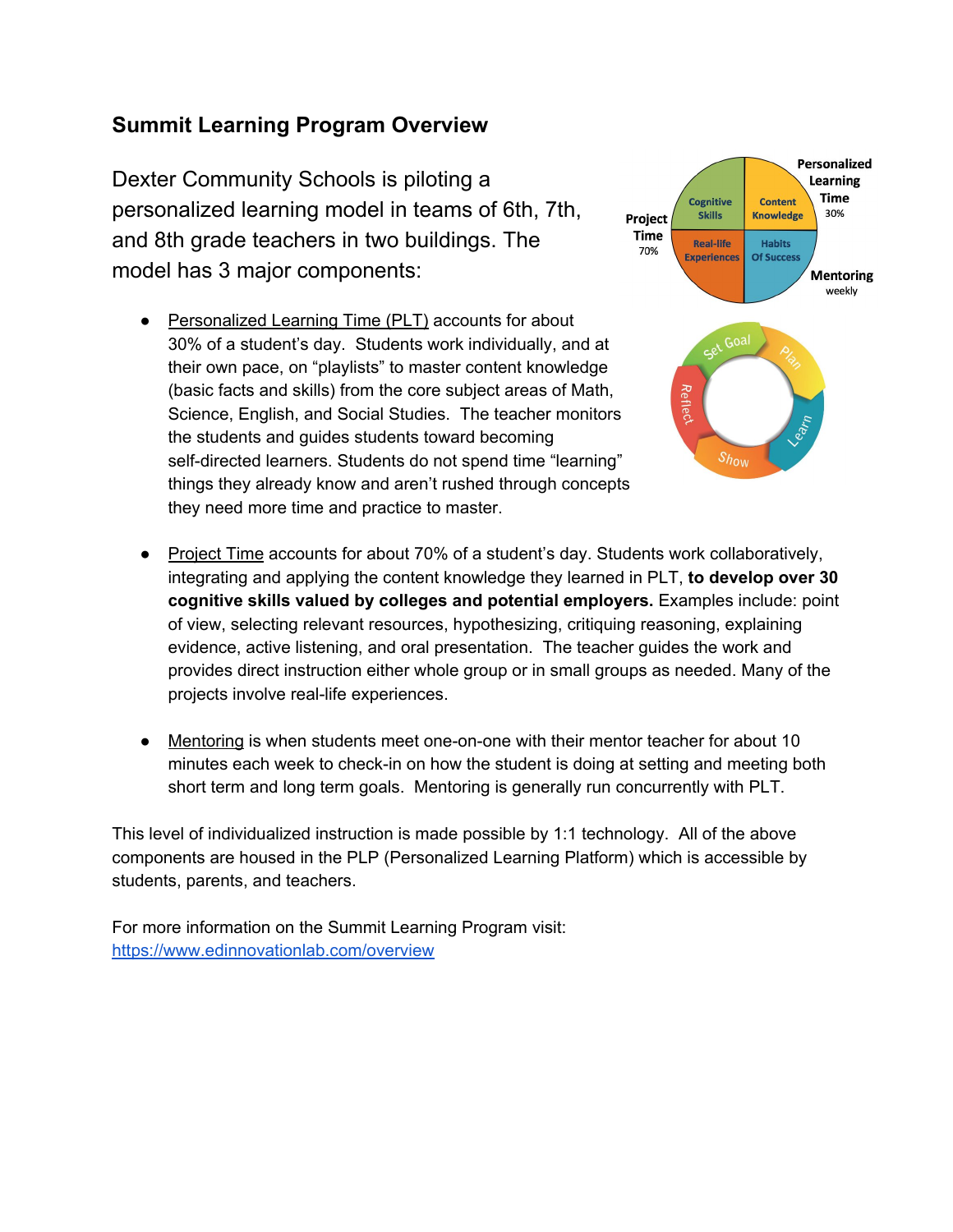# SUMMIt LeArNing **TEXTUA<sup>L</sup> <sup>A</sup>NALYSI<sup>S</sup>**

**Cognitive Skills Rubric**

The Summit Learning Cognitive Skills Rubric is an assessment and instruction tool that outlines the continuum of 36 interdisciplinary, higher-order thinking skills that are necessary for college and career readiness.

Through Summit Learning, students practice and develop cognitive skills in every subject and in every grade level. For each cognitive skill, students must score a six on a 0-8 point scale to demonstrate college and career readiness. Students progress along a continuum demonstrating competency in a skill as appropriate for their level of development and growth. We prioritize the development of cognitive skills; a student's score on the Cognitive Skills Rubric contributes more to a student's grade than does any other outcome measure.

Theme/central idea Point of view/ **Development Structure** Word choice Style & langauge (tone, academic language, syntax) Oral presentation Multimedia in written production

Multimedia in oral presentation **Conventions** Precision

**P R O D U**  $\mathbf{\Omega}$ **TS &**

**PRESEMTATIONS** 

**SPEAKING & LISTENING** Discussion/contribution Preparation Norms/active listening

**Argumentative** claim **Narrative Counterclaims** Information/explanatory thesis Selection of evidence Integration of evidence Organization (transitions, cohesion, structure) Introduction & conclusion

 $C$ **OMPOSING/WRITING** 

**<sup>U</sup>SIN<sup>G</sup> <sup>S</sup>OURCE<sup>S</sup>** Selecting relevant sources **Contextualizing** sources Synthesizing multiple

sources

Asking questions Hypothesizing Designing processes & procedures

**INQUIRY**

**A**<br>APANYSIS & B & SH MANIESIS Identifying patterns & relationships Comparing/contrasting Making connections & inferences Critiquing others' reasoning Justifying/constructing explanations Interpreting data/info **Modeling** 

Developed in collaboration with the Stanford Center for Assessment, Learning & Equity. May, 2017.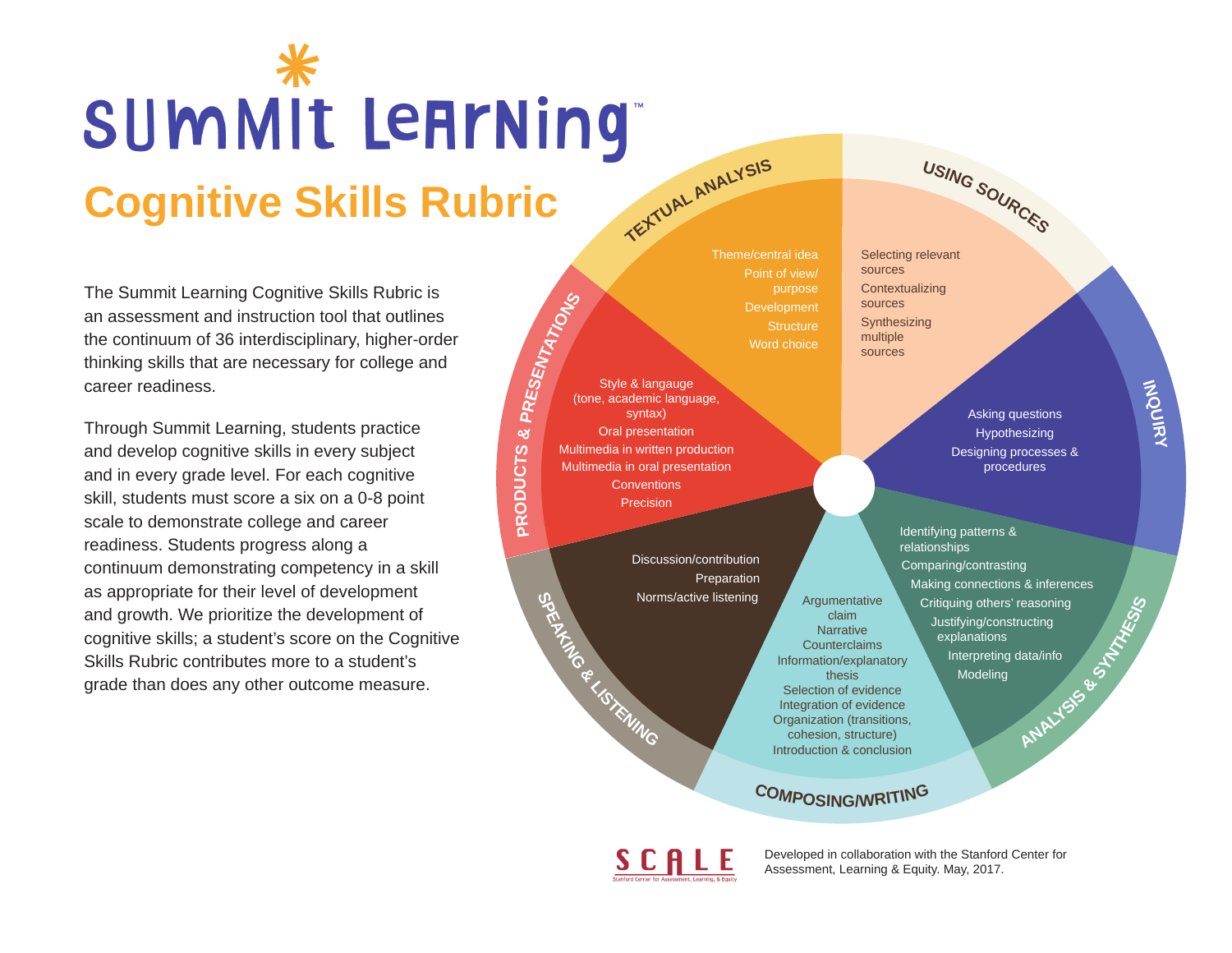### **Cognitive Skills Standards Alignment**

The Summit Cognitive Skills Rubric—developed in partnership with the Stanford Center for Assessment, Learning & Equity (SCALE)—is aligned to the Common Core State Standards (CCSS), Next Generation Science Standards (NGSS), and C3 Social Studies Framework.

| <b>Skill Domain</b>                                          | <b>Skill Dimension</b>       | <b>High-Level Description</b>                                                                                                                                                                                     | <b>References to Standards</b>                                          |
|--------------------------------------------------------------|------------------------------|-------------------------------------------------------------------------------------------------------------------------------------------------------------------------------------------------------------------|-------------------------------------------------------------------------|
|                                                              | <b>Theme/Central Idea</b>    | Determining theme(s)/central idea(s) with details that<br>convey the central idea(s)                                                                                                                              | CCSS.ELA-LITERACY.CCRA.R.2                                              |
|                                                              | <b>Point of View/Purpose</b> | Analyzing the point of view or purpose of a character,<br>narrator, and/or author/speaker and how that point of view<br>influences the message or meaning of the text                                             | CCSS.ELA-LITERARY.CCRA.R.6<br>C3 D2.His.4<br>C3 D2.His.5<br>C3 D2.His.6 |
| <b>Textual</b><br><b>Analysis (Close</b><br><b>Reading</b> ) | <b>Development</b>           | Explaining the connection between events, ideas or<br>concepts in a text using specific details.                                                                                                                  | CCSS.ELA-LITERACY.RL.x.3<br>CCSS.ELA-LITERACY.RI.x.3                    |
|                                                              | <b>Structure</b>             | Analyzing an author's structural writing choices how<br>they (3-5): contribute to the overall structure of the text;<br>(6-12): affect the clarity and effectiveness of arguments,<br>explanations, or narratives | CCSS.ELA-LITERACY.CCRA.RI.5                                             |
|                                                              | <b>Word Choice</b>           | Analyzing the effect of language, specifically word choice,<br>on the meaning, tone, or mood of a text, and explaining<br>how word choice relates to context or medium.                                           | CCSS.ELA-LITERACY.CCRA.RI.4<br>CCSS.ELA-LITERACY.CCRA.RL.4              |

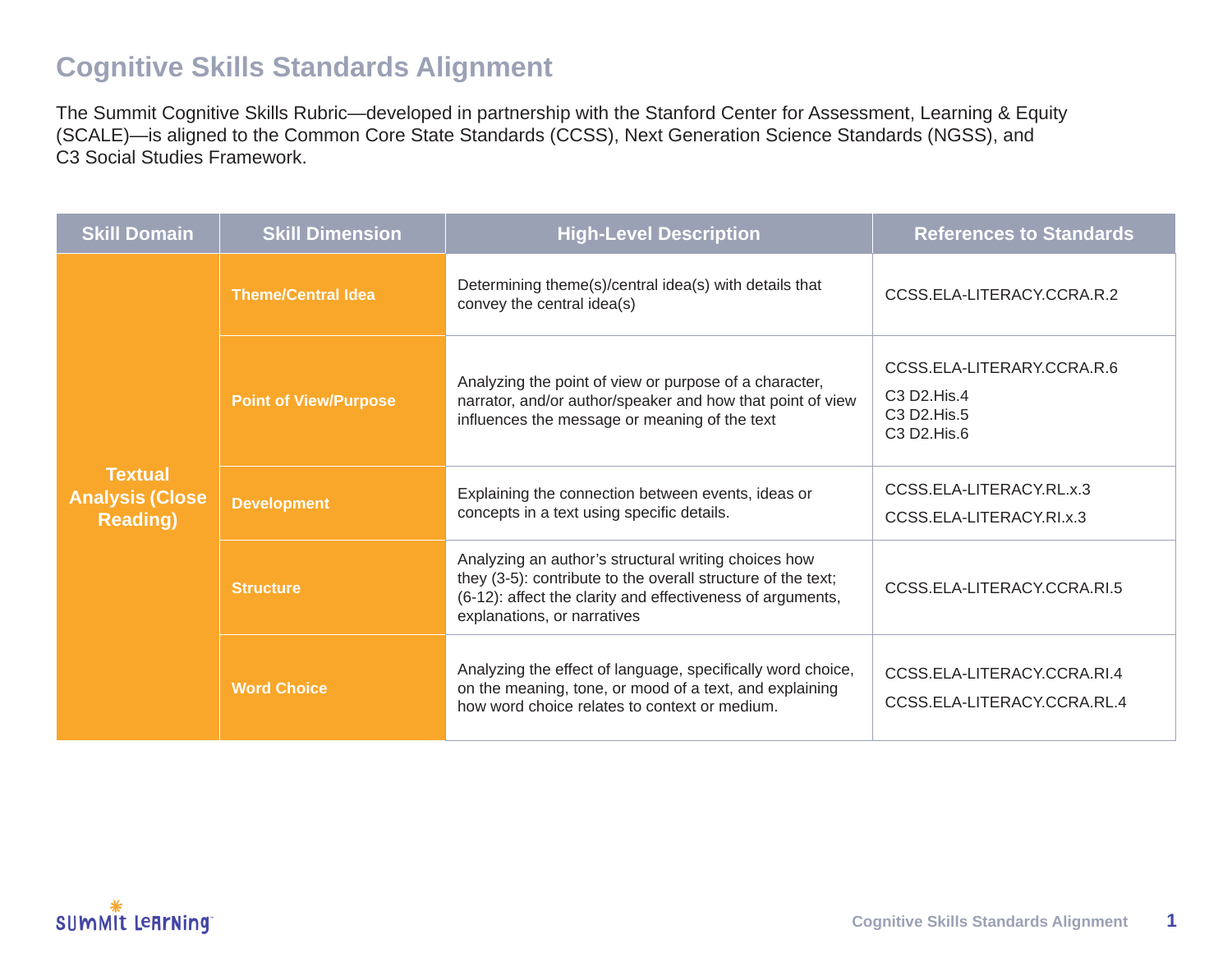| <b>Using Sources</b> | <b>Selecting Relevant</b><br><b>Sources</b>           | Selecting sources that support answering a particular<br>research question with relevant, credible information that<br>distinguishes between fact and opinion                                                                                                 | C3 Framework for Social Studies (D2.<br>His.4-13<br>C3 D3.His.3.1-2<br>CCSS.ELA-LITERACY.RI.7<br>CCSS.ELA-LITERACY.CCRA.W.1<br>CCSS.ELA-LITERACY.CCRA.W.7<br>CCSS.ELA-LITERACY.CCRA.W.8<br>CCSS.ELA-LITERACY.CCRA.W.9<br>NGSS Science Practice 8: Obtaining,<br>Evaluating, and Communicating<br>Information |
|----------------------|-------------------------------------------------------|---------------------------------------------------------------------------------------------------------------------------------------------------------------------------------------------------------------------------------------------------------------|--------------------------------------------------------------------------------------------------------------------------------------------------------------------------------------------------------------------------------------------------------------------------------------------------------------|
|                      | <b>Contexutalizing Sources</b>                        | Identifying how a source is situated within the world of its<br>origin (time period, location, socio-political climate, cultural<br>conditions, etc.) and explaining how the perspectives<br>within the source shape and/or are shaped by those<br>conditions | C3 Framework for Social Studies (D2.<br>$His.4-9)$<br>NGSS Science Practice 8: Obtaining,<br>Evaluating, and Communicating<br>Information                                                                                                                                                                    |
|                      | <b>Synthesizing Multiple</b><br><b>Sources</b>        | Integrating information across multiple sources to support<br>an argument or explanation                                                                                                                                                                      | CCSS.ELA-LITERACY.CCRA.W.8<br>CCSS.ELA-LITERACY.RI.x.7<br>CCSS.ELA-LITERACY.RI.x.9<br>C3 D2.His.16<br>NGSS Science Practice 8: Obtaining,<br>Evaluating, and Communicating<br>Information                                                                                                                    |
|                      | <b>Asking Questions</b>                               | Developing focused, answerable inquiry and research<br>questions                                                                                                                                                                                              | NGSS Science Practice 1: Asking<br>Questions and Defining Problems;<br>CCSS.ELA-LITERACY.CCRA.W.7; C3<br>D1: Constructing Compelling Questions                                                                                                                                                               |
| <b>Inquiry</b>       | <b>Predicting/Hypothesizing</b>                       | Developing hypotheses and predictions                                                                                                                                                                                                                         | NGSS Science Practice 1: Asking<br>Questions and 3: Planning and Carrying<br>Out Investigations                                                                                                                                                                                                              |
|                      | <b>Designing Processes &amp;</b><br><b>Procedures</b> | Following and/or developing step-by-step processes<br>to use in the course of answering problems/prompts or<br>conducting inquiries/investigations                                                                                                            | NGSS Science Practice 3: Planning and<br>Carrying Out Investigations                                                                                                                                                                                                                                         |

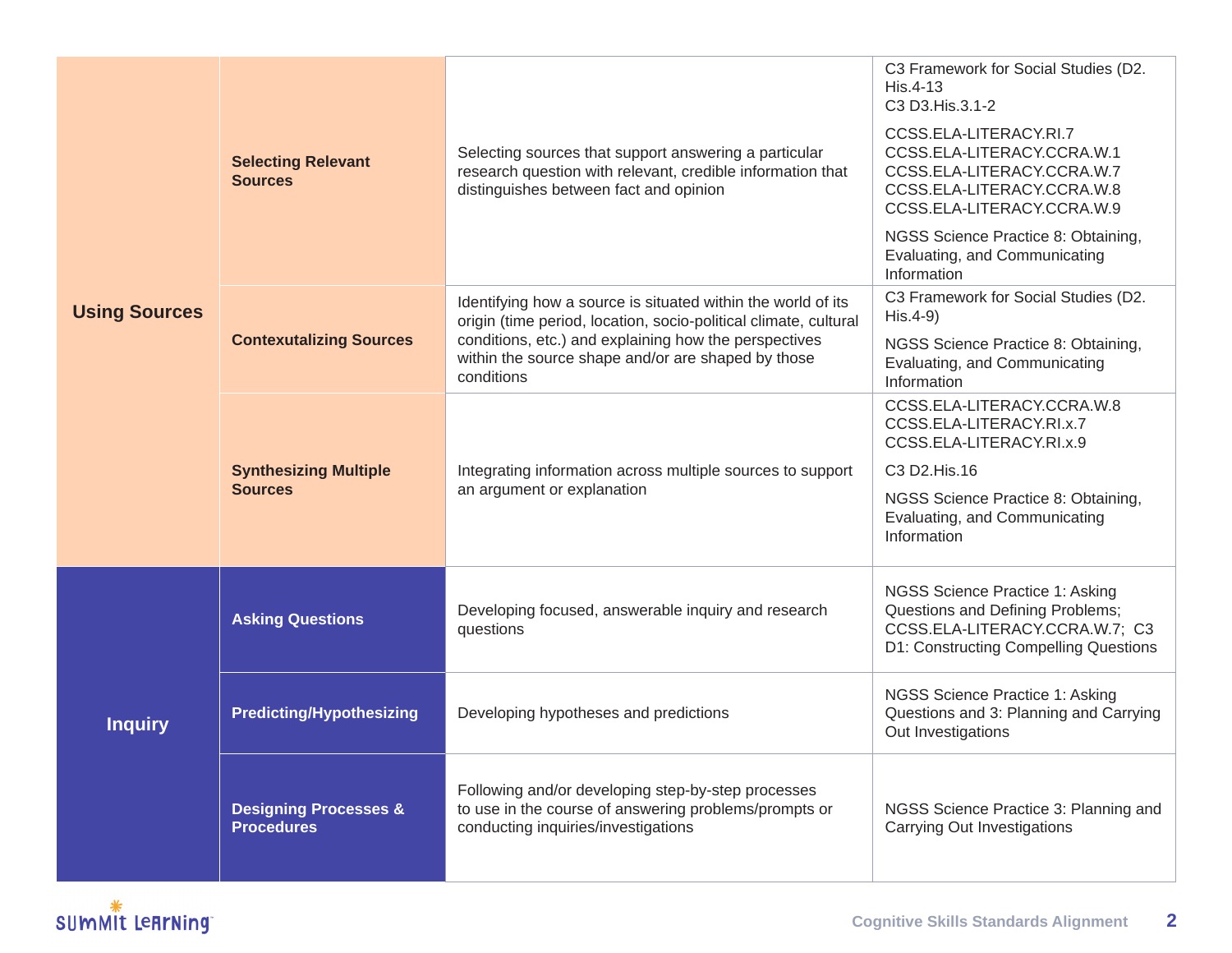| <b>Analysis &amp;</b><br><b>Synthesis</b> | <b>Identifying Patterns &amp;</b><br><b>Relationships</b> | Analyzing and organizing information (including numerical<br>and visual) to identify patterns and/or relationships to<br>answer a question or solve a problem                                                                                                   | NGSS Science Practice 4: Analyzing<br>and Interpreting Data<br>NGSS Science Practice 5: Using<br>Mathematics and Computational<br>Thinking<br>C3 D2.His.14<br>C3 D2.His.15<br>CCSS.MATH.PRACTICE.MP7 Look for<br>and make use of structure.<br>CCSS.MATH.PRACTICE.MP8 Look<br>for and express regularity in repeated<br>reasoning. |
|-------------------------------------------|-----------------------------------------------------------|-----------------------------------------------------------------------------------------------------------------------------------------------------------------------------------------------------------------------------------------------------------------|------------------------------------------------------------------------------------------------------------------------------------------------------------------------------------------------------------------------------------------------------------------------------------------------------------------------------------|
|                                           | <b>Comparing/Contrasting</b>                              | Identifying and describing similarities and differences and<br>use them to support an argument or explanation                                                                                                                                                   | C3 D2.His.9 and 10<br>CCSS.ELA-LITERACY.RL.x.7<br>CCSS.ELA-LITERACY.RL.x.9<br>NGSS Science Practice 4: Analyzing<br>and Interpreting Data<br>NGSS Science Practice 7: Engaging in<br><b>Argument from Evidence</b>                                                                                                                 |
|                                           | <b>Modeling</b>                                           | Representing concepts** with models, visual<br>representations or symbols<br>AND/OR<br>Using appropriate tools to understand and analyze<br>situations<br>**"Concepts," in this dimension, refers to abstract<br>situations/information, processes, and systems | NGSS Science Practices 2: Developing<br>and Using Models<br>CCSS.MATH.PRACTICE.MP2: Reason<br>abstractly and quantitatively<br>CCSS.MATH.PRACTICE.MP4: Model<br>with Mathematics.                                                                                                                                                  |
|                                           | <b>Interpreting Datal</b><br><b>Information</b>           | Interpret data and/or information from sources and draw<br>justifiable conclusions from data                                                                                                                                                                    | NGSS Science Practice 4: Analyzing<br>and Interpreting Data<br>CCSS.MATH.PRACTICE.MP3<br>Construct Viable Arguments and<br>Critique the Reasoning of Others<br>CCSS.MATH.PRACTICE.MP7 Look for<br>and make use of structure.<br>CCSS.ELA-LITERACY.CCRA.R.1                                                                         |

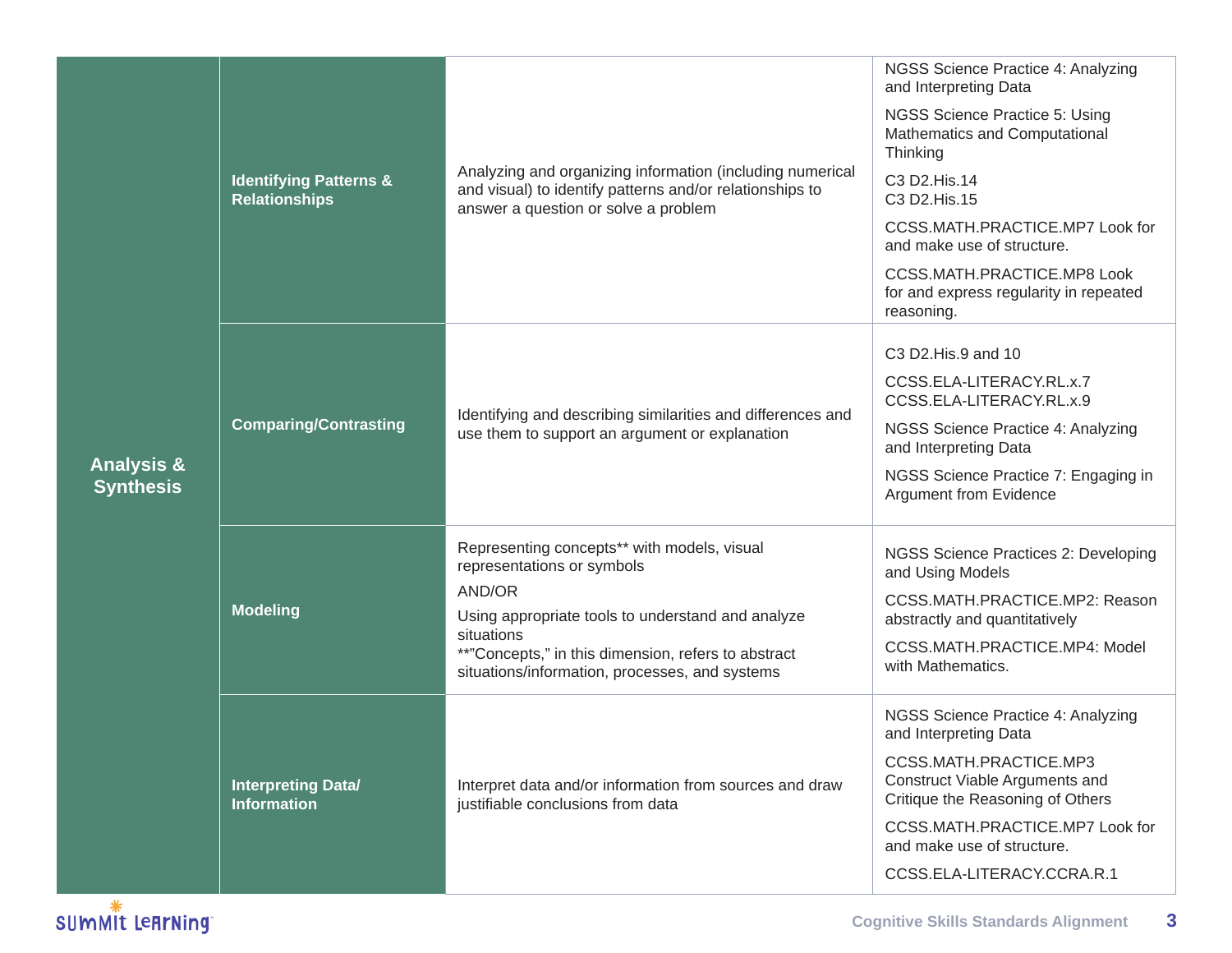| CCSS.ELA-LITERACY.CCRA.R.1                                                                                                                                                                                                           |  |
|--------------------------------------------------------------------------------------------------------------------------------------------------------------------------------------------------------------------------------------|--|
|                                                                                                                                                                                                                                      |  |
| NGSS Science Practice 4: Analyzing<br><b>Making Connections and</b><br>Connecting ideas and making inferences based on<br>and Interpreting Data<br><b>Inferences</b><br>evidence or reasoning                                        |  |
| CCSS.MATH.PRACTICE.MP7 Look for<br>and make use of structure.                                                                                                                                                                        |  |
| CCSS.ELA-LITERACY.RI.x.8<br>CCSS.ELA-LITERACY.W.x.9.B                                                                                                                                                                                |  |
| <b>CCSS Math Practice 3: Construct Viable</b><br>Arguments and Critique the Reasoning<br>of Others<br><b>Critiquing the Reasoning</b><br>Evaluating arguments, explanations, and solutions,<br><b>Analysis &amp;</b>                 |  |
| of Others<br>including identifying logical fallacies and missteps<br>C3 D2.His.17<br><b>Synthesis</b><br>C3 D4.4<br>C3 D4.5                                                                                                          |  |
| NGSS Science Practice 7: Engaging in<br>Argument from Evidence                                                                                                                                                                       |  |
| NGSS Science Practice 6. Construction<br><b>Explanations and Designing Solutions</b>                                                                                                                                                 |  |
| Using logic and reasoning to justify a response or explain<br>Justifying/Constructing an<br><b>CCSS Math Practice 3: Construct Viable</b><br><b>Explanation</b><br>a phenomenon<br>Arguments and Critique the Reasoning<br>of Others |  |
| CCSS.ELA-LITERACY.CCRA.W.1                                                                                                                                                                                                           |  |
| C3 D2.His.16<br>C3 D3.4<br>C3 D4.1                                                                                                                                                                                                   |  |
| Developing a strong opinion/argument through clear, well-<br><b>Argumentative Claim</b><br>NGSS Science Practice 7: Engaging in<br>sequenced claims<br><b>Argument from Evidence</b>                                                 |  |
| <b>Composing/</b><br>CCSS.MATH.PRACTICE.MP3:<br><b>Writing</b><br>Construct viable arguments and critique<br>the reasoning of others.                                                                                                |  |
| CCSS.ELA-LITERACY.CCRA.W.2                                                                                                                                                                                                           |  |
| C3 D4.2<br>Constructing explanations or conveying ideas and<br>Informational/Explanatory                                                                                                                                             |  |
| information through clear, well-organized, relevant ideas<br><b>Thesis</b><br>CCSS.MATH.PRACTICE.MP3:<br>Construct viable arguments and critique<br>the reasoning of others.                                                         |  |

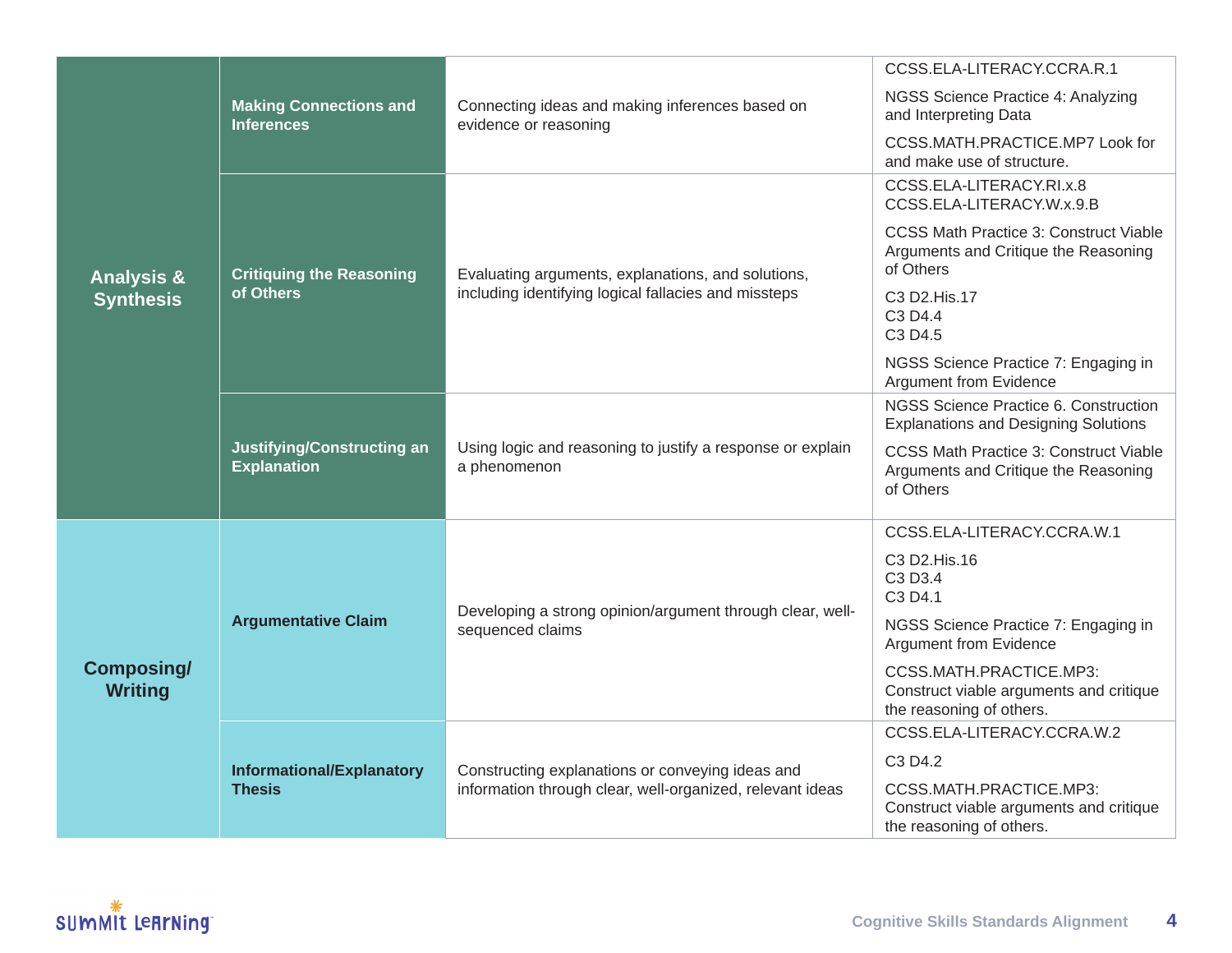|                                     | <b>Narrative</b>                                                 | Developing an oral or written narrative that relates<br>connected experiences, events, procedural steps, or the<br>like (whether they are real or imagined) | CCSS.ELA-LITERACY.CCRA.W.3<br>CCSS English Language Arts Appendix<br>A                             |
|-------------------------------------|------------------------------------------------------------------|-------------------------------------------------------------------------------------------------------------------------------------------------------------|----------------------------------------------------------------------------------------------------|
|                                     | <b>Counterclaims</b>                                             | Acknowledging and developing alternate or opposing<br>positions                                                                                             | CCSS.ELA-LITERACY.CCRA.W.1<br>C3 D3.4                                                              |
|                                     | <b>Selection of Evidence</b>                                     | Using relevant and sufficient evidence to support claims                                                                                                    | CCSS.ELA-LITERACY.CCRA.W.1<br>CCSS.ELA-LITERACY.CCRA.W.2                                           |
|                                     |                                                                  |                                                                                                                                                             | C3 D3.3                                                                                            |
| <b>Composing/</b><br><b>Writing</b> |                                                                  |                                                                                                                                                             | CCCSS.ELA-LITERACY.W.x.1.B<br>CCSS.ELA-LITERACY.W.x.2.B                                            |
|                                     | <b>Explanation of Evidence</b>                                   | Analyzing how the selected evidence support the writer's                                                                                                    | CCSS English Language Arts Appendix<br>A, Definitions of the Standards' Three<br><b>Text Types</b> |
|                                     |                                                                  | statements (e.g., claims, controlling ideas)                                                                                                                | CCSS.MATH.PRACTICE.MP3:<br>Construct viable arguments and critique<br>the reasoning of others.     |
|                                     |                                                                  |                                                                                                                                                             | NGSS Science Practice 6: Constructing<br><b>Explanations and Designing Solutions</b>               |
|                                     | <b>Integration of Evidence</b>                                   | Representing evidence accurately (via notes, summary,<br>and/or paraphrase) and including evidence in text                                                  | CCSS.ELA-LITERACY.CCRA.W.8                                                                         |
|                                     | <b>Organization (Transitions,</b><br><b>Cohesion, Structure)</b> | Using text structure and transitions to communicate with<br>clarity and coherence.                                                                          | CCSS.ELA-LITERACY.CCRA.W.4                                                                         |
|                                     | <b>Introduction and</b><br><b>Conclusion</b>                     | Framing a composition with a relevant introduction and<br>conclusion                                                                                        | CCSS.ELA-LITERACY.CCRA.W.1 and<br>$\overline{2}$                                                   |
|                                     | <b>Discussion/Contribution</b>                                   | Communicating ideas and contributing to discussion<br>through questioning, connecting, and probing                                                          | CCSS.ELA-LITERACY.CCRA.SL.1;<br>CCSS.ELA-LITERACY.SL.x.1.C                                         |
| <b>Speaking &amp;</b><br>Listening  | <b>Preparation</b>                                               | Entering a discussion or presentation with appropriate<br>evidence and relevant details                                                                     | CCSS.ELA-LITERACY.CCRA.SL.1;<br>CCSS.ELA-LITERACY.SL.x.1.A                                         |
|                                     | <b>Norms/Active Listening</b>                                    | Using roles and norms to support collegial discussions<br>and completion of group work                                                                      | CCSS.ELA-LITERACY.CCRA.SL.1;<br>CCSS.ELA-LITERACY.SL.x.1.B CCSS.<br>ELA-LITERACY.SL.x.1.D          |

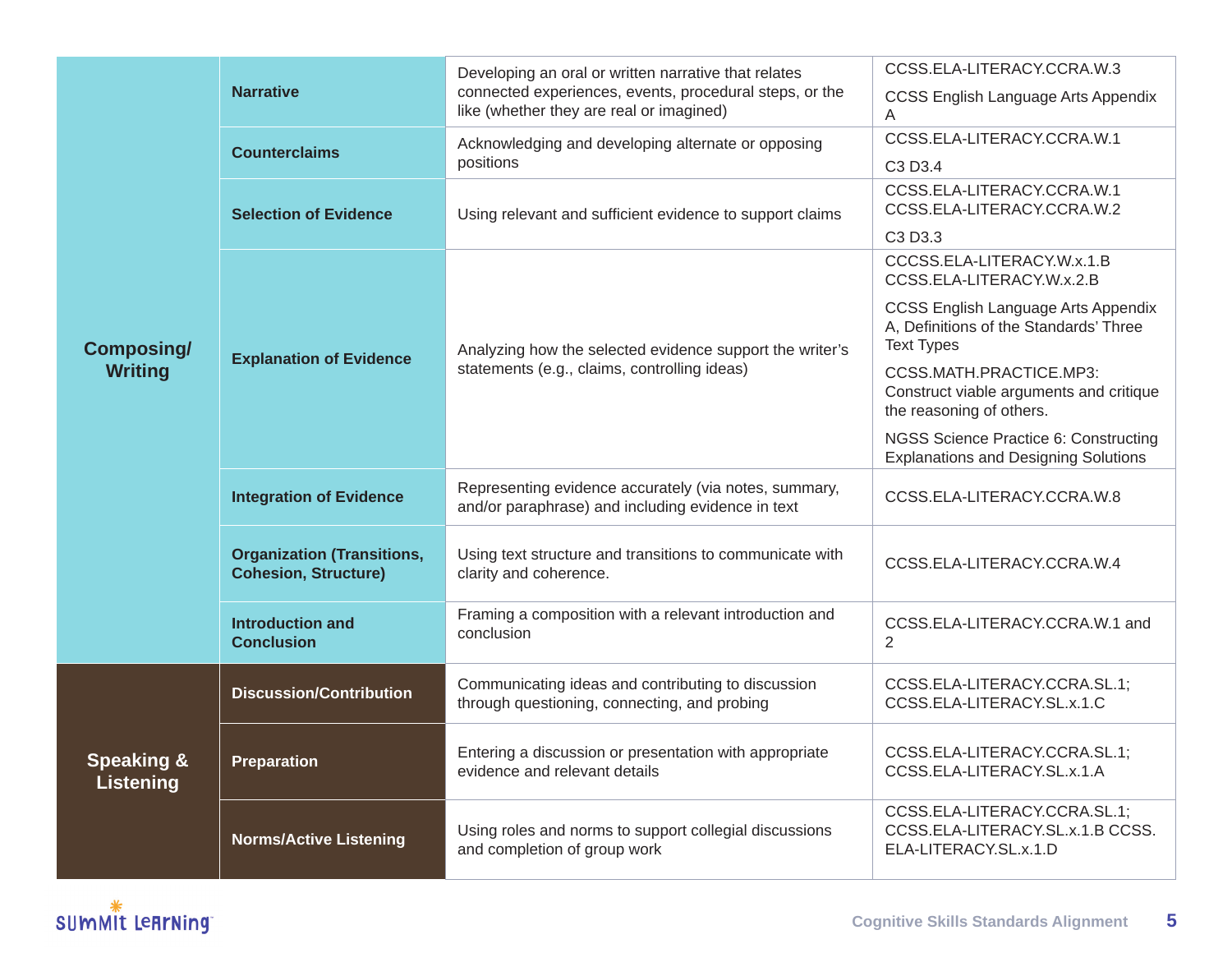|                       | <b>Style and Language (Tone,</b><br><b>Academic Language,</b><br>Syntax) | Using appropriate style in a written product, including<br>academic language, tone, and syntax                                                     | CCSS.ELA-LITERACY.CCRA.L.3,<br>CCSS.ELA-LITERACY.CCRA.L.6  |
|-----------------------|--------------------------------------------------------------------------|----------------------------------------------------------------------------------------------------------------------------------------------------|------------------------------------------------------------|
|                       | <b>Oral Presentation</b>                                                 | Using appropriate public speaking strategies, including<br>interaction with presentation mediums, to engage the<br>audience and communicate points | CCSS.ELA-LITERACY.CCRA.SL.4<br>CCSS.ELA-LITERACY.CCRA.SL.6 |
| <b>Products &amp;</b> | <b>Multimedia in Written</b><br><b>Production</b>                        | Integrating technology to create high-quality written<br>products                                                                                  | CCSS.ELA-LITERACY.CCRA.W.6                                 |
| <b>Presentations</b>  | <b>Multimedia in Oral</b><br><b>Presentation</b>                         | Integrating multiple mediums, including technology, to<br>create high-quality spoken presentations                                                 | CCSS.ELA-LITERACY.CCRA.SL.5                                |
|                       | <b>Conventions</b>                                                       | Using discipline-appropriate conventions to support clear<br>expression of ideas and information                                                   | CCSS.ELA-LITERACY.CCRA.L.1,<br>CCSS.ELA-LITERACY.CCRA.L.2  |
|                       | <b>Precision</b>                                                         | Expressing ideas and information with exactness,<br>specificity, correct use of terminology, and refinement                                        | CCSS Math Practice 6: Attend to<br>Precision               |

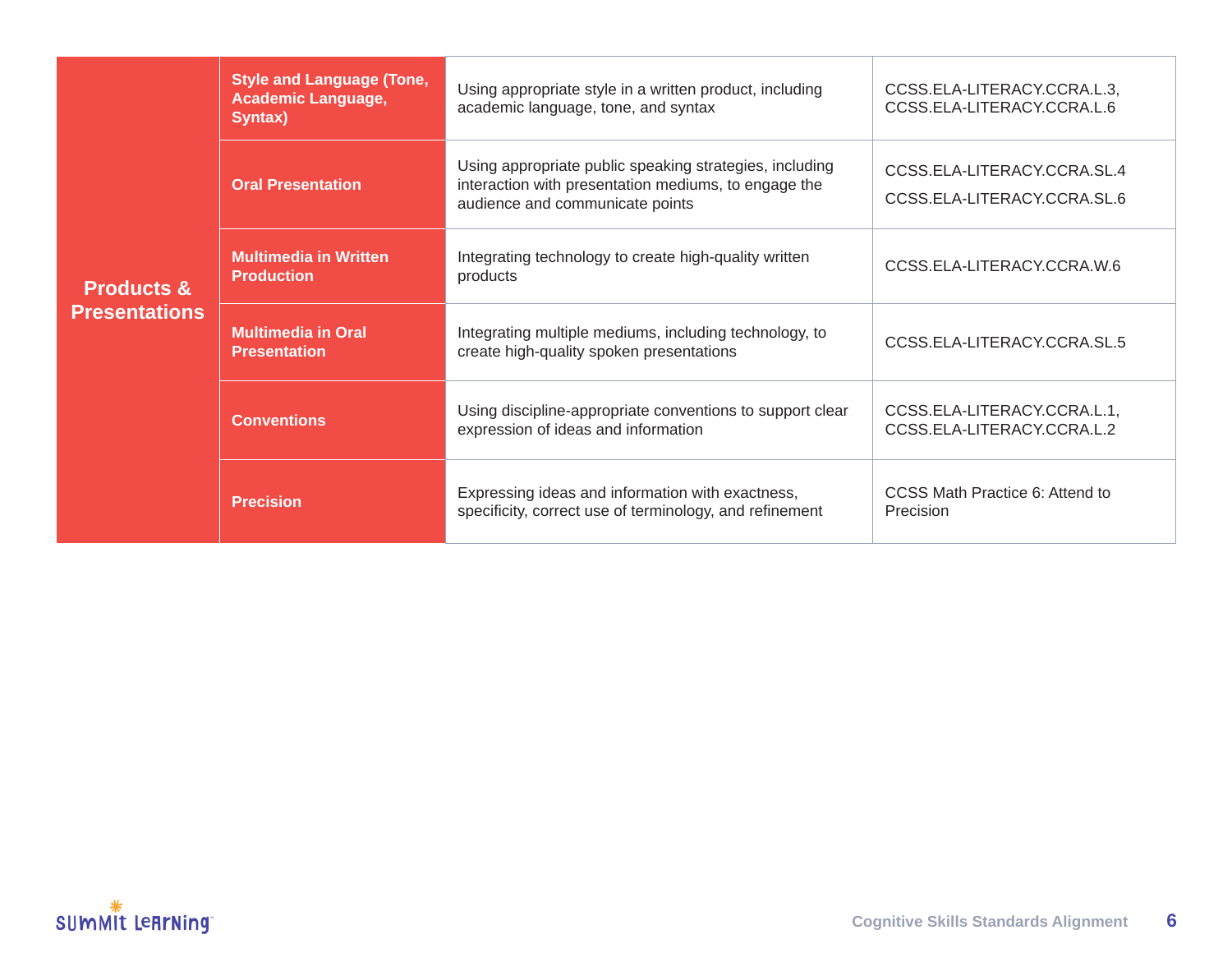# **Summit Learning Cognitive Skills Rubric**

| <b>Domain: Textual Analysis (Close Reading)</b>                                                                                                                   |                                                                                    |                                                                                                                  |                                                                                                                                                                                                                                                   |                                                                                                                                                                                   |                                                                                                                                                                                                                                                                                                                                                                                  |                                                                                                                                                                                                                                                                                     |                                                                                                                                                                                                                                                                                                                                                                                                                   |                                                                                                                                                                                                                                                                                                                                                                                                                                                                                           |  |
|-------------------------------------------------------------------------------------------------------------------------------------------------------------------|------------------------------------------------------------------------------------|------------------------------------------------------------------------------------------------------------------|---------------------------------------------------------------------------------------------------------------------------------------------------------------------------------------------------------------------------------------------------|-----------------------------------------------------------------------------------------------------------------------------------------------------------------------------------|----------------------------------------------------------------------------------------------------------------------------------------------------------------------------------------------------------------------------------------------------------------------------------------------------------------------------------------------------------------------------------|-------------------------------------------------------------------------------------------------------------------------------------------------------------------------------------------------------------------------------------------------------------------------------------|-------------------------------------------------------------------------------------------------------------------------------------------------------------------------------------------------------------------------------------------------------------------------------------------------------------------------------------------------------------------------------------------------------------------|-------------------------------------------------------------------------------------------------------------------------------------------------------------------------------------------------------------------------------------------------------------------------------------------------------------------------------------------------------------------------------------------------------------------------------------------------------------------------------------------|--|
| <b>Dimension: Theme/Central Idea</b>                                                                                                                              |                                                                                    |                                                                                                                  |                                                                                                                                                                                                                                                   |                                                                                                                                                                                   |                                                                                                                                                                                                                                                                                                                                                                                  |                                                                                                                                                                                                                                                                                     |                                                                                                                                                                                                                                                                                                                                                                                                                   |                                                                                                                                                                                                                                                                                                                                                                                                                                                                                           |  |
|                                                                                                                                                                   |                                                                                    |                                                                                                                  |                                                                                                                                                                                                                                                   |                                                                                                                                                                                   | High-Level Description: Determining theme(s)/central idea(s) with details that convey the central idea(s)                                                                                                                                                                                                                                                                        |                                                                                                                                                                                                                                                                                     |                                                                                                                                                                                                                                                                                                                                                                                                                   |                                                                                                                                                                                                                                                                                                                                                                                                                                                                                           |  |
| $\mathbf 0$                                                                                                                                                       | $\mathbf{1}$                                                                       | $\overline{2}$                                                                                                   | 3                                                                                                                                                                                                                                                 | 4                                                                                                                                                                                 | 5                                                                                                                                                                                                                                                                                                                                                                                | 6                                                                                                                                                                                                                                                                                   | $\overline{7}$                                                                                                                                                                                                                                                                                                                                                                                                    | 8                                                                                                                                                                                                                                                                                                                                                                                                                                                                                         |  |
| No evidence<br>of identifying<br>a theme/main<br>idea in a text.<br><b>OR</b><br>Identifies a topic<br>and details<br>loosely related<br>to a theme/main<br>idea. | Identifies a<br>theme/main<br>idea in a text<br>and provides a<br>few key details. | Identifies a<br>theme/main<br>idea in a text<br>and uses<br>key details to<br>explain the<br>theme/main<br>idea. | Identifies a<br>theme/main<br>idea in a text<br>using key<br>details and<br>Elaborates on<br>how key details<br>support the<br>main idea<br><b>OR</b><br>Uses key<br>details to<br>describe how<br>characters/<br>speakers view<br>events/topics. | Identifies a<br>theme/central<br>idea in a text<br>and provides<br>a limited<br>explanation of<br>how that theme/<br>central idea<br>is developed<br>through specific<br>details. | Identifies a major<br>theme/central<br>idea in a text<br>and provides<br>an accurate<br>explanation of<br>how that theme/<br>central idea<br>is developed<br>through specific<br>details.<br>Provides some<br>explanation of<br>how the theme/<br>central idea<br>interacts with<br>supporting<br>ideas or other<br>elements in the<br>text (e.g., setting,<br>plot, character). | Identifies<br>multiple<br>themes/central<br>ideas in a text<br>and provides<br>an accurate<br>analysis of their<br>development<br>and interaction<br>with each<br>other and with<br>supporting<br>ideas or other<br>elements in<br>the text (e.g.,<br>setting, plot,<br>character). | <b>Identifies</b><br>multiple<br>themes/central<br>ideas in a text<br>and provides<br>a thorough,<br>accurate<br>analysis of their<br>development<br>and interaction<br>with each<br>other and with<br>supporting<br>ideas or other<br>elements in<br>the text (e.g.,<br>setting, plot,<br>character).<br>Where<br>applicable,<br>interprets<br>theme/central<br>idea through a<br>critical lens or<br>framework. | Identifies<br>multiple<br>themes/central<br>ideas in a text<br>and provides a<br>sophisticated<br>analysis<br>of their<br>development<br>and interaction<br>with each<br>other and with<br>supporting<br>ideas or other<br>elements<br>in the text,<br>including an<br>evaluation of<br>which theme/<br>central idea<br>is the most<br>significant and<br>why.<br>Where<br>applicable,<br>persuasively<br>interprets<br>theme/central<br>idea through a<br>critical lens or<br>framework. |  |

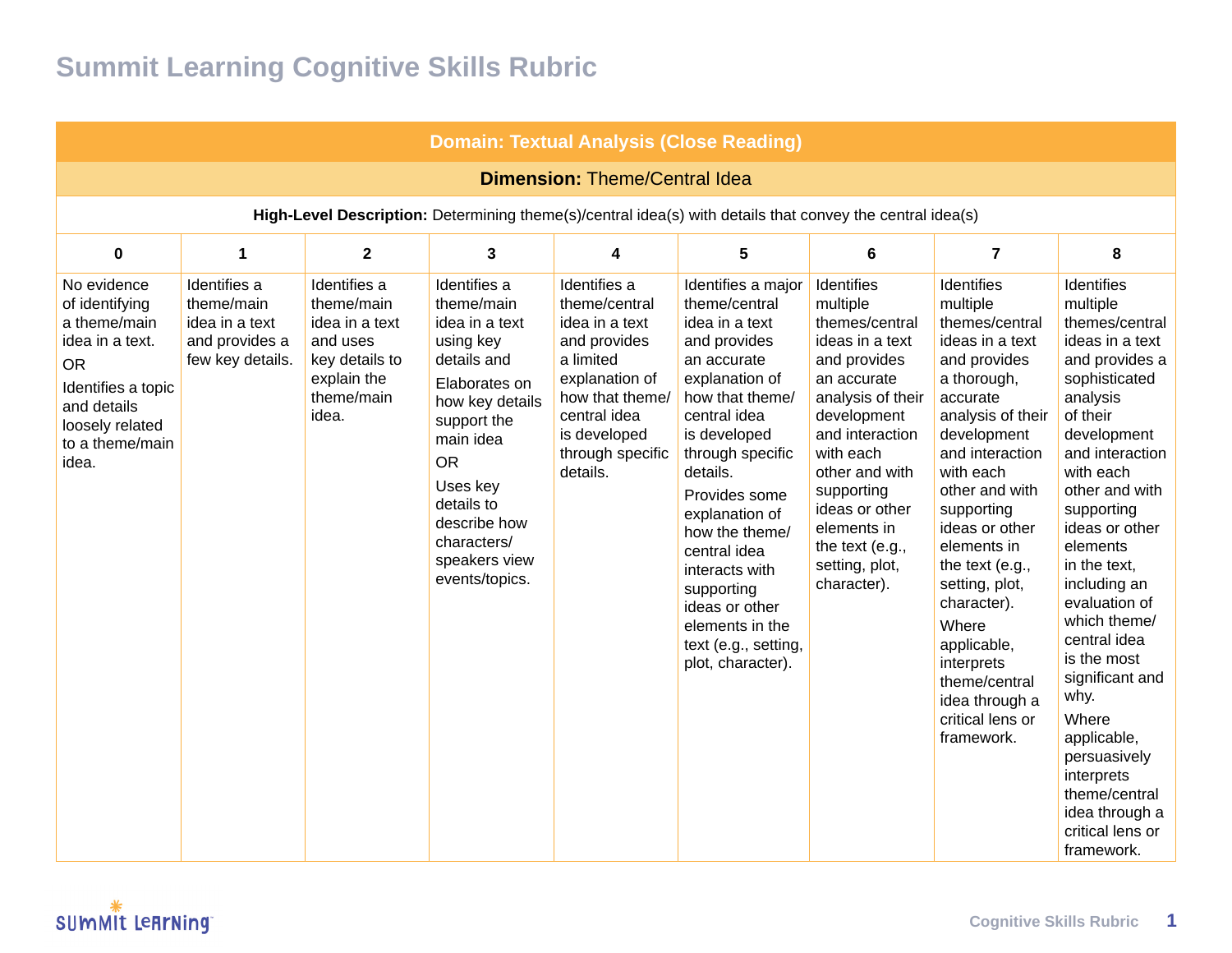| <b>Domain: Textual Analysis (Close Reading)</b>                                             |                                                                                                                         |                                                                                                                                                                                                                                                                                            |                                                                                                                                                                                                                                                     |                                                                                                                                                                                                                                                                                                                                                                                                                                                     |                                                                                                                                                                                                                                                                                                                                                                                                                                                                                                                                               |                                                                                                                                                                                                                                                                                                                            |                                                                                                                                                                                                                                                                                                                                                                                                                              |                                                                                                                                                                                                                                                                                                     |  |  |
|---------------------------------------------------------------------------------------------|-------------------------------------------------------------------------------------------------------------------------|--------------------------------------------------------------------------------------------------------------------------------------------------------------------------------------------------------------------------------------------------------------------------------------------|-----------------------------------------------------------------------------------------------------------------------------------------------------------------------------------------------------------------------------------------------------|-----------------------------------------------------------------------------------------------------------------------------------------------------------------------------------------------------------------------------------------------------------------------------------------------------------------------------------------------------------------------------------------------------------------------------------------------------|-----------------------------------------------------------------------------------------------------------------------------------------------------------------------------------------------------------------------------------------------------------------------------------------------------------------------------------------------------------------------------------------------------------------------------------------------------------------------------------------------------------------------------------------------|----------------------------------------------------------------------------------------------------------------------------------------------------------------------------------------------------------------------------------------------------------------------------------------------------------------------------|------------------------------------------------------------------------------------------------------------------------------------------------------------------------------------------------------------------------------------------------------------------------------------------------------------------------------------------------------------------------------------------------------------------------------|-----------------------------------------------------------------------------------------------------------------------------------------------------------------------------------------------------------------------------------------------------------------------------------------------------|--|--|
|                                                                                             | <b>Dimension: Point of View/Purpose</b>                                                                                 |                                                                                                                                                                                                                                                                                            |                                                                                                                                                                                                                                                     |                                                                                                                                                                                                                                                                                                                                                                                                                                                     |                                                                                                                                                                                                                                                                                                                                                                                                                                                                                                                                               |                                                                                                                                                                                                                                                                                                                            |                                                                                                                                                                                                                                                                                                                                                                                                                              |                                                                                                                                                                                                                                                                                                     |  |  |
|                                                                                             |                                                                                                                         |                                                                                                                                                                                                                                                                                            |                                                                                                                                                                                                                                                     |                                                                                                                                                                                                                                                                                                                                                                                                                                                     | High-Level Description: Analyzing the point of view or purpose of a character, narrator, and/or author/speaker<br>and how that point of view influences the message or meaning of the text                                                                                                                                                                                                                                                                                                                                                    |                                                                                                                                                                                                                                                                                                                            |                                                                                                                                                                                                                                                                                                                                                                                                                              |                                                                                                                                                                                                                                                                                                     |  |  |
| $\mathbf 0$                                                                                 | $\mathbf{1}$                                                                                                            | $\overline{2}$                                                                                                                                                                                                                                                                             | 3                                                                                                                                                                                                                                                   | 4                                                                                                                                                                                                                                                                                                                                                                                                                                                   | 5                                                                                                                                                                                                                                                                                                                                                                                                                                                                                                                                             | $\bf 6$                                                                                                                                                                                                                                                                                                                    | $\overline{7}$                                                                                                                                                                                                                                                                                                                                                                                                               | 8                                                                                                                                                                                                                                                                                                   |  |  |
| No evidence<br>of identifying<br>the point of<br>view of an<br>author/narrator/<br>speaker. | Identifies the<br>author/narrator/<br>speaker's point<br>of view, and<br>distinguishes it<br>from own point<br>of view. | <b>Describes</b><br>author/narrator/<br>speaker's<br>points of view.<br>Compares<br>and contrasts<br>firsthand and<br>secondhand<br>accounts of the<br>same event or<br>topic<br><b>OR</b><br>Compares and<br>contrasts the<br>perspectives<br>in first and<br>third person<br>narratives. | Describes how<br>an author/<br>narrator/<br>speaker's<br>point of view<br>influences how<br>events are<br>described.<br>Compares and<br>contrasts the<br>points of view<br>represented<br>in multiple<br>accounts of the<br>same event or<br>topic. | <b>Describes</b><br>author's/<br>speaker's<br>point of view<br>or purpose<br>and clearly<br>explains how<br>that point of<br>view or purpose<br>is conveyed<br>and developed<br>through the<br>use of relevant<br>details in the<br>text.<br><b>Explains how</b><br>author's point<br>of view differs<br>from others<br>and, where<br>applicable,<br>how the author<br>acknowledges<br>and responds<br>to conflicting<br>evidence or<br>viewpoints. | Accurately<br>describes<br>author's/<br>speaker's<br>point of view or<br>purpose and<br>analyzes how<br>that point of<br>view or purpose<br>is conveyed<br>and developed<br>through the<br>use of relevant<br>details in the<br>text. Explains<br>how author's<br>point of view<br>differs from<br>others, including<br>the limitations<br>or biases of<br>the author's/<br>speaker's point<br>of view.<br>Where<br>applicable,<br>explains how<br>the author<br>acknowledges<br>and responds<br>to conflicting<br>evidence or<br>viewpoints. | Analyzes<br>author's/<br>speaker's<br>point of view,<br>including its<br>development,<br>limitations,<br>biases, and<br>differences from<br>and responses<br>to other<br>points of view.<br><b>Explains how</b><br>author/speaker<br>uses rhetoric or<br>differences in<br>point of view to<br>create specific<br>effects. | Analyzes<br>author's/<br>speaker's<br>point of view,<br>including its<br>development,<br>limitations,<br>biases, and<br>differences<br>from and<br>responses to<br>other points of<br>view. Analyzes<br>author's/<br>speaker's use<br>of rhetoric or<br>differences<br>in point of<br>view to create<br>specific effects.<br>Analyzes the<br>effect of cultural<br>experience<br>on author's/<br>speaker's point<br>of view. | All of Level 7<br>PLUS: Iden-<br>tifies cases<br>where the<br>rhetoric or the<br>development<br>of point of view<br>is particularly<br>effective and<br>analyzes how<br>the point of<br>view and/or<br>rhetoric con-<br>tributes to the<br>power, persua-<br>siveness, or<br>beauty of the<br>text. |  |  |

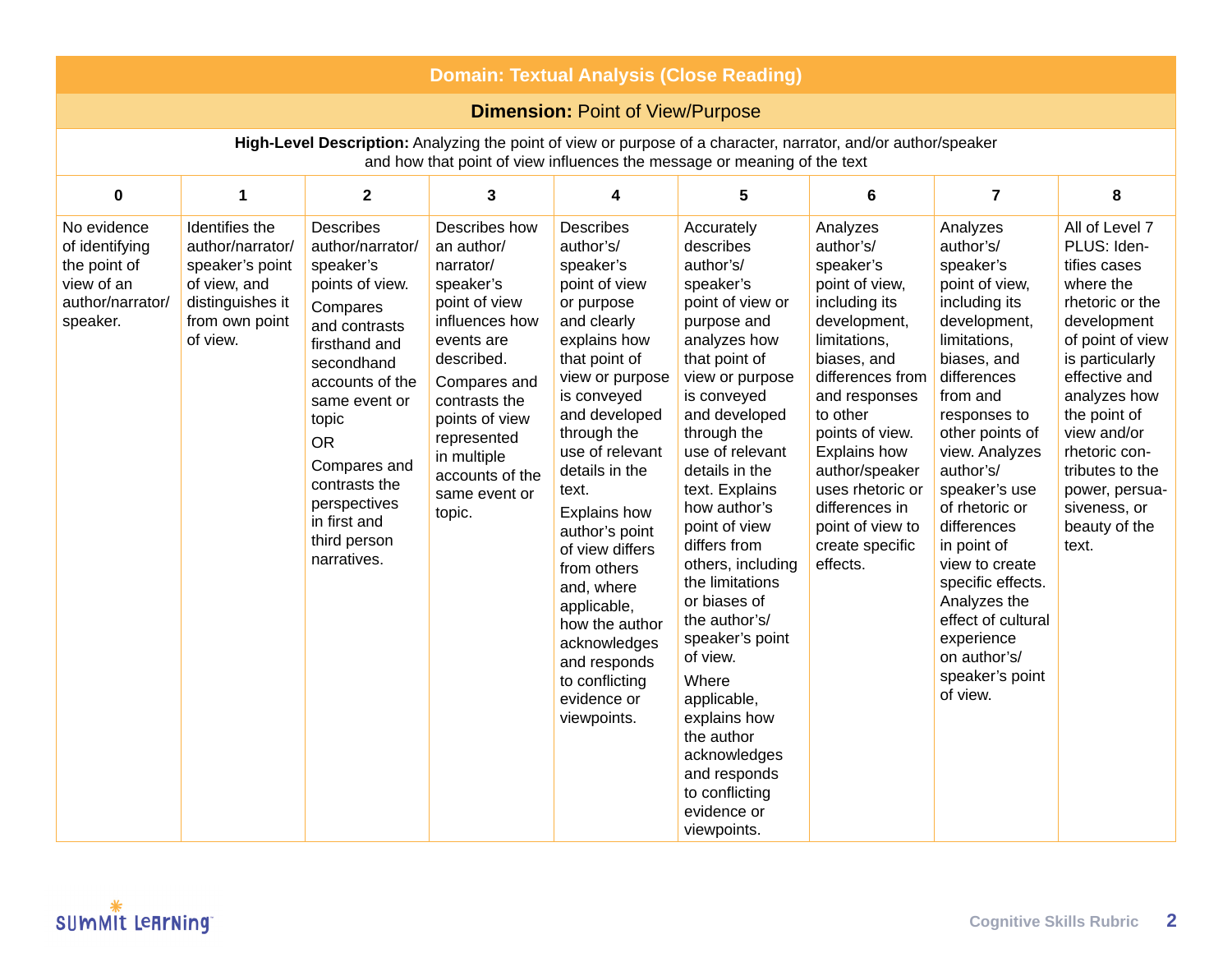| <b>Domain: Textual Analysis (Close Reading)</b>                                                                                                                     |                                                                                                                                                                                                                                                                                                                                        |                                                                                                                                                                                                                                                                                      |                                                                                                                                                                                                                                                                                  |                                                                                                                                                                                                                                                                                                                                                      |                                                                                                                                                                                                                                                                                                                                                                                                                                                    |                                                                                                                                                                                                                                                                                                                                                    |                                                                                                                                                                                                                                                                                                                                                               |                                                                                                                                                                                                                                                                                                                                                                                        |  |  |
|---------------------------------------------------------------------------------------------------------------------------------------------------------------------|----------------------------------------------------------------------------------------------------------------------------------------------------------------------------------------------------------------------------------------------------------------------------------------------------------------------------------------|--------------------------------------------------------------------------------------------------------------------------------------------------------------------------------------------------------------------------------------------------------------------------------------|----------------------------------------------------------------------------------------------------------------------------------------------------------------------------------------------------------------------------------------------------------------------------------|------------------------------------------------------------------------------------------------------------------------------------------------------------------------------------------------------------------------------------------------------------------------------------------------------------------------------------------------------|----------------------------------------------------------------------------------------------------------------------------------------------------------------------------------------------------------------------------------------------------------------------------------------------------------------------------------------------------------------------------------------------------------------------------------------------------|----------------------------------------------------------------------------------------------------------------------------------------------------------------------------------------------------------------------------------------------------------------------------------------------------------------------------------------------------|---------------------------------------------------------------------------------------------------------------------------------------------------------------------------------------------------------------------------------------------------------------------------------------------------------------------------------------------------------------|----------------------------------------------------------------------------------------------------------------------------------------------------------------------------------------------------------------------------------------------------------------------------------------------------------------------------------------------------------------------------------------|--|--|
|                                                                                                                                                                     | <b>Dimension: Development</b>                                                                                                                                                                                                                                                                                                          |                                                                                                                                                                                                                                                                                      |                                                                                                                                                                                                                                                                                  |                                                                                                                                                                                                                                                                                                                                                      |                                                                                                                                                                                                                                                                                                                                                                                                                                                    |                                                                                                                                                                                                                                                                                                                                                    |                                                                                                                                                                                                                                                                                                                                                               |                                                                                                                                                                                                                                                                                                                                                                                        |  |  |
|                                                                                                                                                                     |                                                                                                                                                                                                                                                                                                                                        |                                                                                                                                                                                                                                                                                      |                                                                                                                                                                                                                                                                                  |                                                                                                                                                                                                                                                                                                                                                      | High-Level Description: Explaining the connection between events, ideas or concepts in a text using specific details.                                                                                                                                                                                                                                                                                                                              |                                                                                                                                                                                                                                                                                                                                                    |                                                                                                                                                                                                                                                                                                                                                               |                                                                                                                                                                                                                                                                                                                                                                                        |  |  |
| $\mathbf 0$                                                                                                                                                         | 1                                                                                                                                                                                                                                                                                                                                      | $\mathbf{2}$                                                                                                                                                                                                                                                                         | 3                                                                                                                                                                                                                                                                                | 4                                                                                                                                                                                                                                                                                                                                                    | 5                                                                                                                                                                                                                                                                                                                                                                                                                                                  | 6                                                                                                                                                                                                                                                                                                                                                  | $\overline{7}$                                                                                                                                                                                                                                                                                                                                                | 8                                                                                                                                                                                                                                                                                                                                                                                      |  |  |
| No evidence<br>of describing<br>how individual<br>actions, events,<br>ideas/concepts,<br>or steps in a<br>procedure are<br>connected to<br>a sequence of<br>events. | <b>Describes</b><br>characters in<br>a story and<br>explains how<br>their actions<br>contribute to<br>the sequence<br>of events. OR<br>Describes the<br>relationship<br>between<br>a series of<br>events, ideas/<br>concepts,<br>or steps in a<br>procedure using<br>language that<br>pertains to time<br>sequence or<br>cause/effect. | Uses specific<br>details in a text<br>$\mathsf{to}$<br>Describe<br>in depth a<br>character,<br>setting, or event<br>in a story.<br><b>OR</b><br>Explain events,<br>ideas/concepts,<br>or steps in a<br>procedure in<br>informational<br>text, including<br>what happened<br>and why. | Uses specific<br>details in a text<br>to explain the<br>relationship<br>or interactions<br>between two or<br>more<br>Characters,<br>settings, or<br>events in a<br>story.<br><b>OR</b><br>Events, ideas/<br>concepts, or<br>steps in a<br>procedure in<br>informational<br>text. | Explains<br>how events,<br>individuals,<br>and/or ideas/<br>concepts<br>interact within<br>a text and<br>contribute to the<br>development<br>of the storyline<br>or theme/<br>central idea.<br>Analyzes how<br>the text makes<br>connections<br>and distinctions<br>between<br>or among<br>key events,<br>individuals,<br>and/or ideas/<br>concepts. | Analyzes clearly<br>and accurately<br>the development<br>of a complex<br>event, individual<br>(e.g., someone<br>with conflicting<br>motivations)<br>and/or idea/<br>concept within<br>a text. Analysis<br>includes how the<br>complex event,<br>individual, and/<br>or idea/concept<br>is introduced,<br>explained, and<br>developed, and<br>how it connects.<br>is distinguished<br>from, and<br>interacts with<br>other elements<br>in the text. | Analyzes clearly<br>and accurately<br>how a series<br>of events or<br>ideas/concepts<br>unfolds in a<br>text, including<br>when and<br>how they are<br>introduced and<br>developed, the<br>connections<br>between/<br>among them,<br>and how they<br>contribute to the<br>development of<br>the storyline or<br>theme/central<br>idea of the text. | Analyzes clearly<br>and accurately<br>how a complex<br>series of<br>events or<br>ideas/concepts<br>unfolds in a<br>text, including<br>when and<br>how they are<br>introduced and<br>developed, the<br>connections<br>between/<br>among them,<br>and how they<br>contribute to the<br>development of<br>the storyline or<br>theme/central<br>idea of the text. | Analyzes<br>clearly and<br>accurately the<br>development<br>(e.g.,<br>introduction,<br>unfolding,<br>connections,<br>interactions)<br>of a complex<br>event.<br>individual,<br>and/or idea/<br>concept or<br>a series of<br>complex<br>events and/or<br>ideas/concepts<br>within a text.<br>Analysis<br>includes an<br>evaluation<br>of the<br>effectiveness<br>of the<br>development. |  |  |

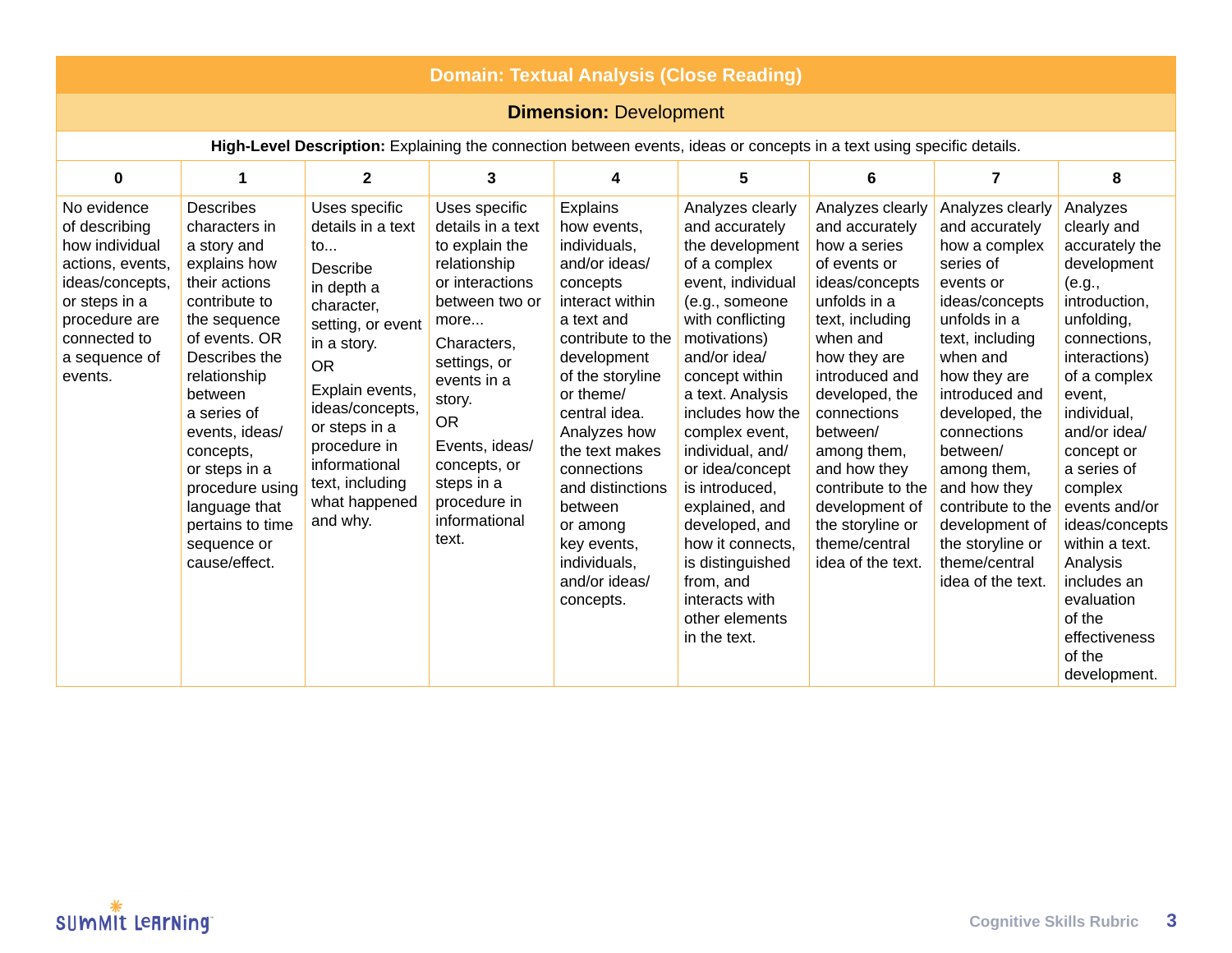| <b>Domain: Textual Analysis (Close Reading)</b> |                                                                                                                                                              |                                                                                                       |                                                                                                                                                                                     |                                                                                                                                                                                                                                                     |                                                                                                                                                                                                                                                      |                                                                                                                                                                                                                                                                                                                                     |                                                                                                                                                                                                                                             |                                                                                                                                                                                                                                                                                                                                                                                                                                                                                                                                        |  |  |
|-------------------------------------------------|--------------------------------------------------------------------------------------------------------------------------------------------------------------|-------------------------------------------------------------------------------------------------------|-------------------------------------------------------------------------------------------------------------------------------------------------------------------------------------|-----------------------------------------------------------------------------------------------------------------------------------------------------------------------------------------------------------------------------------------------------|------------------------------------------------------------------------------------------------------------------------------------------------------------------------------------------------------------------------------------------------------|-------------------------------------------------------------------------------------------------------------------------------------------------------------------------------------------------------------------------------------------------------------------------------------------------------------------------------------|---------------------------------------------------------------------------------------------------------------------------------------------------------------------------------------------------------------------------------------------|----------------------------------------------------------------------------------------------------------------------------------------------------------------------------------------------------------------------------------------------------------------------------------------------------------------------------------------------------------------------------------------------------------------------------------------------------------------------------------------------------------------------------------------|--|--|
|                                                 | <b>Dimension: Structure</b>                                                                                                                                  |                                                                                                       |                                                                                                                                                                                     |                                                                                                                                                                                                                                                     |                                                                                                                                                                                                                                                      |                                                                                                                                                                                                                                                                                                                                     |                                                                                                                                                                                                                                             |                                                                                                                                                                                                                                                                                                                                                                                                                                                                                                                                        |  |  |
|                                                 |                                                                                                                                                              |                                                                                                       |                                                                                                                                                                                     |                                                                                                                                                                                                                                                     | High-Level Description: Analyzing an author's structural writing choices how they (3-5): contribute to the overall structure of the text;<br>(6-12): affect the clarity and effectiveness of arguments, explanations, or narratives                  |                                                                                                                                                                                                                                                                                                                                     |                                                                                                                                                                                                                                             |                                                                                                                                                                                                                                                                                                                                                                                                                                                                                                                                        |  |  |
| $\mathbf 0$                                     | $\mathbf{1}$                                                                                                                                                 | $\mathbf{2}$                                                                                          | 3                                                                                                                                                                                   | 4                                                                                                                                                                                                                                                   | 5                                                                                                                                                                                                                                                    | 6                                                                                                                                                                                                                                                                                                                                   | $\overline{\mathbf{z}}$                                                                                                                                                                                                                     | 8                                                                                                                                                                                                                                                                                                                                                                                                                                                                                                                                      |  |  |
| No evidence<br>of structural<br>analysis.       | Identifies the<br>key organizing<br>features of a<br>text.<br>Describes how<br>parts of text<br>relate to or<br>build on earlier<br>sections of the<br>text. | Describes the<br>key organizing<br>features in a<br>text and the<br>overall structure<br>of the text. | Describes the<br>key organizing<br>features and<br>sections in a<br>text. Explains<br>how those<br>organizing<br>features<br>contribute to the<br>overall structure<br>of the text. | Accurately and<br>thoroughly<br>describes the<br>key organizing<br>features of a<br>text. Analyzes<br>how a particular<br>sentence,<br>paragraph,<br>or section<br>contributes<br>to the<br>development of<br>the central idea/<br>theme of a text. | Accurately and<br>thoroughly<br>describes the<br>key organizing<br>features and<br>sections in a<br>text. Evaluates<br>the effectiveness<br>of a particular<br>sentence,<br>paragraph,<br>or section in<br>developing the<br>central idea/<br>theme. | Accurately and<br>thoroughly<br>describes the<br>key organizing<br>features and<br>sections<br>in a text.<br>Evaluates the<br>effectiveness<br>of particular<br>sections in<br>developing the<br>central idea/<br>theme of a<br>text, as well<br>as other key<br>ideas/claims or<br>elements (e.g.,<br>tone, meaning)<br>of a text. | Efficiently<br>describes the<br>key organizing<br>features and<br>sections<br>in a text.<br>Evaluates the<br>effectiveness<br>of the overall<br>structure of<br>the text in<br>developing<br>the argument,<br>explanation, or<br>narrative. | Efficiently<br>describes the<br>key organizing<br>features and<br>sections<br>in a text.<br>Evaluates the<br>effectiveness<br>of the overall<br>structure of<br>the text in<br>developing<br>the argument,<br>explanation,<br>or narrative,<br>including<br>whether the<br>structure helps<br>makes points<br>clear and/or<br>convincing,<br>and the text<br>engaging.<br>When<br>applicable,<br>proposes<br>structural<br>changes<br>that could<br>improve the<br>development<br>of the<br>argument,<br>explanation, or<br>narrative. |  |  |

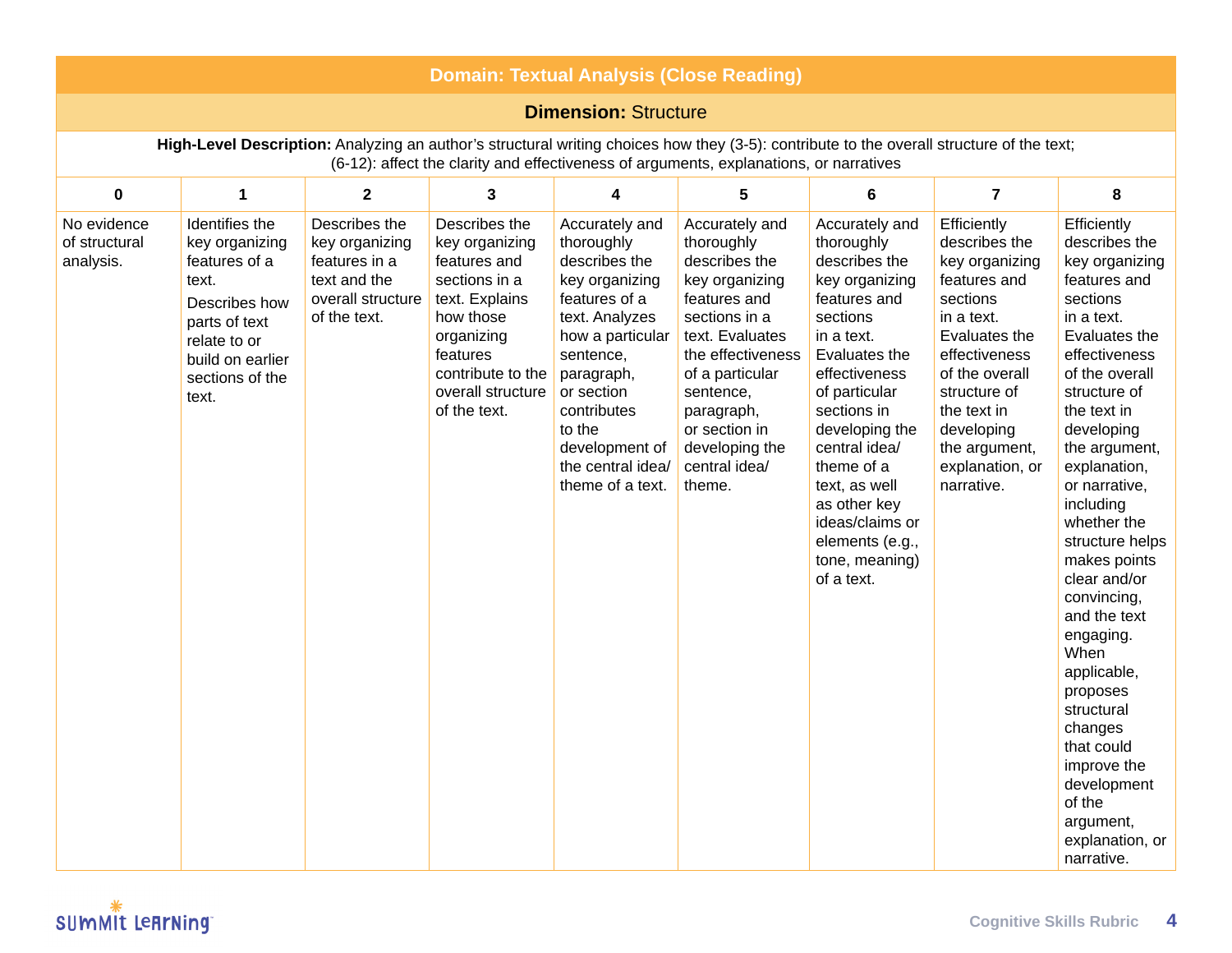| <b>Domain: Textual Analysis (Close Reading)</b>                                                                                                                                                           |                                                                                                                                                                                                                               |                                                                                                                                                                                         |                                                                                                                                                                                                                                                                             |                                                                                                                                                                                                                                                                                                                                                                                                    |                                                                                                                                                                                                                                                                                                                                                                                                                                                                                                                 |                                                                                                                                                                                                                                                                                                                                                                                                                                                                                                                             |                                                                                                                                                                                                                                                                                                                                                                                                                                                                                                                                                                                                                                      |                                                                                                                                                                                                                                                                                                                                                                                                                                                                                                                                                                                                                      |  |  |
|-----------------------------------------------------------------------------------------------------------------------------------------------------------------------------------------------------------|-------------------------------------------------------------------------------------------------------------------------------------------------------------------------------------------------------------------------------|-----------------------------------------------------------------------------------------------------------------------------------------------------------------------------------------|-----------------------------------------------------------------------------------------------------------------------------------------------------------------------------------------------------------------------------------------------------------------------------|----------------------------------------------------------------------------------------------------------------------------------------------------------------------------------------------------------------------------------------------------------------------------------------------------------------------------------------------------------------------------------------------------|-----------------------------------------------------------------------------------------------------------------------------------------------------------------------------------------------------------------------------------------------------------------------------------------------------------------------------------------------------------------------------------------------------------------------------------------------------------------------------------------------------------------|-----------------------------------------------------------------------------------------------------------------------------------------------------------------------------------------------------------------------------------------------------------------------------------------------------------------------------------------------------------------------------------------------------------------------------------------------------------------------------------------------------------------------------|--------------------------------------------------------------------------------------------------------------------------------------------------------------------------------------------------------------------------------------------------------------------------------------------------------------------------------------------------------------------------------------------------------------------------------------------------------------------------------------------------------------------------------------------------------------------------------------------------------------------------------------|----------------------------------------------------------------------------------------------------------------------------------------------------------------------------------------------------------------------------------------------------------------------------------------------------------------------------------------------------------------------------------------------------------------------------------------------------------------------------------------------------------------------------------------------------------------------------------------------------------------------|--|--|
|                                                                                                                                                                                                           |                                                                                                                                                                                                                               |                                                                                                                                                                                         |                                                                                                                                                                                                                                                                             | <b>Dimension: Word Choice</b>                                                                                                                                                                                                                                                                                                                                                                      |                                                                                                                                                                                                                                                                                                                                                                                                                                                                                                                 |                                                                                                                                                                                                                                                                                                                                                                                                                                                                                                                             |                                                                                                                                                                                                                                                                                                                                                                                                                                                                                                                                                                                                                                      |                                                                                                                                                                                                                                                                                                                                                                                                                                                                                                                                                                                                                      |  |  |
| High-Level Description: Analyzing the effect of language, specifically word choice, on the meaning, tone, or mood of a text,<br>and explaining how word choice relates to context or medium.or narratives |                                                                                                                                                                                                                               |                                                                                                                                                                                         |                                                                                                                                                                                                                                                                             |                                                                                                                                                                                                                                                                                                                                                                                                    |                                                                                                                                                                                                                                                                                                                                                                                                                                                                                                                 |                                                                                                                                                                                                                                                                                                                                                                                                                                                                                                                             |                                                                                                                                                                                                                                                                                                                                                                                                                                                                                                                                                                                                                                      |                                                                                                                                                                                                                                                                                                                                                                                                                                                                                                                                                                                                                      |  |  |
| 0                                                                                                                                                                                                         | 1                                                                                                                                                                                                                             | $\mathbf{2}$                                                                                                                                                                            | 3                                                                                                                                                                                                                                                                           | 4                                                                                                                                                                                                                                                                                                                                                                                                  | 5                                                                                                                                                                                                                                                                                                                                                                                                                                                                                                               | 6                                                                                                                                                                                                                                                                                                                                                                                                                                                                                                                           | $\overline{7}$                                                                                                                                                                                                                                                                                                                                                                                                                                                                                                                                                                                                                       | 8                                                                                                                                                                                                                                                                                                                                                                                                                                                                                                                                                                                                                    |  |  |
| No evidence<br>of analysis of<br>author's word<br>choice.                                                                                                                                                 | <b>Identifies</b><br>and defines<br>academic,<br>domain-specific<br>words and<br>phrases in the<br>text relevant to<br>understanding<br>the topic or<br>meaning of the<br>text. (e.g., literal<br>or nonliteral<br>language). | Identifies and<br>explains the<br>meaning of<br>academic,<br>domain-specific<br>words and<br>phrases and/or<br>literary allusions<br>that impact the<br>meaning or<br>tone of the text. | Identifies and<br>accurately<br>explains the<br>meaning of<br>academic,<br>domain-specific<br>words and<br>phrases and/or<br>literary allusions<br>that impact the<br>meaning or<br>tone of the text<br>(e.g., figurative<br>language such<br>as metaphors<br>and similes). | Identifies words<br>and phrases<br>that impact the<br>meaning and/<br>or tone of the<br>text; clearly<br>and accurately<br>explains the<br>meaning of<br>those words<br>and phrases<br>as they are<br>used in the<br>text (including<br>figurative,<br>connotative,<br>and technical<br>meanings);<br>explains the<br>impact of those<br>word choices<br>on meaning<br>and/or tone in<br>the text. | Identifies words<br>and phrases<br>that impact<br>the meaning<br>and tone of the<br>text; clearly<br>and accurately<br>explains the<br>meaning of<br>those words and<br>phrases as they<br>are used in the<br>text (including<br>figurative,<br>connotative,<br>and technical<br>meanings).<br>Clearly explains<br>the impact of<br>those specific<br>word choices<br>on the meaning<br>and/or tone<br>of the text.<br>Generally<br>explains how<br>specific word<br>choices relate<br>to context or<br>medium. | Identifies words<br>and phrases<br>that impact<br>the meaning<br>and tone of the<br>text; clearly<br>and accurately<br>explains the<br>meaning of<br>those words<br>and phrases<br>as they are<br>used in the<br>text (including<br>figurative,<br>connotative,<br>and technical<br>meanings).<br>Explains the<br>cumulative<br>impact of those<br>specific word<br>choices on the<br>meaning and/<br>or tone of the<br>entire text.<br>Clearly explains<br>how specific<br>word choices<br>relate to context<br>or medium. | Identifies words<br>and phrases<br>that impact<br>the meaning<br>and tone of the<br>text; clearly<br>and accurately<br>explains the<br>meaning of<br>those words and<br>phrases as they<br>are used in the<br>text (including<br>figurative,<br>connotative,<br>and technical<br>meanings).<br>Explains the<br>impact of a<br>pattern of<br>word choices<br>on meaning<br>and/or tone,<br>including how<br>patterns of word<br>choice relate<br>to context or<br>medium. Where<br>applicable,<br>generally<br>explains how<br>an author uses<br>or refines the<br>meaning of<br>a key term/<br>concept over the<br>course of a text. | Identifies words<br>and phrases<br>that impact<br>the meaning<br>and tone of the<br>text; clearly<br>and accurately<br>explains the<br>meaning of<br>those words<br>and phrases<br>as they are<br>used in the<br>text (figurative,<br>connotative,<br>and technical<br>meanings).<br>Analyzes the<br>impact of a<br>pattern of word<br>choices on<br>meaning and<br>tone and the<br>relationship<br>between word<br>choice and<br>context or<br>medium. Where<br>applicable,<br>clearly<br>analyzes how<br>an author uses<br>or refines the<br>meaning of<br>a key term/<br>concept over<br>the course of a<br>text. |  |  |

SUMMIt Learning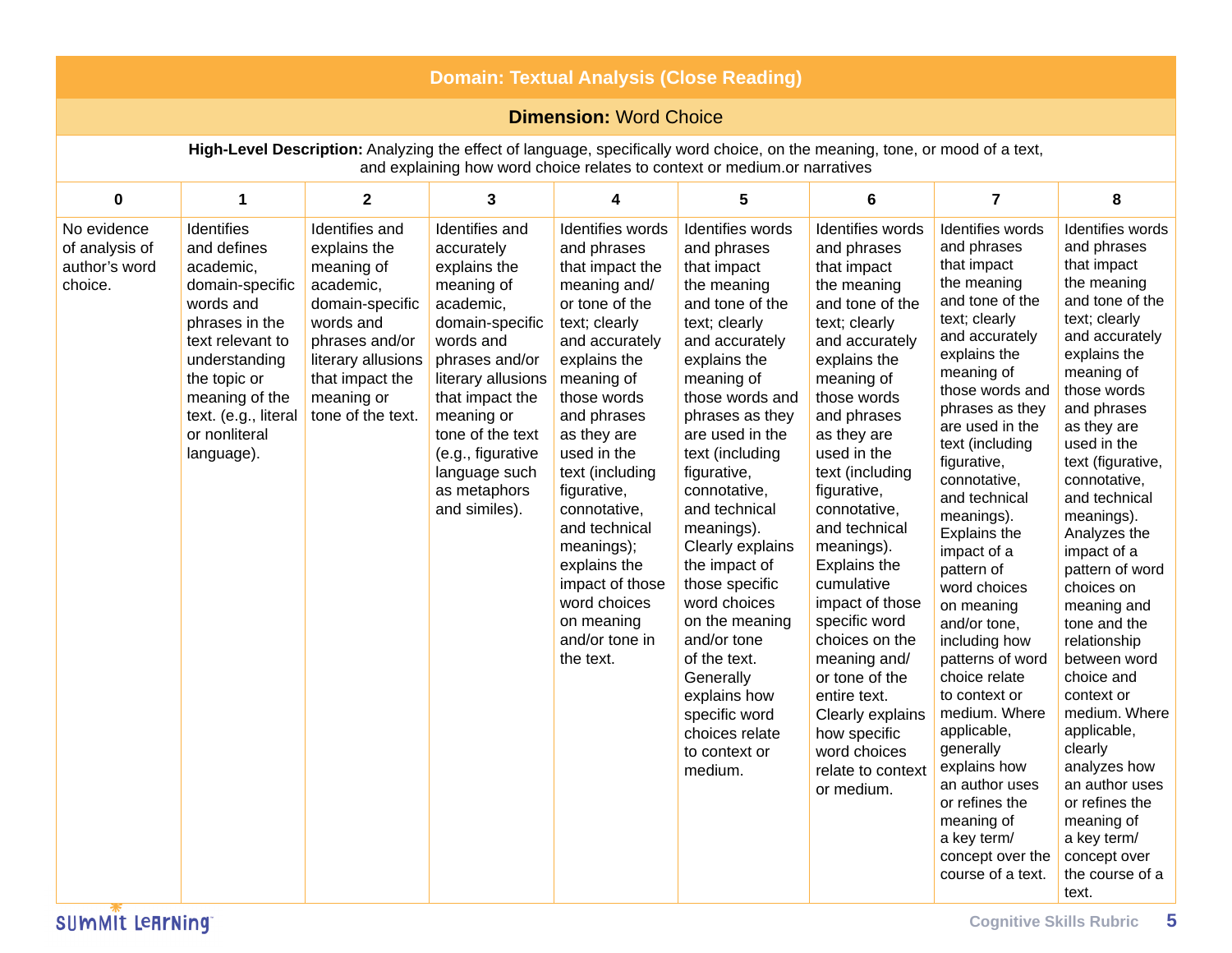|                                                                                                                                                                                    | <b>Domain: Using Sources</b>                                                                                                                                                                                                                                                                                                               |                                                                                                                                                                                                                                                  |                                                                                                                                                               |                                                                                                                                                                                                   |                                                                                                                                                                                            |                                                                                                                                                                                                                   |                                                                                                                                                                                                                                                                            |                                                                                                                                                                                                                                                                                                                                                                                                                                                                          |  |  |  |
|------------------------------------------------------------------------------------------------------------------------------------------------------------------------------------|--------------------------------------------------------------------------------------------------------------------------------------------------------------------------------------------------------------------------------------------------------------------------------------------------------------------------------------------|--------------------------------------------------------------------------------------------------------------------------------------------------------------------------------------------------------------------------------------------------|---------------------------------------------------------------------------------------------------------------------------------------------------------------|---------------------------------------------------------------------------------------------------------------------------------------------------------------------------------------------------|--------------------------------------------------------------------------------------------------------------------------------------------------------------------------------------------|-------------------------------------------------------------------------------------------------------------------------------------------------------------------------------------------------------------------|----------------------------------------------------------------------------------------------------------------------------------------------------------------------------------------------------------------------------------------------------------------------------|--------------------------------------------------------------------------------------------------------------------------------------------------------------------------------------------------------------------------------------------------------------------------------------------------------------------------------------------------------------------------------------------------------------------------------------------------------------------------|--|--|--|
|                                                                                                                                                                                    |                                                                                                                                                                                                                                                                                                                                            |                                                                                                                                                                                                                                                  |                                                                                                                                                               | <b>Dimension: Selecting Relevant Sources</b>                                                                                                                                                      |                                                                                                                                                                                            |                                                                                                                                                                                                                   |                                                                                                                                                                                                                                                                            |                                                                                                                                                                                                                                                                                                                                                                                                                                                                          |  |  |  |
| High-Level Description: Selecting sources that support answering a particular research question with relevant, credible information that<br>distinguishes between fact and opinion |                                                                                                                                                                                                                                                                                                                                            |                                                                                                                                                                                                                                                  |                                                                                                                                                               |                                                                                                                                                                                                   |                                                                                                                                                                                            |                                                                                                                                                                                                                   |                                                                                                                                                                                                                                                                            |                                                                                                                                                                                                                                                                                                                                                                                                                                                                          |  |  |  |
| $\mathbf 0$                                                                                                                                                                        | $\mathbf{1}$                                                                                                                                                                                                                                                                                                                               | $\mathbf{2}$                                                                                                                                                                                                                                     | 3                                                                                                                                                             | 4                                                                                                                                                                                                 | 5                                                                                                                                                                                          | 6                                                                                                                                                                                                                 | $\overline{7}$                                                                                                                                                                                                                                                             | 8                                                                                                                                                                                                                                                                                                                                                                                                                                                                        |  |  |  |
| <b>Selects</b><br>information<br>from provided<br>sources with<br>little to no<br>relevance to<br>a research<br>question or<br>understanding<br>of the text(s).                    | <b>Selects</b><br>information<br>from provided<br>sources.<br>including<br>illustrations<br>(e.g., maps,<br>photographs)<br>and the words<br>in a text that are<br>relevant to an<br>understanding<br>of the text (e.g.,<br>where, when,<br>why, and how<br>key events<br>occur), but may<br>not be relevant<br>to a research<br>question. | <b>Selects</b><br>information<br>relevant to<br>the research<br>question from<br>provided<br>sources of<br>varied format<br>(e.g., charts,<br>graphs,<br>diagrams,<br>time lines,<br>animations,<br>or interactive<br>elements on<br>Web pages). | Selects multiple<br>sources that<br>provide key<br>evidence<br>relevant to<br>the research<br>question.<br>Where<br>applicable,<br>sources vary in<br>format. | Selects sources<br>that provide<br>sufficient,<br>credible<br>information<br>relevant to<br>the research<br>question.<br>Where<br>applicable,<br>sources vary<br>in perspective<br>and/or format. | Selects sources<br>that provide<br>detailed, credible<br>information<br>relevant to<br>the research<br>question. Where<br>applicable,<br>sources vary in<br>perspective and/<br>or format. | Selects sources<br>that provide<br>detailed,<br>comprehensive,<br>credible<br>information<br>relevant to<br>the research<br>question.<br>Where<br>applicable,<br>sources vary<br>in perspective<br>and/or format. | Selects sources<br>that provide<br>nuanced,<br>comprehensive,<br>credible<br>information<br>relevant to<br>the research<br>question.<br>Where<br>applicable,<br>sources vary<br>in perspective<br>and/or format.<br>Any gaps or<br>limitations in<br>sources are<br>noted. | Selects sourc-<br>es that provide<br>nuanced,<br>comprehen-<br>sive, credible<br>information<br>relevant to<br>the research<br>question at a<br>level of detail<br>and complexity<br>appropriate to<br>the audience<br>and purpose of<br>the research.<br>Where appli-<br>cable, sources<br>vary in per-<br>spective and/<br>or format. Any<br>gaps or limita-<br>tions in sourc-<br>es are noted<br>and the impact<br>of those gaps<br>and limitations<br>is discussed. |  |  |  |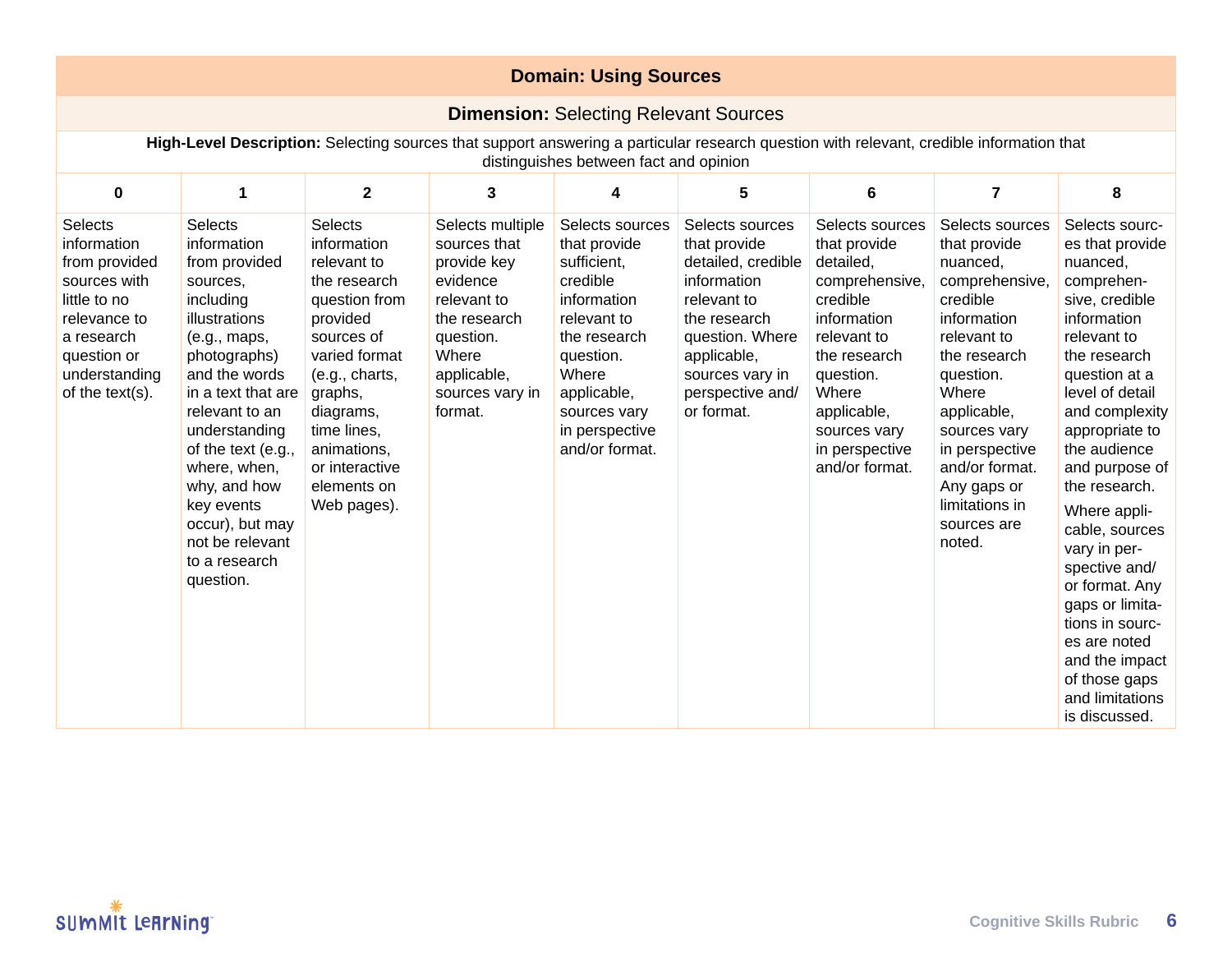| <b>Domain: Using Sources</b>                                                                                                                                                                                                                                                 |                                                          |                                                                                                                                    |                                                                                                                                                                                                         |                                                                                                                                                                                                                                                                             |                                                                                                                                                                                                                                                                            |                                                                                                                                                                                                                                                                                                                                                                                                                                                        |                                                                                                                                                                                                                                                                                                                                                                                                                                                   |                                                                                                                                                                                                                                                                                                                                                                                                                                                            |  |  |
|------------------------------------------------------------------------------------------------------------------------------------------------------------------------------------------------------------------------------------------------------------------------------|----------------------------------------------------------|------------------------------------------------------------------------------------------------------------------------------------|---------------------------------------------------------------------------------------------------------------------------------------------------------------------------------------------------------|-----------------------------------------------------------------------------------------------------------------------------------------------------------------------------------------------------------------------------------------------------------------------------|----------------------------------------------------------------------------------------------------------------------------------------------------------------------------------------------------------------------------------------------------------------------------|--------------------------------------------------------------------------------------------------------------------------------------------------------------------------------------------------------------------------------------------------------------------------------------------------------------------------------------------------------------------------------------------------------------------------------------------------------|---------------------------------------------------------------------------------------------------------------------------------------------------------------------------------------------------------------------------------------------------------------------------------------------------------------------------------------------------------------------------------------------------------------------------------------------------|------------------------------------------------------------------------------------------------------------------------------------------------------------------------------------------------------------------------------------------------------------------------------------------------------------------------------------------------------------------------------------------------------------------------------------------------------------|--|--|
|                                                                                                                                                                                                                                                                              | <b>Dimension: Contextualizing Sources</b>                |                                                                                                                                    |                                                                                                                                                                                                         |                                                                                                                                                                                                                                                                             |                                                                                                                                                                                                                                                                            |                                                                                                                                                                                                                                                                                                                                                                                                                                                        |                                                                                                                                                                                                                                                                                                                                                                                                                                                   |                                                                                                                                                                                                                                                                                                                                                                                                                                                            |  |  |
| High-Level Description: Identifying how a source is situated within the world of its origin (time period, location, socio-political climate, cultural conditions, etc.)<br>and explaining how the perspectives within the source shape and/or are shaped by those conditions |                                                          |                                                                                                                                    |                                                                                                                                                                                                         |                                                                                                                                                                                                                                                                             |                                                                                                                                                                                                                                                                            |                                                                                                                                                                                                                                                                                                                                                                                                                                                        |                                                                                                                                                                                                                                                                                                                                                                                                                                                   |                                                                                                                                                                                                                                                                                                                                                                                                                                                            |  |  |
| 5<br>$\overline{7}$<br>0<br>$\mathbf{1}$<br>$\mathbf{2}$<br>3<br>4<br>6<br>8                                                                                                                                                                                                 |                                                          |                                                                                                                                    |                                                                                                                                                                                                         |                                                                                                                                                                                                                                                                             |                                                                                                                                                                                                                                                                            |                                                                                                                                                                                                                                                                                                                                                                                                                                                        |                                                                                                                                                                                                                                                                                                                                                                                                                                                   |                                                                                                                                                                                                                                                                                                                                                                                                                                                            |  |  |
| No evidence of<br>contextualizing<br>sources.                                                                                                                                                                                                                                | Identifies a<br>source's time<br>and place of<br>origin. | Provides<br>information<br>about a<br>source's time or<br>place of origin.<br>Includes basic<br>information<br>about the<br>maker. | Provides<br>information<br>about a<br>source's time<br>and place of<br>origin. Includes<br>information<br>about the<br>maker, the<br>maker's<br>perspective,<br>and intended<br>audience or<br>purpose. | Provides<br>accurate<br>information<br>about a<br>source's time<br>and place<br>of origin.<br>Includes some<br>information<br>about the<br>historical,<br>scientific,<br>political,<br>economic,<br>social, and/<br>or cultural<br>conditions of<br>the source's<br>origin. | Provides<br>accurate<br>information<br>about the<br>historical,<br>scientific,<br>political,<br>economic, social,<br>and/or cultural<br>conditions of<br>the source's<br>origin. Makes<br>connections<br>between these<br>conditions and<br>the contents of<br>the source. | Provides<br>accurate,<br>relevant<br>information<br>about the<br>historical,<br>scientific,<br>political,<br>economic,<br>social, and/<br>or cultural<br>conditions of<br>the source's<br>origin, including<br>(where<br>relevant) events<br>and conditions<br>leading up to<br>or immediately<br>following<br>the source's<br>creation.<br>Generally<br>explains how<br>these conditions<br>shape the<br>meaning or<br>significance of<br>the source. | Provides<br>accurate,<br>relevant<br>information<br>about the<br>historical,<br>scientific,<br>political,<br>economic,<br>social, and/<br>or cultural<br>conditions of<br>the source's<br>origin, including<br>(where<br>relevant) events<br>and conditions<br>leading up to<br>or immediately<br>following<br>the source's<br>creation. Clearly<br>explains how<br>these conditions<br>shape the<br>meaning or<br>significance of<br>the source. | Provides<br>thorough,<br>relevant<br>information<br>about the<br>historical,<br>scientific,<br>political,<br>economic,<br>social, and/<br>or cultural<br>conditions of<br>the source's<br>origin,<br>including<br>(where<br>relevant)<br>events and<br>conditions<br>leading up to<br>or immediately<br>following<br>the source's<br>creation.<br>Uses analysis<br>of these<br>conditions to<br>strengthen<br>and refine an<br>argument or<br>explanation. |  |  |

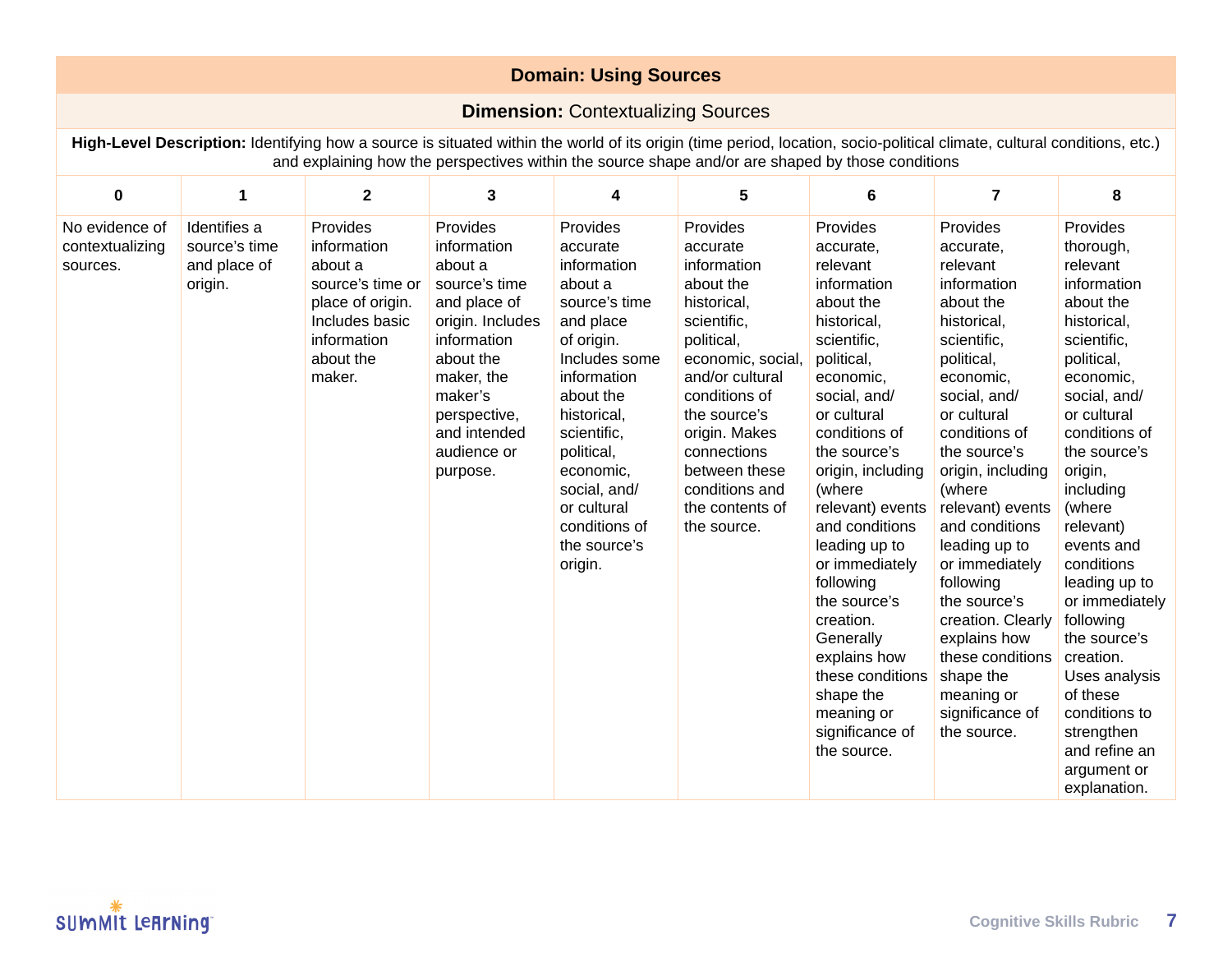|                                                                                                                    | <b>Domain: Using Sources</b>                                                        |                                                                                                    |                                                                                                                       |                                                                                                                                                                                                   |                                                                                                                                                                                                                           |                                                                                                                                   |                                                                                                                                                                                                              |                                                                                                                                                                                                                                       |  |  |
|--------------------------------------------------------------------------------------------------------------------|-------------------------------------------------------------------------------------|----------------------------------------------------------------------------------------------------|-----------------------------------------------------------------------------------------------------------------------|---------------------------------------------------------------------------------------------------------------------------------------------------------------------------------------------------|---------------------------------------------------------------------------------------------------------------------------------------------------------------------------------------------------------------------------|-----------------------------------------------------------------------------------------------------------------------------------|--------------------------------------------------------------------------------------------------------------------------------------------------------------------------------------------------------------|---------------------------------------------------------------------------------------------------------------------------------------------------------------------------------------------------------------------------------------|--|--|
| <b>Dimension:</b> Synthesizing Multiple Sources                                                                    |                                                                                     |                                                                                                    |                                                                                                                       |                                                                                                                                                                                                   |                                                                                                                                                                                                                           |                                                                                                                                   |                                                                                                                                                                                                              |                                                                                                                                                                                                                                       |  |  |
|                                                                                                                    |                                                                                     |                                                                                                    |                                                                                                                       |                                                                                                                                                                                                   | High-Level Description: Integrating information across multiple sources to support an argument or explanation                                                                                                             |                                                                                                                                   |                                                                                                                                                                                                              |                                                                                                                                                                                                                                       |  |  |
| $\mathbf 0$<br>$\mathbf{1}$<br>$\overline{2}$<br>3<br>5<br>6<br>7<br>8<br>4                                        |                                                                                     |                                                                                                    |                                                                                                                       |                                                                                                                                                                                                   |                                                                                                                                                                                                                           |                                                                                                                                   |                                                                                                                                                                                                              |                                                                                                                                                                                                                                       |  |  |
| No evidence<br>of synthesizing<br>information<br>from multiple<br>sources.<br>One source<br>dominates the<br>work. | Makes note of<br>key points or<br>details from two<br>sources on the<br>same topic. | Integrates<br>information from<br>two sources on<br>the same topic<br>by comparing<br>information. | Integrates<br>information from<br>several sources<br>on the same<br>topic by sorting<br>and comparing<br>information. | Connections<br>among sources<br>are made by<br>comparing<br>information<br>from multiple<br>sources and/or<br>comparing the<br>type of sources<br>(e.g., format,<br>genre, time<br>period, etc.). | Connections<br>among sources<br>are made by<br>grouping similar<br>information/<br>positions from<br>multiple sources<br>or identifying<br>significant<br>differences<br>between sources<br>(in content and/<br>or type). | Information<br>from multiple<br>sources is<br>compared<br>and grouped<br>to deepen<br>or extend an<br>argument or<br>explanation. | Information<br>from multiple<br>sources is<br>compared,<br>grouped, and<br>synthesized<br>with the<br>student's own<br>claims or<br>ideas to form<br>a cohesive,<br>supported<br>argument or<br>explanation. | Significant<br>and nuanced<br>connections<br>are made<br>among the<br>sources and<br>synthesized<br>with the<br>student's own<br>claims or<br>ideas to form<br>a cohesive,<br>supported,<br>compelling<br>argument or<br>explanation. |  |  |

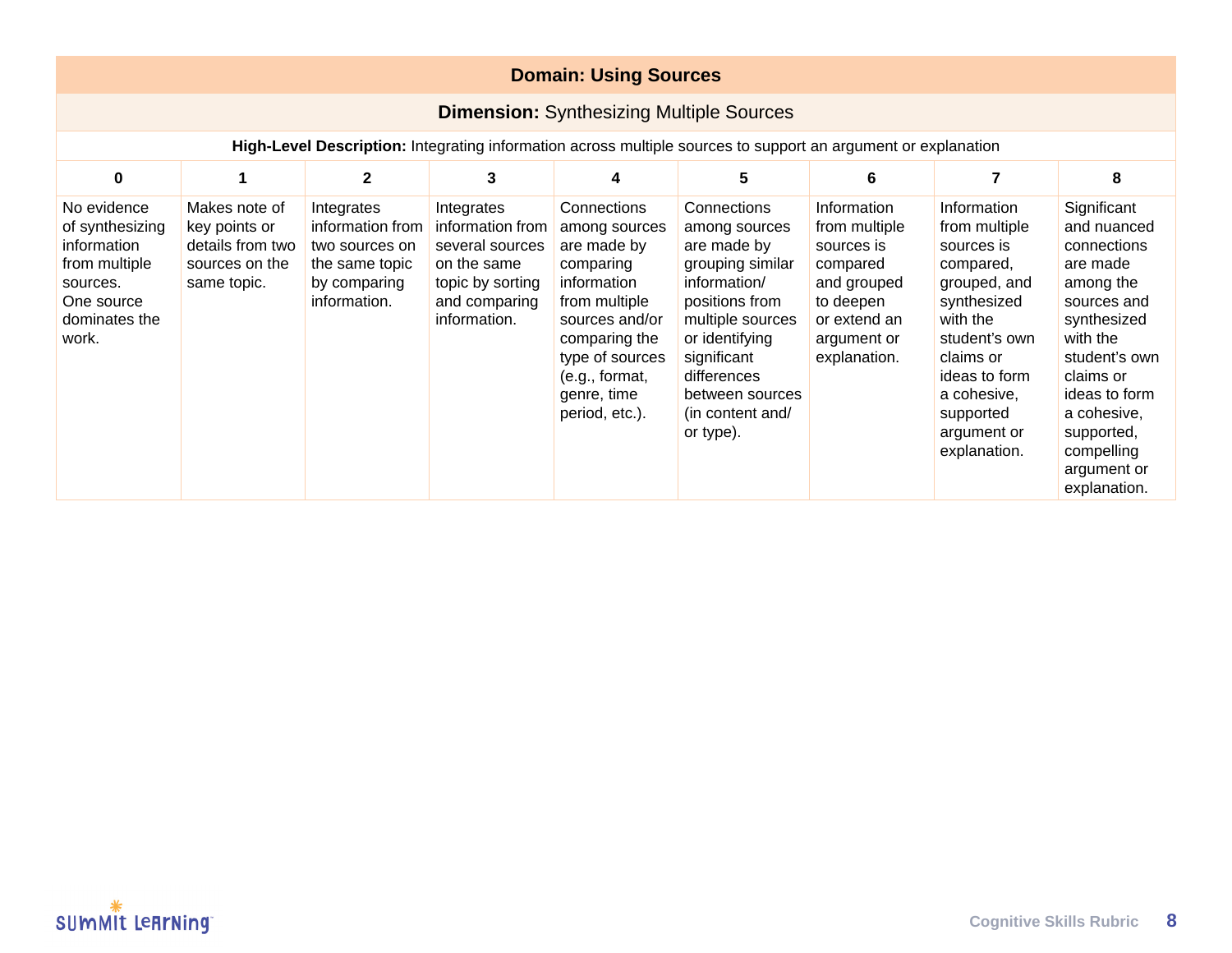|                                                                   | <b>Domain: Inquiry</b>                            |                                                                                                                      |                                                                                                                                              |                                                                                                                                                                    |                                                                                                      |                                                                                                                                                                              |                                                                                                                                                                                                               |                                                                                                                                                                                                                                                                                                       |  |  |
|-------------------------------------------------------------------|---------------------------------------------------|----------------------------------------------------------------------------------------------------------------------|----------------------------------------------------------------------------------------------------------------------------------------------|--------------------------------------------------------------------------------------------------------------------------------------------------------------------|------------------------------------------------------------------------------------------------------|------------------------------------------------------------------------------------------------------------------------------------------------------------------------------|---------------------------------------------------------------------------------------------------------------------------------------------------------------------------------------------------------------|-------------------------------------------------------------------------------------------------------------------------------------------------------------------------------------------------------------------------------------------------------------------------------------------------------|--|--|
| <b>Dimension: Asking Questions</b>                                |                                                   |                                                                                                                      |                                                                                                                                              |                                                                                                                                                                    |                                                                                                      |                                                                                                                                                                              |                                                                                                                                                                                                               |                                                                                                                                                                                                                                                                                                       |  |  |
|                                                                   |                                                   |                                                                                                                      |                                                                                                                                              |                                                                                                                                                                    | High-Level Description: Developing focused, answerable inquiry and research questions                |                                                                                                                                                                              |                                                                                                                                                                                                               |                                                                                                                                                                                                                                                                                                       |  |  |
| 0                                                                 | $\mathbf{1}$                                      | $\mathbf{2}$                                                                                                         | 3                                                                                                                                            | 4                                                                                                                                                                  | 5                                                                                                    | 6                                                                                                                                                                            | $\overline{7}$                                                                                                                                                                                                | 8                                                                                                                                                                                                                                                                                                     |  |  |
| Questions do<br>not support<br>understanding<br>of a given topic. | Questions are<br>relevant to a<br>specific topic. | Questions<br>are relevant<br>to a specific<br>topic and are<br>based on the<br>described<br>problem or<br>situation. | Questions are<br>relevant to a<br>specific topic,<br>are testable or<br>researchable,<br>and build on<br>prior knowledge<br>about the topic. | Questions are<br>relevant to a<br>specific topic,<br>are testable or<br>researchable,<br>and build<br>on existing<br>disciplinary<br>knowledge<br>about the topic. | Questions are<br>valid, testable<br>or researchable,<br>and based on<br>patterns or<br>observations. | Questions are<br>valid, focused,<br>testable or<br>researchable,<br>based on<br>patterns/<br>observations,<br>current<br>research, and/<br>or a specific<br>model or theory. | Questions are<br>valid, precise,<br>testable or<br>researchable,<br>and based<br>on patterns/<br>observations,<br>specific<br>evidence<br>from current<br>research, and/<br>or a specific<br>model or theory. | Questions are<br>valid, precise,<br>testable or<br>researchable,<br>based on<br>patterns/<br>observations.<br>specific<br>evidence<br>from current<br>research and/<br>or a specific<br>model or<br>theory, and<br>push standard<br>thinking on a<br>given topic or<br>in a particular<br>discipline. |  |  |

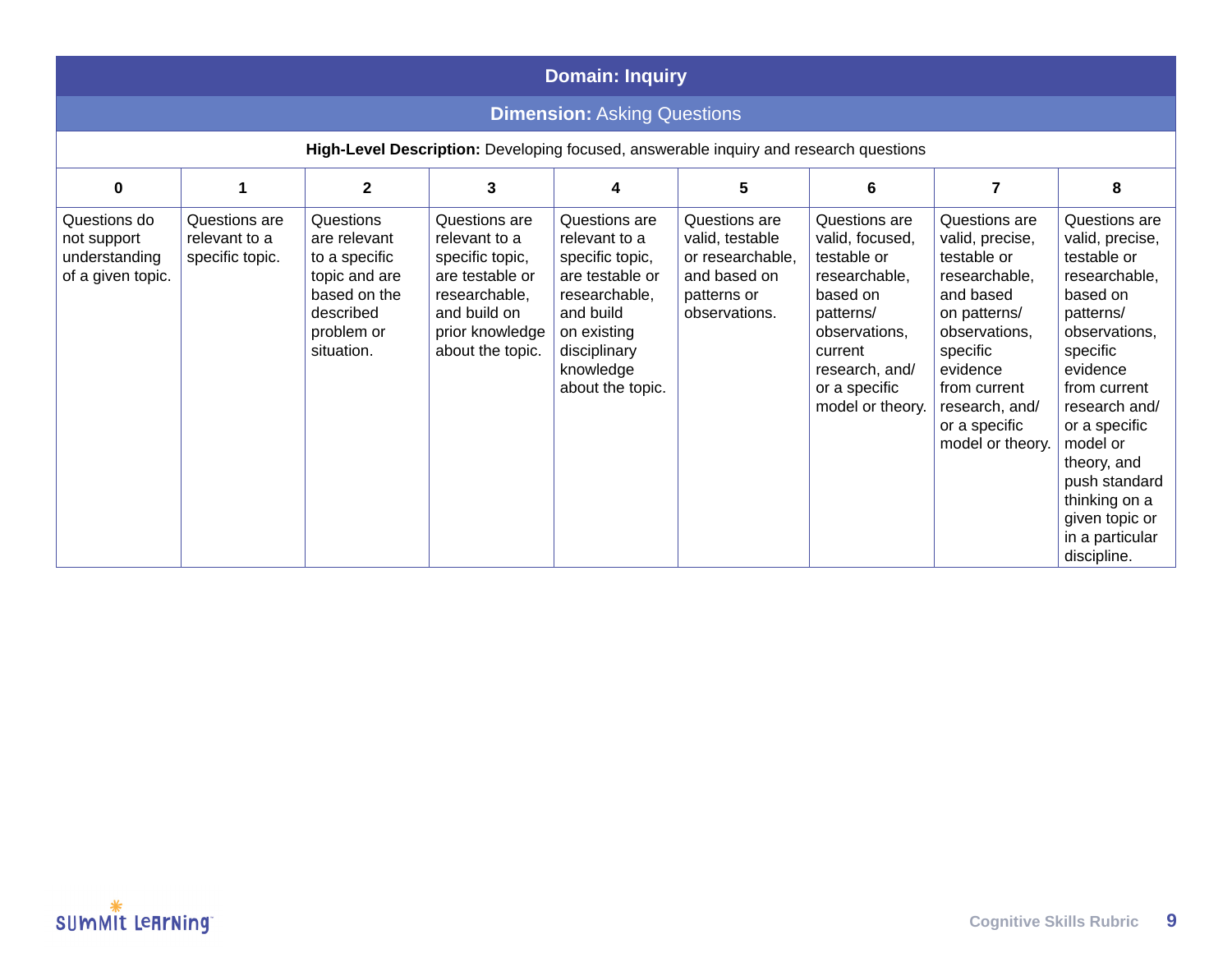|                                                               | <b>Domain: Inquiry</b>                                                                                               |                                                                                                                                                             |                                                                                                                                                                                                                                                                    |                                                                                                                                                                                                |                                                                                                                                                                                                                                       |                                                                                                                                                                                                                                                                              |                                                                                                                                                                                                                                                                                                                         |                                                                                                                                                                                                                                                                                                                                                         |  |  |
|---------------------------------------------------------------|----------------------------------------------------------------------------------------------------------------------|-------------------------------------------------------------------------------------------------------------------------------------------------------------|--------------------------------------------------------------------------------------------------------------------------------------------------------------------------------------------------------------------------------------------------------------------|------------------------------------------------------------------------------------------------------------------------------------------------------------------------------------------------|---------------------------------------------------------------------------------------------------------------------------------------------------------------------------------------------------------------------------------------|------------------------------------------------------------------------------------------------------------------------------------------------------------------------------------------------------------------------------------------------------------------------------|-------------------------------------------------------------------------------------------------------------------------------------------------------------------------------------------------------------------------------------------------------------------------------------------------------------------------|---------------------------------------------------------------------------------------------------------------------------------------------------------------------------------------------------------------------------------------------------------------------------------------------------------------------------------------------------------|--|--|
|                                                               | <b>Dimension: Predicting/Hypothesizing</b>                                                                           |                                                                                                                                                             |                                                                                                                                                                                                                                                                    |                                                                                                                                                                                                |                                                                                                                                                                                                                                       |                                                                                                                                                                                                                                                                              |                                                                                                                                                                                                                                                                                                                         |                                                                                                                                                                                                                                                                                                                                                         |  |  |
| High-Level Description: Developing hypotheses and predictions |                                                                                                                      |                                                                                                                                                             |                                                                                                                                                                                                                                                                    |                                                                                                                                                                                                |                                                                                                                                                                                                                                       |                                                                                                                                                                                                                                                                              |                                                                                                                                                                                                                                                                                                                         |                                                                                                                                                                                                                                                                                                                                                         |  |  |
| $\mathbf 0$                                                   | $\mathbf{1}$                                                                                                         | $\overline{2}$                                                                                                                                              | 3                                                                                                                                                                                                                                                                  | 4                                                                                                                                                                                              | 5                                                                                                                                                                                                                                     | 6                                                                                                                                                                                                                                                                            | $\overline{7}$                                                                                                                                                                                                                                                                                                          | 8                                                                                                                                                                                                                                                                                                                                                       |  |  |
| No evidence of<br>hypothesis or<br>prediction.                | Makes a<br>prediction that<br>is partially<br>relevant to the<br>inquiry question<br>with little or no<br>reasoning. | Makes a<br>prediction<br>related to<br>the inquiry<br>question.<br>Supports<br>reasoning<br>for prediction<br>with prior<br>observations or<br>experiences. | Makes a<br>reasonable<br>prediction<br>related to the<br>inquiry question<br>that involves<br>changing a<br>variable. Begins<br>to explain<br>reasoning for<br>prediction by<br>relating it to<br>prior knowledge<br>such as cause<br>and effect<br>relationships. | Makes a<br>reasonable<br>prediction<br>related to the<br>inquiry question<br>that involves<br>changing<br>a variable.<br><b>Hypothesis</b><br>relates to prior<br>research about<br>the topic. | Constructs<br>a testable<br>hypothesis about<br>the investigated<br>question, with a<br>basic description<br>of the variables<br>("if then").<br>Hypothesis<br>relates to<br>observation,<br>research.<br>or scientific<br>principle. | Constructs a<br>clear, testable<br>hypothesis<br>about the<br>investigated<br>question, with<br>an accurate<br>description of<br>the variables<br>("if then").<br>Hypothesis<br>is based on<br>observation,<br>research,<br>scientific<br>principle,<br>model, or<br>theory. | Constructs<br>a precise,<br>testable<br>hypothesis<br>about the<br>investigated<br>question, with<br>an accurate<br>explanation of<br>the relationship<br>between<br>variables<br>("if then<br>because)".<br>Hypothesis<br>is based on<br>observation,<br>research,<br>scientific<br>principle,<br>model, or<br>theory. | Constructs<br>a precise,<br>testable, and<br>insightful<br>hypothesis<br>about the<br>investigated<br>question,<br>with accurate<br>and thorough<br>explanation of<br>the relationship<br>between<br>variables<br>("if then<br>because").<br>Hypothesis<br>is based on<br>observation,<br>research,<br>scientific<br>principle,<br>model, or<br>theory. |  |  |

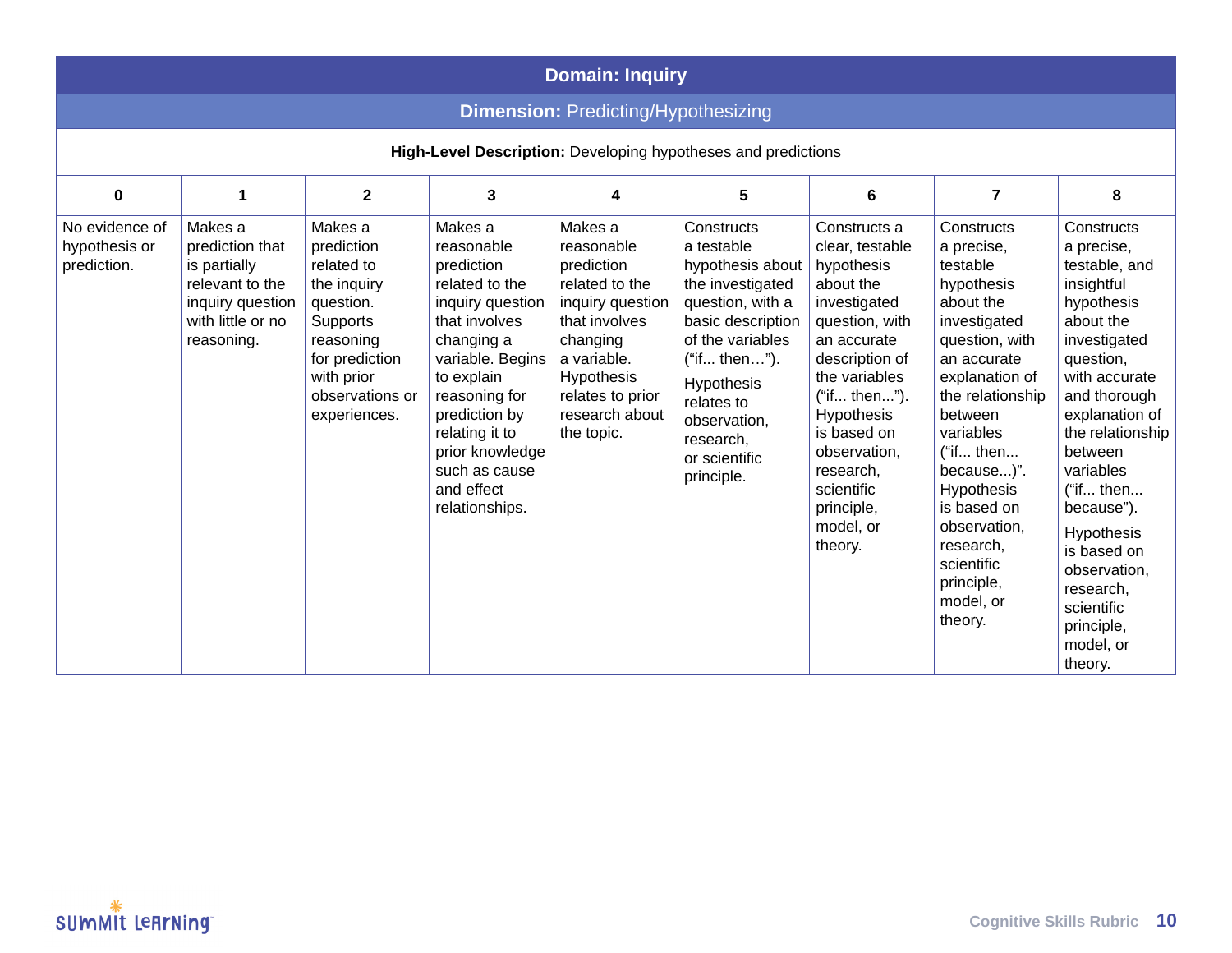|                                                                           | <b>Domain: Inquiry</b>                                                                                                                                                                                                        |                                                                                                                                                                         |                                                                                                                                                                           |                                                                                                                                                                                                |                                                                                                                              |                                                                                                                                                                                                                                         |                                                                                                                                                                                                                                                                                                                     |                                                                                                                                                                                                                                                                                                                                                                        |  |  |
|---------------------------------------------------------------------------|-------------------------------------------------------------------------------------------------------------------------------------------------------------------------------------------------------------------------------|-------------------------------------------------------------------------------------------------------------------------------------------------------------------------|---------------------------------------------------------------------------------------------------------------------------------------------------------------------------|------------------------------------------------------------------------------------------------------------------------------------------------------------------------------------------------|------------------------------------------------------------------------------------------------------------------------------|-----------------------------------------------------------------------------------------------------------------------------------------------------------------------------------------------------------------------------------------|---------------------------------------------------------------------------------------------------------------------------------------------------------------------------------------------------------------------------------------------------------------------------------------------------------------------|------------------------------------------------------------------------------------------------------------------------------------------------------------------------------------------------------------------------------------------------------------------------------------------------------------------------------------------------------------------------|--|--|
| <b>Dimension:</b> Designing Processes & Procedures                        |                                                                                                                                                                                                                               |                                                                                                                                                                         |                                                                                                                                                                           |                                                                                                                                                                                                |                                                                                                                              |                                                                                                                                                                                                                                         |                                                                                                                                                                                                                                                                                                                     |                                                                                                                                                                                                                                                                                                                                                                        |  |  |
|                                                                           | High-Level Description: Following and/or developing step-by-step processes to use in the<br>course of answering problems/prompts or conducting inquiries/investigations                                                       |                                                                                                                                                                         |                                                                                                                                                                           |                                                                                                                                                                                                |                                                                                                                              |                                                                                                                                                                                                                                         |                                                                                                                                                                                                                                                                                                                     |                                                                                                                                                                                                                                                                                                                                                                        |  |  |
| $\mathbf 0$                                                               | 1                                                                                                                                                                                                                             | $\overline{2}$                                                                                                                                                          | 3                                                                                                                                                                         | 4                                                                                                                                                                                              | 5.                                                                                                                           | 6                                                                                                                                                                                                                                       | $\overline{7}$                                                                                                                                                                                                                                                                                                      | 8                                                                                                                                                                                                                                                                                                                                                                      |  |  |
| No evidence<br>of an action<br>plan to address<br>the problem/<br>prompt. | Identifies<br>a general<br>approach to<br>investigate<br>a question<br>or solve a<br>problem.<br><b>OR</b><br>Follows a<br>recommended<br>set of<br>procedures for<br>investigating<br>a question<br>or solving a<br>problem. | Identifies the<br>first few steps<br>in a specific<br>approach to<br>investigate<br>a question<br>or solve a<br>problem.<br>Identifies<br>specific tools or<br>methods. | Creates a step-<br>by-step plan<br>to investigate<br>a question<br>or solve a<br>problem.<br><b>Identifies</b><br>appropriate<br>methods,<br>tools, and/or<br>approaches. | Creates an<br>orderly action<br>plan and<br>addresses<br>most aspects<br>of the problem/<br>prompt.<br>Includes a<br>description of<br>appropriate<br>methods.<br>tools, and/or<br>approaches. | Creates an<br>orderly action<br>plan that<br>addresses all<br>aspects of a<br>problem/prompt<br>with some<br>inefficiencies. | Creates a clear<br>and orderly<br>action plan<br>that is mostly<br>replicable and<br>addresses all<br>aspects of a<br>problem/prompt<br>in an efficient<br>way. Includes<br>a rationale for<br>some steps or<br>aspects of the<br>plan. | Creates a clear,<br>detailed action<br>plan that is fully<br>replicable and<br>addresses all<br>aspects of a<br>problem/prompt<br>in an efficient<br>way. Includes<br>a rationale for<br>several steps<br>or aspects of<br>the plan. Where<br>applicable,<br>includes some<br>alternate or<br>contingency<br>plans. | Creates a<br>clear, detailed,<br>fully replicable<br>action plan<br>to address<br>a problem/<br>prompt as<br>efficiently<br>as possible.<br>Includes a<br>rationale for<br>the complete<br>plan. Where<br>applicable,<br>acknowledges<br>potential<br>weaknesses<br>or limitations<br>of the plan<br>and includes<br>thorough<br>alternate or<br>contingency<br>plans. |  |  |

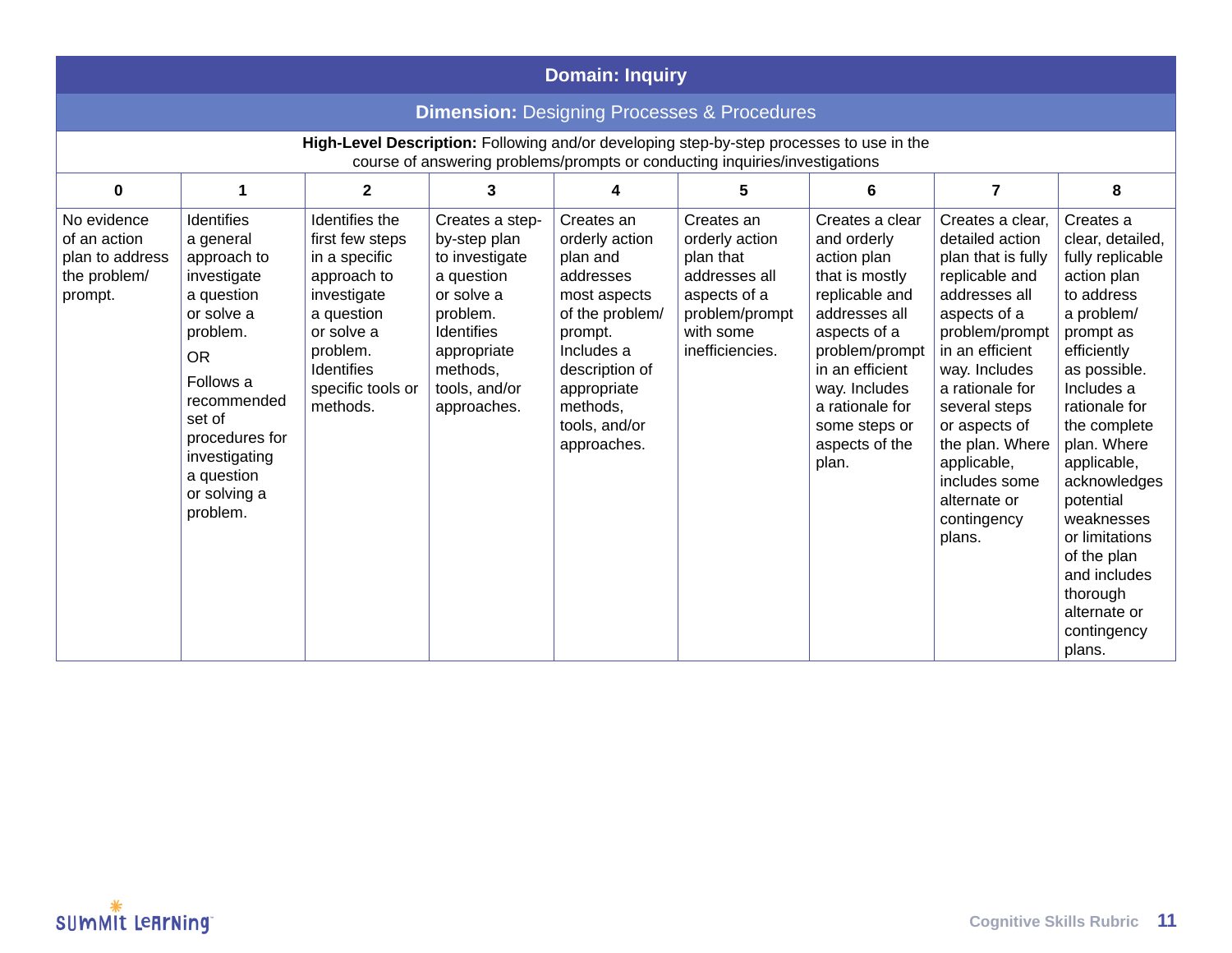|                                                                            | <b>Domain: Analysis &amp; Synthesis</b>                                                                                                                                            |                                                                                                                                                                                           |                                                                                                                                                                     |                                                                                                                                                    |                                                                                                                                             |                                                                                                                                                                    |                                                                                                                                                                                                                                                                               |                                                                                                                                                                                                                                                                                                  |  |  |  |
|----------------------------------------------------------------------------|------------------------------------------------------------------------------------------------------------------------------------------------------------------------------------|-------------------------------------------------------------------------------------------------------------------------------------------------------------------------------------------|---------------------------------------------------------------------------------------------------------------------------------------------------------------------|----------------------------------------------------------------------------------------------------------------------------------------------------|---------------------------------------------------------------------------------------------------------------------------------------------|--------------------------------------------------------------------------------------------------------------------------------------------------------------------|-------------------------------------------------------------------------------------------------------------------------------------------------------------------------------------------------------------------------------------------------------------------------------|--------------------------------------------------------------------------------------------------------------------------------------------------------------------------------------------------------------------------------------------------------------------------------------------------|--|--|--|
| <b>Dimension: Identifying Patterns &amp; Relationships</b>                 |                                                                                                                                                                                    |                                                                                                                                                                                           |                                                                                                                                                                     |                                                                                                                                                    |                                                                                                                                             |                                                                                                                                                                    |                                                                                                                                                                                                                                                                               |                                                                                                                                                                                                                                                                                                  |  |  |  |
|                                                                            | High-Level Description: Analyzing and organizing information (including numerical and visual) to identify patterns<br>and/or relationships to answer a question or solve a problem |                                                                                                                                                                                           |                                                                                                                                                                     |                                                                                                                                                    |                                                                                                                                             |                                                                                                                                                                    |                                                                                                                                                                                                                                                                               |                                                                                                                                                                                                                                                                                                  |  |  |  |
| 0                                                                          | 1                                                                                                                                                                                  | $\overline{2}$                                                                                                                                                                            | 3                                                                                                                                                                   | 4                                                                                                                                                  | 5                                                                                                                                           | 6                                                                                                                                                                  | 7                                                                                                                                                                                                                                                                             | 8                                                                                                                                                                                                                                                                                                |  |  |  |
| No evidence<br>of organizing<br>information<br>or identifying<br>patterns. | Makes note<br>of simple<br>connections or<br>patterns from<br>information<br>displayed in<br>structures.                                                                           | Organizes<br>information into<br>mostly useful<br>structures<br>(tables, concept<br>maps, or other<br>graphical<br>displays),<br>and identifies<br>patterns<br>with some<br>inaccuracies. | Organizes<br>information<br>into useful<br>structures<br>(tables, concept<br>maps, or other<br>graphical<br>displays), and<br>accurately<br>identifies<br>patterns. | Organizes<br>information<br>into useful<br>structures.<br>Accurately<br>identifies<br>patterns and<br>a general<br>relationship<br>among patterns. | Organizes<br>information into<br>useful structures.<br>Accurately<br>identifies<br>patterns<br>and some<br>relationships<br>among patterns. | Organizes<br>information<br>into useful<br>structures.<br>Accurately<br>identifies<br>significant/<br>relevant<br>patterns and<br>relationships<br>among patterns. | Organizes<br>information<br>into useful<br>structures.<br>Identifies<br>and explains<br>significant/<br>relevant<br>patterns and the<br>relationships<br>among patterns.<br>Makes note<br>of examples<br>and data that<br>do not fit the<br>pattern(s) or<br>relationship(s). | Organizes<br>information<br>into useful<br>structures.<br>Identifies<br>and explains<br>significant/<br>relevant<br>patterns and<br>relationships<br>among<br>patterns.<br><b>Identifies</b><br>and explains<br>examples<br>and data that<br>do not fit the<br>pattern(s) or<br>relationship(s). |  |  |  |

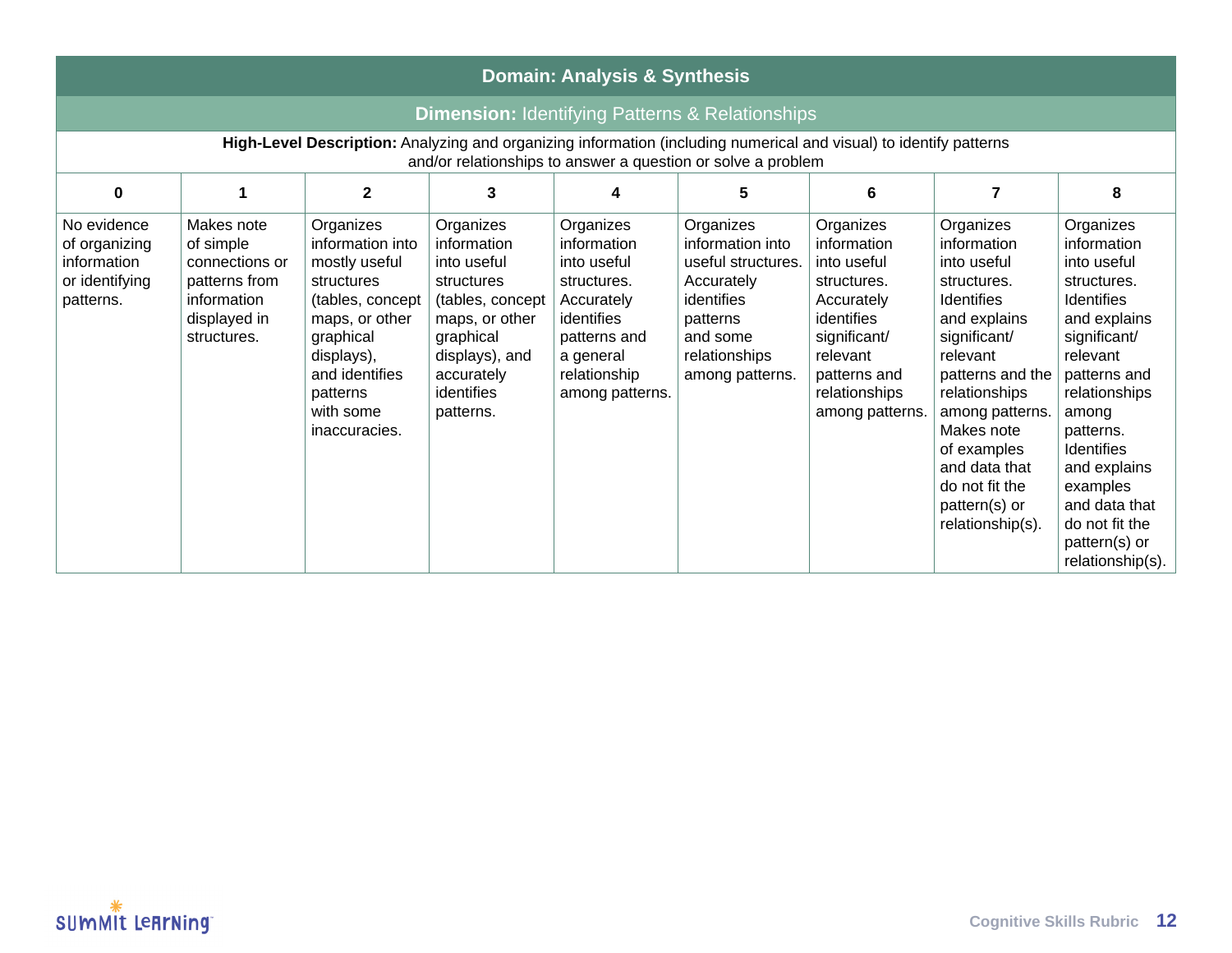|                                              | <b>Domain: Analysis &amp; Synthesis</b>                                                                                            |                                                                                                 |                                                                                                                |                                                                                                                                 |                                                                                                                                                                                                                                                                                               |                                                                                                                                                                                                                                                                                                                             |                                                                                                                                                                                                                                                                                                                                                                                   |                                                                                                                                                                                                                                                                                                                                                                                                                                                             |  |  |  |
|----------------------------------------------|------------------------------------------------------------------------------------------------------------------------------------|-------------------------------------------------------------------------------------------------|----------------------------------------------------------------------------------------------------------------|---------------------------------------------------------------------------------------------------------------------------------|-----------------------------------------------------------------------------------------------------------------------------------------------------------------------------------------------------------------------------------------------------------------------------------------------|-----------------------------------------------------------------------------------------------------------------------------------------------------------------------------------------------------------------------------------------------------------------------------------------------------------------------------|-----------------------------------------------------------------------------------------------------------------------------------------------------------------------------------------------------------------------------------------------------------------------------------------------------------------------------------------------------------------------------------|-------------------------------------------------------------------------------------------------------------------------------------------------------------------------------------------------------------------------------------------------------------------------------------------------------------------------------------------------------------------------------------------------------------------------------------------------------------|--|--|--|
|                                              |                                                                                                                                    |                                                                                                 |                                                                                                                | <b>Dimension: Comparing/Contrasting</b>                                                                                         |                                                                                                                                                                                                                                                                                               |                                                                                                                                                                                                                                                                                                                             |                                                                                                                                                                                                                                                                                                                                                                                   |                                                                                                                                                                                                                                                                                                                                                                                                                                                             |  |  |  |
|                                              | High-Level Description: Identifying and describing similarities and differences and use them to support an argument or explanation |                                                                                                 |                                                                                                                |                                                                                                                                 |                                                                                                                                                                                                                                                                                               |                                                                                                                                                                                                                                                                                                                             |                                                                                                                                                                                                                                                                                                                                                                                   |                                                                                                                                                                                                                                                                                                                                                                                                                                                             |  |  |  |
| $\mathbf 0$                                  | $\mathbf{1}$                                                                                                                       | $\mathbf{2}$                                                                                    | 3                                                                                                              | 4                                                                                                                               | 5                                                                                                                                                                                                                                                                                             | 6                                                                                                                                                                                                                                                                                                                           | $\overline{7}$                                                                                                                                                                                                                                                                                                                                                                    | 8                                                                                                                                                                                                                                                                                                                                                                                                                                                           |  |  |  |
| No evidence<br>of comparing/<br>contrasting. | Identifies a<br>similarity or<br>difference<br>relevant to a<br>claim/main<br>idea.                                                | Identifies<br>similarities and<br>differences<br>relevant to a<br>specific claim/<br>main idea. | Identifies<br>significant<br>similarities and<br>differences<br>relevant to a<br>specific claim/<br>main idea. | <b>Describes</b><br>significant<br>similarities and<br>differences<br>relevant to a<br>specific claim/<br>main idea/<br>thesis. | Identifies<br>significant<br>similarities and<br>differences<br>relevant to a<br>specific claim/<br>main idea/thesis.<br>Explains in a<br>limited way why<br>the similarities/<br>differences are<br>meaningful<br>within the frame<br>of reference (i.e.,<br>the claim/main<br>idea/thesis). | Analyzes or<br>evaluates<br>significant<br>similarities and<br>differences<br>relevant to<br>a specific<br>claim/main<br>idea/thesis.<br>Thoroughly<br>explains why<br>the similarities/<br>differences are<br>meaningful<br>within the frame<br>of reference.<br>Organizes<br>points of<br>comparison in a<br>logical way. | Analyzes or<br>evaluates<br>significant<br>similarities and<br>differences<br>relevant to a<br>specific claim/<br>main idea/<br>thesis, including<br>an explanation<br>of how the<br>similarities/<br>differences<br>support a<br>specific claim/<br>main idea/<br>thesis.<br>Organizes<br>points of<br>comparison<br>in a way that<br>supports<br>understanding<br>and analysis. | Analyzes or<br>evaluates<br>significant<br>similarities and<br>differences<br>relevant to<br>a specific<br>claim/main<br>idea/thesis,<br>including an<br>explanation<br>of how the<br>similarities/<br>differences<br>refine or<br>sharpen a<br>specific claim/<br>main idea/<br>thesis.<br>Organizes<br>points of<br>comparison<br>in a way that<br>best highlights<br>and frames<br>similarities and<br>differences for<br>analysis and<br>understanding. |  |  |  |

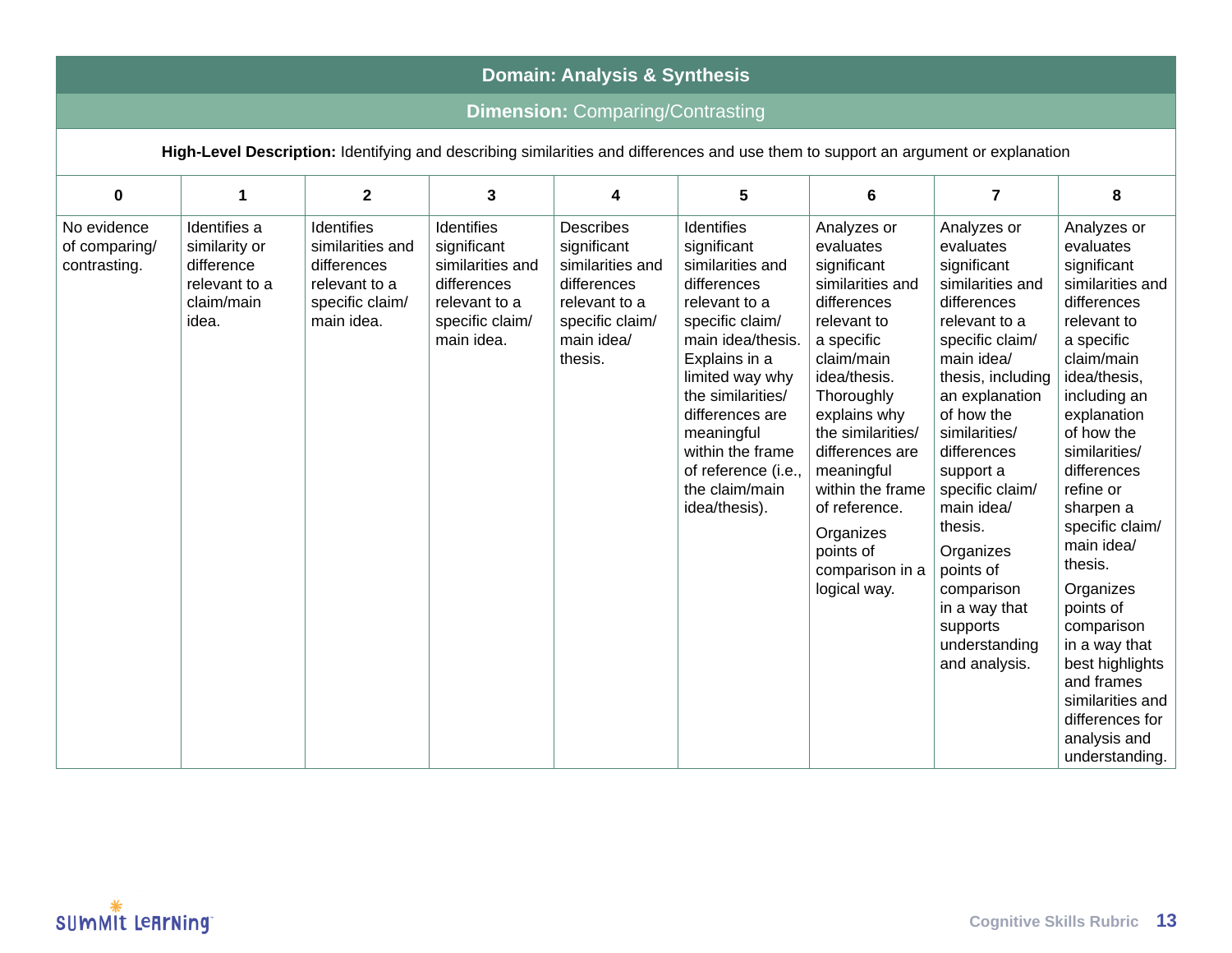|                                                                                        | <b>Domain: Analysis &amp; Synthesis</b>                                                                                                                                                                                                                                     |                                                                                                                                                                                                |                                                                                                                                                                                   |                                                                                                                                                                          |                                                                                                                                                                                                                                                          |                                                                                                                                                                                                                                                                                                                              |                                                                                                                                                                                                                                                                                                                                                                                                                                |                                                                                                                                                                                                                                                                                                                                                                                                                                                 |  |  |  |
|----------------------------------------------------------------------------------------|-----------------------------------------------------------------------------------------------------------------------------------------------------------------------------------------------------------------------------------------------------------------------------|------------------------------------------------------------------------------------------------------------------------------------------------------------------------------------------------|-----------------------------------------------------------------------------------------------------------------------------------------------------------------------------------|--------------------------------------------------------------------------------------------------------------------------------------------------------------------------|----------------------------------------------------------------------------------------------------------------------------------------------------------------------------------------------------------------------------------------------------------|------------------------------------------------------------------------------------------------------------------------------------------------------------------------------------------------------------------------------------------------------------------------------------------------------------------------------|--------------------------------------------------------------------------------------------------------------------------------------------------------------------------------------------------------------------------------------------------------------------------------------------------------------------------------------------------------------------------------------------------------------------------------|-------------------------------------------------------------------------------------------------------------------------------------------------------------------------------------------------------------------------------------------------------------------------------------------------------------------------------------------------------------------------------------------------------------------------------------------------|--|--|--|
|                                                                                        |                                                                                                                                                                                                                                                                             |                                                                                                                                                                                                |                                                                                                                                                                                   | <b>Dimension: Modeling</b>                                                                                                                                               |                                                                                                                                                                                                                                                          |                                                                                                                                                                                                                                                                                                                              |                                                                                                                                                                                                                                                                                                                                                                                                                                |                                                                                                                                                                                                                                                                                                                                                                                                                                                 |  |  |  |
|                                                                                        | High-Level Description: Representing concepts** with models, visual representations or symbols. AND/OR: Using appropriate tools<br>to understand and analyze situations. **"Concepts," in this dimension, refers to abstract situations/information, processes, and systems |                                                                                                                                                                                                |                                                                                                                                                                                   |                                                                                                                                                                          |                                                                                                                                                                                                                                                          |                                                                                                                                                                                                                                                                                                                              |                                                                                                                                                                                                                                                                                                                                                                                                                                |                                                                                                                                                                                                                                                                                                                                                                                                                                                 |  |  |  |
| $\mathbf 0$                                                                            | 1                                                                                                                                                                                                                                                                           | $\mathbf{2}$                                                                                                                                                                                   | 3                                                                                                                                                                                 | 4                                                                                                                                                                        | 5                                                                                                                                                                                                                                                        | 6                                                                                                                                                                                                                                                                                                                            | $\overline{7}$                                                                                                                                                                                                                                                                                                                                                                                                                 | 8                                                                                                                                                                                                                                                                                                                                                                                                                                               |  |  |  |
| No evidence of<br>using models,<br>visuals, or<br>symbols to<br>represent<br>concepts. | Begins to<br>identify general<br>components of<br>a concept and<br>develops an<br>oversimplified<br>and/or<br>incomplete<br>physical, visual<br>and/or abstract<br>model.                                                                                                   | Identifies<br>specific<br>components<br>of a concept<br>and develops<br>a simple<br>and partially<br>accurate<br>physical, visual<br>and/or abstract<br>model to<br>represent key<br>features. | Identifies<br>specific<br>components<br>of a concept<br>and develops<br>a simple but<br>accurate<br>physical, visual<br>and/or abstract<br>model to<br>represent key<br>features. | Identifies<br>significant<br>components<br>of a concept<br>and develops<br>an accurate<br>physical,<br>visual, and/or<br>abstract model<br>to represent key<br>features. | Identifies<br>significant<br>components of<br>a concept and<br>develops an<br>accurate visual<br>and/or model to<br>represent key<br>features.<br>Visual or model<br>begins to make<br>visible the<br>relationship of<br>the components<br>to the whole. | Identifies<br>significant<br>components<br>of a concept<br>and develops<br>accurate<br>visual(s) and/<br>or model(s) to<br>represent key<br>features.<br>Visual(s) or<br>model(s)<br>highlight the<br>relationship of<br>the components<br>to the whole<br>and makes<br>visible the<br>relationships<br>among<br>components. | Identifies<br>significant<br>components<br>of a complex<br>concept and<br>develops<br>accurate<br>visual(s) and/<br>or model(s) to<br>represent key<br>features.<br>Visual(s) or<br>model(s)<br>highlight the<br>relationships of<br>the components<br>to the whole<br>and the<br>relationships<br>among<br>components.<br>Model allows<br>for manipulation<br>and/or testing<br>of a proposed<br>idea, process,<br>or system. | Develops<br>and/or uses<br>multiple types<br>of models to<br>accurately<br>represent and<br>manipulate<br>complex<br>concepts.<br>Visuals or<br>models<br>highlight the<br>relationships<br>of the<br>components<br>to the whole<br>and the<br>relationships<br>among the<br>components.<br>Evaluates the<br>merits and<br>limitations of<br>each model<br>and moves<br>flexibly<br>between<br>model types as<br>appropriate to<br>the purpose. |  |  |  |

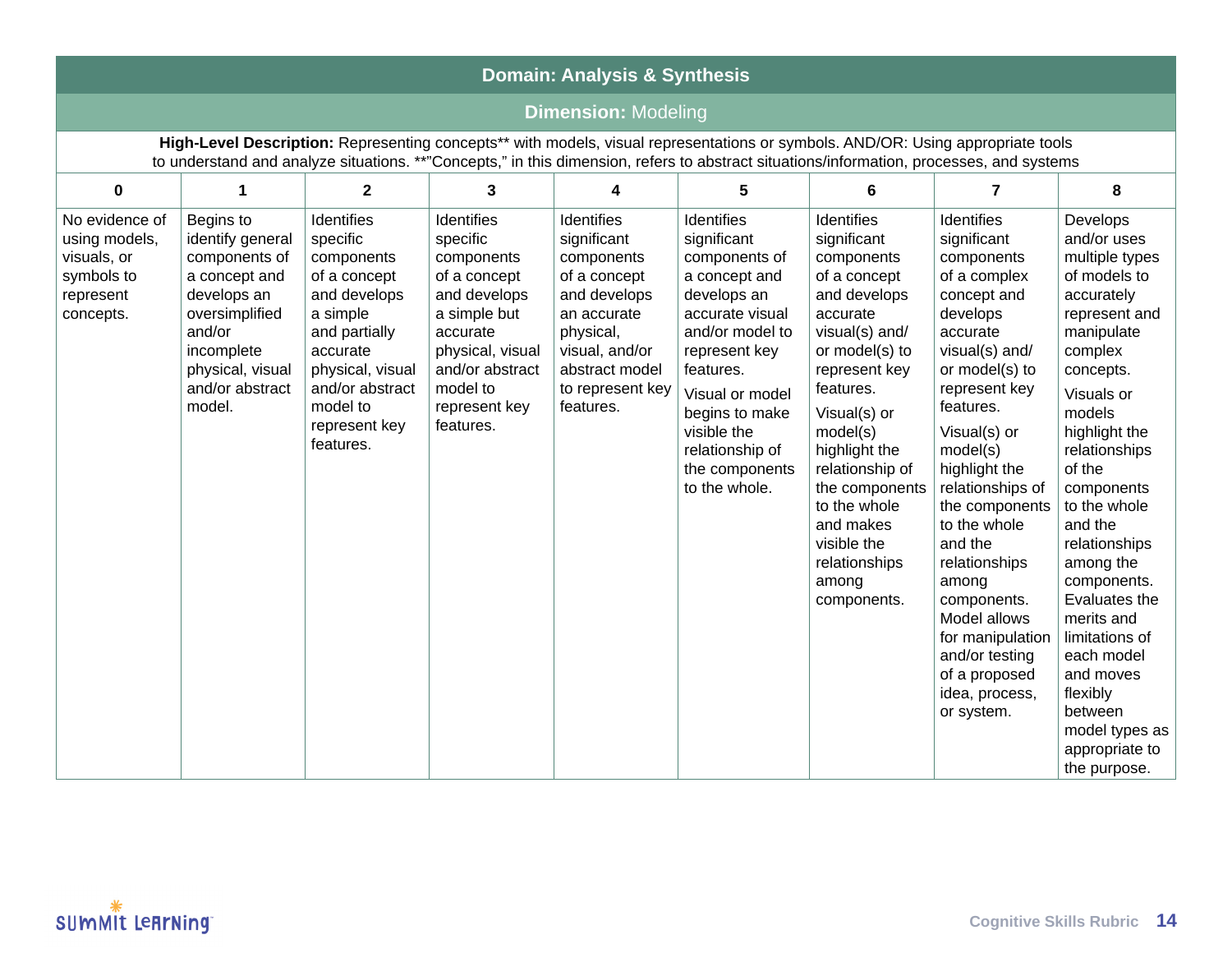|                                                                                                                   | <b>Domain: Analysis &amp; Synthesis</b>                                                                 |                                                                                                                                                                                                             |                                                                                                                                                                                                                                                |                                                                                                                                                                                                                                               |                                                                                                                                                                                                                                          |                                                                                                                                                                                                                                                                       |                                                                                                                                                                                                                                                                                                                                               |                                                                                                                                                                                                                                                                                                                                                                                             |  |  |
|-------------------------------------------------------------------------------------------------------------------|---------------------------------------------------------------------------------------------------------|-------------------------------------------------------------------------------------------------------------------------------------------------------------------------------------------------------------|------------------------------------------------------------------------------------------------------------------------------------------------------------------------------------------------------------------------------------------------|-----------------------------------------------------------------------------------------------------------------------------------------------------------------------------------------------------------------------------------------------|------------------------------------------------------------------------------------------------------------------------------------------------------------------------------------------------------------------------------------------|-----------------------------------------------------------------------------------------------------------------------------------------------------------------------------------------------------------------------------------------------------------------------|-----------------------------------------------------------------------------------------------------------------------------------------------------------------------------------------------------------------------------------------------------------------------------------------------------------------------------------------------|---------------------------------------------------------------------------------------------------------------------------------------------------------------------------------------------------------------------------------------------------------------------------------------------------------------------------------------------------------------------------------------------|--|--|
| <b>Dimension: Interpreting Data/Information</b>                                                                   |                                                                                                         |                                                                                                                                                                                                             |                                                                                                                                                                                                                                                |                                                                                                                                                                                                                                               |                                                                                                                                                                                                                                          |                                                                                                                                                                                                                                                                       |                                                                                                                                                                                                                                                                                                                                               |                                                                                                                                                                                                                                                                                                                                                                                             |  |  |
| High-Level Description: Interpret data and/or information from sources and draw justifiable conclusions from data |                                                                                                         |                                                                                                                                                                                                             |                                                                                                                                                                                                                                                |                                                                                                                                                                                                                                               |                                                                                                                                                                                                                                          |                                                                                                                                                                                                                                                                       |                                                                                                                                                                                                                                                                                                                                               |                                                                                                                                                                                                                                                                                                                                                                                             |  |  |
| $\mathbf 0$                                                                                                       | $\mathbf{1}$                                                                                            | $\overline{2}$                                                                                                                                                                                              | 3                                                                                                                                                                                                                                              | 4                                                                                                                                                                                                                                             | 5                                                                                                                                                                                                                                        | 6                                                                                                                                                                                                                                                                     | $\overline{7}$                                                                                                                                                                                                                                                                                                                                | 8                                                                                                                                                                                                                                                                                                                                                                                           |  |  |
| No evidence<br>of interpreting<br>data/<br>information.                                                           | Description or<br>summary of<br>$data/information$   interpretation<br>is incomplete or<br>unsupported. | Provides a<br>reasonable<br>of data/<br>information.<br>Uses a relevant<br>analytic strategy<br>(e.g., sorting,<br>compare/<br>contrast) to<br>characterize the<br>data/information<br>in a general<br>way. | Provides a<br>reasonable<br>interpretation<br>of data/<br>information.<br>Uses a relevant<br>analytic strategy<br>(e.g., sorting,<br>compare/<br>contrast) or<br>concept (e.g.,<br>mean, mode)<br>to characterize<br>the data/<br>information. | Provides<br>an accurate<br>interpretation<br>of data/<br>information.<br>Uses a relevant<br>analytic strategy<br>(e.g., sorting,<br>compare/<br>contrast) or<br>concept (e.g.,<br>mean, mode)<br>to characterize<br>the data/<br>information. | Provides<br>an accurate<br>interpretation of<br>data/information.<br>Applies some<br>analytic<br>strategies<br>(e.g., sorting,<br>compare/<br>contrast) or<br>concepts (e.g.,<br>mean, mode) to<br>characterize the<br>data/information. | Provides<br>an accurate<br>interpretation<br>of data/<br>information.<br>Applies<br>appropriate<br>analytic<br>strategies or<br>concepts to<br>characterize<br>the data/<br>information.<br>Considers the<br>context from<br>which the data/<br>information<br>arose. | Provides a<br>thorough,<br>accurate<br>interpretation<br>of data/<br>information.<br>Applies multiple<br>analytic<br>strategies or<br>concepts to<br>characterize<br>the data/<br>information.<br>Considers the<br>context from<br>which the data/<br>information<br>arose.<br>Recognizes<br>gaps or outliers<br>in the data/<br>information. | Provides a<br>thorough,<br>accurate<br>interpretation<br>of data/<br>information.<br>Applies<br>multiple<br>analytic<br>strategies/<br>concepts and<br>determines<br>which strategy/<br>concept is best<br>for the purpose<br>of the analysis.<br>Considers the<br>context from<br>which the data/<br>information<br>arose.<br>Explains gaps<br>or outliers<br>in the data/<br>information. |  |  |

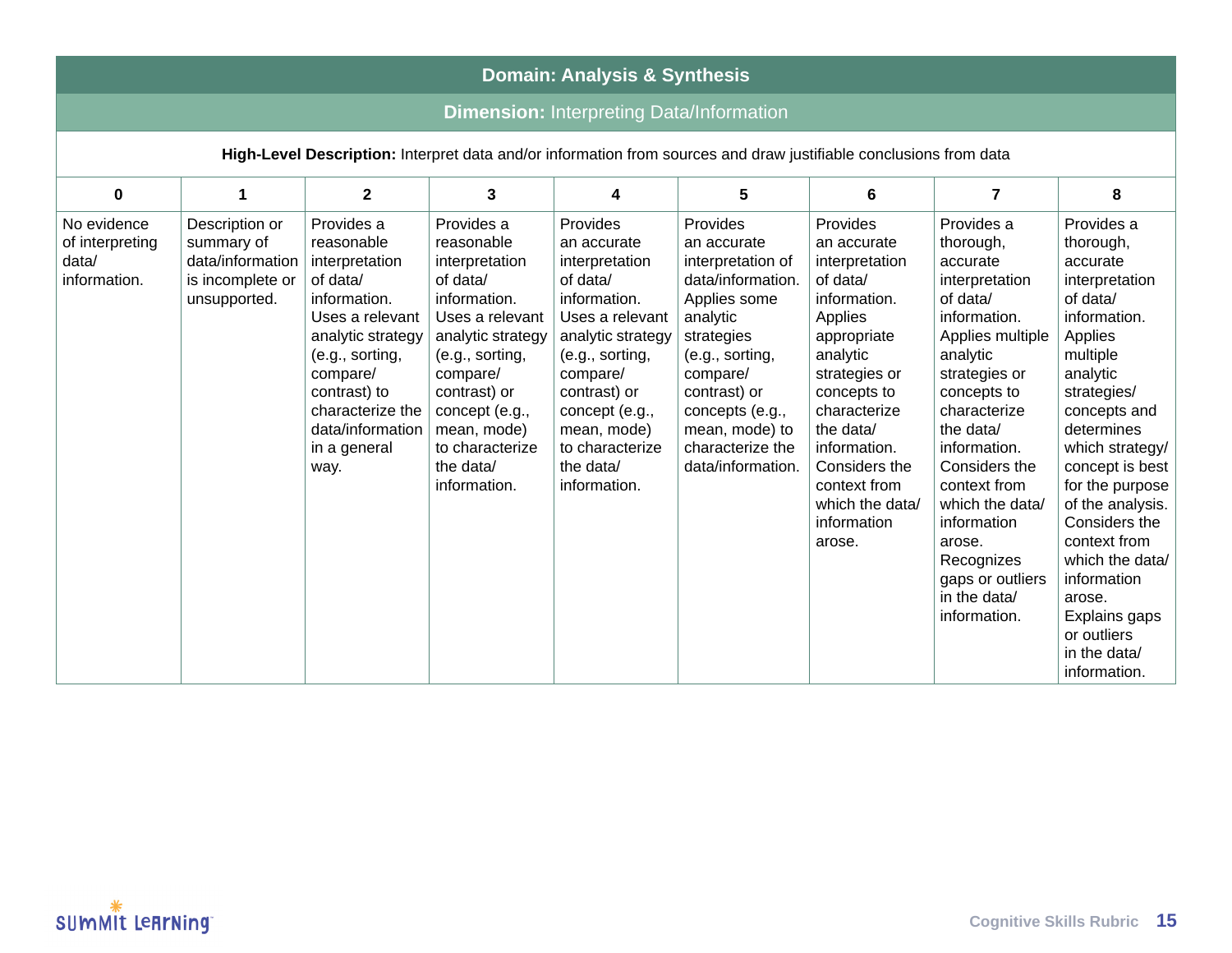| <b>Domain: Analysis &amp; Synthesis</b>                                                                                                   |                                                                                                                                                                                   |                                                                                                                 |                                                                                                                                                                      |                                                                                                                                                                                                                                      |                                                                                                                                                                                                                                                                                                                  |                                                                                                                                                                                                                                                                                                            |                                                                                                                                                                                                                                                                                                                                                                                                                                                                                         |                                                                                                                                                                                                                                                                                                                                                                                                                                                                                                                                                              |  |  |  |
|-------------------------------------------------------------------------------------------------------------------------------------------|-----------------------------------------------------------------------------------------------------------------------------------------------------------------------------------|-----------------------------------------------------------------------------------------------------------------|----------------------------------------------------------------------------------------------------------------------------------------------------------------------|--------------------------------------------------------------------------------------------------------------------------------------------------------------------------------------------------------------------------------------|------------------------------------------------------------------------------------------------------------------------------------------------------------------------------------------------------------------------------------------------------------------------------------------------------------------|------------------------------------------------------------------------------------------------------------------------------------------------------------------------------------------------------------------------------------------------------------------------------------------------------------|-----------------------------------------------------------------------------------------------------------------------------------------------------------------------------------------------------------------------------------------------------------------------------------------------------------------------------------------------------------------------------------------------------------------------------------------------------------------------------------------|--------------------------------------------------------------------------------------------------------------------------------------------------------------------------------------------------------------------------------------------------------------------------------------------------------------------------------------------------------------------------------------------------------------------------------------------------------------------------------------------------------------------------------------------------------------|--|--|--|
|                                                                                                                                           |                                                                                                                                                                                   |                                                                                                                 |                                                                                                                                                                      |                                                                                                                                                                                                                                      | <b>Dimension:</b> Making Connections & Inferences                                                                                                                                                                                                                                                                |                                                                                                                                                                                                                                                                                                            |                                                                                                                                                                                                                                                                                                                                                                                                                                                                                         |                                                                                                                                                                                                                                                                                                                                                                                                                                                                                                                                                              |  |  |  |
|                                                                                                                                           | High-Level Description: Connecting ideas and making inferences based on evidence or reasoning                                                                                     |                                                                                                                 |                                                                                                                                                                      |                                                                                                                                                                                                                                      |                                                                                                                                                                                                                                                                                                                  |                                                                                                                                                                                                                                                                                                            |                                                                                                                                                                                                                                                                                                                                                                                                                                                                                         |                                                                                                                                                                                                                                                                                                                                                                                                                                                                                                                                                              |  |  |  |
| 0                                                                                                                                         | 1                                                                                                                                                                                 | $\mathbf{2}$                                                                                                    | 3                                                                                                                                                                    | 4                                                                                                                                                                                                                                    | 5                                                                                                                                                                                                                                                                                                                | 6                                                                                                                                                                                                                                                                                                          | $\overline{\mathbf{z}}$                                                                                                                                                                                                                                                                                                                                                                                                                                                                 | 8                                                                                                                                                                                                                                                                                                                                                                                                                                                                                                                                                            |  |  |  |
| Reasoning is<br>not evident.<br><b>Focuses</b><br>on explicit<br>details, with<br>no reference<br>to implicit<br>or inferred<br>meanings. | Demonstrates<br>a basic<br>understanding<br>of a text based<br>on explicit<br>details in the<br>text.<br>Refers to<br>a specific<br>example<br>relevant to that<br>understanding. | Makes an<br>inference based<br>on evidence.<br>Refers to<br>a specific<br>example<br>relevant the<br>inference. | Makes relevant<br>inferences<br>based on<br>evidence.<br>Makes clear<br>connections<br>between two or<br>more specific<br>examples<br>relevant to the<br>inferences. | Makes relevant<br>inferences<br>based on<br>evidence<br>and identifies<br>the larger<br>significance of<br>the inference.<br>Connections<br>between<br>a specific<br>example and<br>the larger idea<br>are clear and<br>appropriate. | Makes clear<br>and relevant<br>inferences based<br>on evidence and<br>partially explains<br>the larger<br>significance of<br>the inference.<br>Connections<br>to the larger<br>idea are made<br>through multiple<br>examples but<br>may have<br>some gaps in<br>explanation or<br>may not be fully<br>developed. | Makes clear,<br>relevant,<br>thoughtful<br>inferences<br>and explains<br>their larger<br>significance.<br>Where<br>applicable,<br>identifies<br>limitations of<br>inferences<br>based on gaps<br>in evidence.<br>Connections<br>to the larger<br>idea are<br>clearly made<br>through multiple<br>examples. | Makes clear,<br>highly relevant<br>and thoughtful<br>inferences and<br>thoroughly<br>explains<br>their larger<br>significance.<br>Where<br>applicable,<br>identifies<br>limitations of<br>inferences<br>based on gaps<br>in evidence.<br>Uses inferences<br>as the basis<br>for predictions<br>or broader<br>generalizations.<br>Connections<br>to the larger<br>idea are<br>clearly made<br>through multiple<br>examples,<br>including<br>attempts at<br>non- or counter-<br>examples. | Makes clear,<br>highly relevant,<br>insightful<br>inferences and<br>thoroughly<br>explains<br>their larger<br>significance<br>with<br>sophisticated<br>insight or<br>originality of<br>interpretation.<br>Where<br>applicable,<br>identifies<br>limitations of<br>inferences<br>based on gaps<br>in evidence.<br><b>Uses</b><br>inferences as<br>the basis for<br>predictions or<br>broader gener-<br>alizations.<br>Connections to<br>the larger idea<br>are clearly<br>made through<br>multiple<br>examples,<br>including non-<br>or counter-<br>examples. |  |  |  |

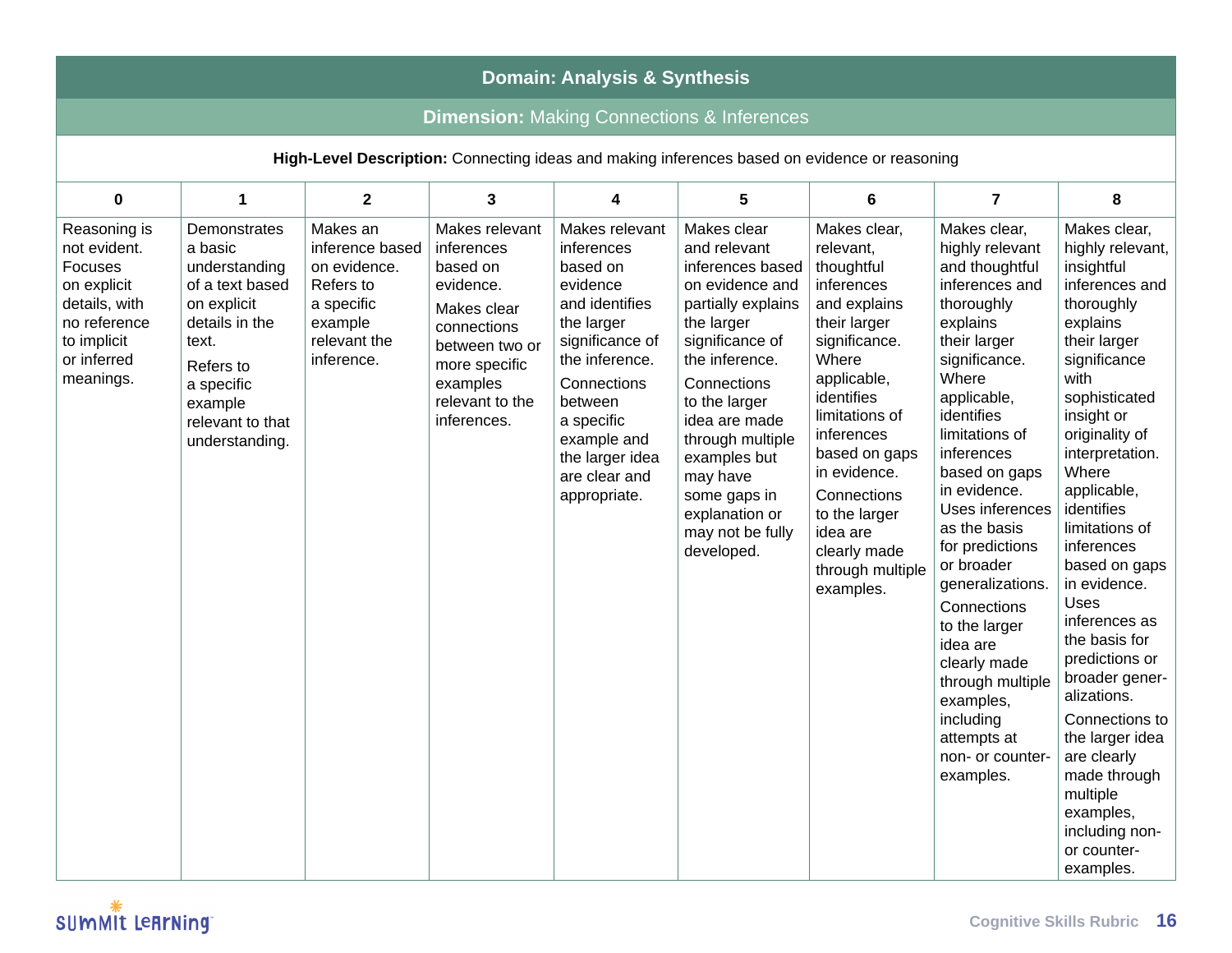| <b>Domain: Analysis &amp; Synthesis</b>                                                                                         |                                                                                                                                                                               |                                                                                                                                            |                                                                                                                                                                             |                                                                                                                                                                                      |                                                                                                                                                                                                                                                                                                                            |                                                                                                                                                                                                                                                                                                                                                                                                                                                                                    |                                                                                                                                                                                                                                                                                                                                                                                                                                           |                                                                                                                                                                                                                                                                     |  |  |
|---------------------------------------------------------------------------------------------------------------------------------|-------------------------------------------------------------------------------------------------------------------------------------------------------------------------------|--------------------------------------------------------------------------------------------------------------------------------------------|-----------------------------------------------------------------------------------------------------------------------------------------------------------------------------|--------------------------------------------------------------------------------------------------------------------------------------------------------------------------------------|----------------------------------------------------------------------------------------------------------------------------------------------------------------------------------------------------------------------------------------------------------------------------------------------------------------------------|------------------------------------------------------------------------------------------------------------------------------------------------------------------------------------------------------------------------------------------------------------------------------------------------------------------------------------------------------------------------------------------------------------------------------------------------------------------------------------|-------------------------------------------------------------------------------------------------------------------------------------------------------------------------------------------------------------------------------------------------------------------------------------------------------------------------------------------------------------------------------------------------------------------------------------------|---------------------------------------------------------------------------------------------------------------------------------------------------------------------------------------------------------------------------------------------------------------------|--|--|
|                                                                                                                                 |                                                                                                                                                                               |                                                                                                                                            |                                                                                                                                                                             |                                                                                                                                                                                      | <b>Dimension:</b> Critiquing the Reasoning of Others                                                                                                                                                                                                                                                                       |                                                                                                                                                                                                                                                                                                                                                                                                                                                                                    |                                                                                                                                                                                                                                                                                                                                                                                                                                           |                                                                                                                                                                                                                                                                     |  |  |
| High-Level Description: Evaluating arguments, explanations, and solutions, including identifying logical fallacies and missteps |                                                                                                                                                                               |                                                                                                                                            |                                                                                                                                                                             |                                                                                                                                                                                      |                                                                                                                                                                                                                                                                                                                            |                                                                                                                                                                                                                                                                                                                                                                                                                                                                                    |                                                                                                                                                                                                                                                                                                                                                                                                                                           |                                                                                                                                                                                                                                                                     |  |  |
| $\mathbf 0$                                                                                                                     | $\mathbf{1}$                                                                                                                                                                  | $\mathbf{2}$                                                                                                                               | 3                                                                                                                                                                           | 4                                                                                                                                                                                    | 5                                                                                                                                                                                                                                                                                                                          | 6                                                                                                                                                                                                                                                                                                                                                                                                                                                                                  | $\overline{7}$                                                                                                                                                                                                                                                                                                                                                                                                                            | 8                                                                                                                                                                                                                                                                   |  |  |
| Accepts<br>or rejects<br>argument/<br>explanation with<br>no evaluation<br>of reasons or<br>evidence.                           | Restates the<br>argument/<br>explanation.<br>Provides an<br>opinion about<br>the argument/<br>explanation,<br>referring to<br>at least one<br>reason or piece<br>of evidence. | Summarizes<br>the argument/<br>explanation or<br>specific claim,<br>and determines<br>whether the<br>reasons/<br>evidence are<br>relevant. | Accurately<br>summarizes<br>the argument/<br>explanation or<br>specific claims,<br>and determines<br>whether the<br>reasoning is<br>logical and<br>evidence is<br>relevant. | <b>Traces</b> and<br>evaluates the<br>argument/<br>explanation and<br>specific claims,<br>assessing<br>whether the<br>reasoning is<br>logical and/or<br>the evidence is<br>relevant. | <b>Delineates</b><br>and evaluates<br>the argument/<br>explanation and<br>specific claims,<br>assessing<br>whether the<br>reasoning is<br>valid and/or<br>the evidence<br>is relevant and<br>sufficient. Where<br>applicable,<br>identifies some<br>false statements<br>and fallacious<br>reasoning<br>(logical fallacies) | Clearly<br>delineates<br>and evaluates<br>the argument/<br>explanation and<br>specific claims,<br>thoroughly<br>assessing in<br>detail whether<br>the reasoning<br>is valid and/or<br>the evidence<br>is relevant<br>and sufficient.<br>Where<br>applicable,<br>identifies false<br>statements<br>and fallacious<br>reasoning<br>(logical<br>fallacies) and<br>considers<br>alternate claims<br>or evidence that<br>would improve<br>the logic of<br>the argument/<br>explanation. | Clearly<br>delineates<br>and evaluates<br>the argument/<br>explanation and<br>specific claims,<br>thoroughly<br>assessing in<br>detail whether<br>the reasoning<br>is valid and<br>the evidence<br>is relevant<br>and sufficient.<br><b>Identifies false</b><br>statements<br>and fallacious<br>reasoning and<br>thoroughly<br>explains<br>alternate claims<br>or evidence<br>to improve<br>the logic of<br>the argument/<br>explanation. | All of Level 7<br><b>PLUS Identfies</b><br>and evaluates<br>the appro-<br>priateness of<br>the premise(s)<br>or principle(s)<br>on which the<br>argument is<br>constructed,<br>and, where<br>applicable,<br>suggests<br>alternate<br>premise(s) or<br>principle(s). |  |  |

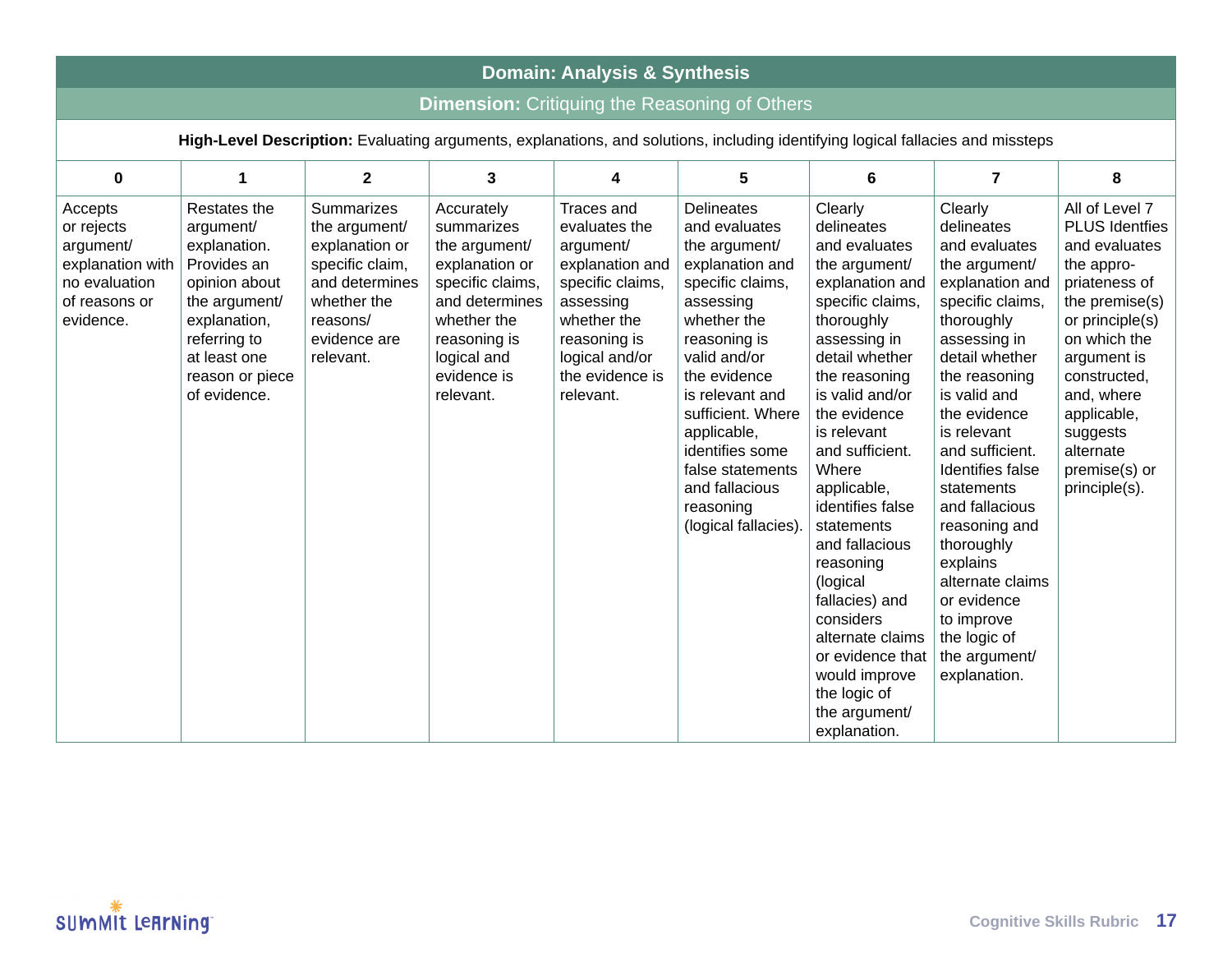|                                                                                                 | <b>Domain: Analysis &amp; Synthesis</b>                                                                                                                                                                             |                                                                                                                                                            |                                                                                                                                                                                                                        |                                                                                                                                                                                                        |                                                                                                                                                                                                                                                                                                                             |                                                                                                                                                                                                                                                                                                                                                                                         |                                                                                                                                                                                                                                                                                                                                                                                                            |                                                                                                                                                                                                                                                                                                            |  |  |  |
|-------------------------------------------------------------------------------------------------|---------------------------------------------------------------------------------------------------------------------------------------------------------------------------------------------------------------------|------------------------------------------------------------------------------------------------------------------------------------------------------------|------------------------------------------------------------------------------------------------------------------------------------------------------------------------------------------------------------------------|--------------------------------------------------------------------------------------------------------------------------------------------------------------------------------------------------------|-----------------------------------------------------------------------------------------------------------------------------------------------------------------------------------------------------------------------------------------------------------------------------------------------------------------------------|-----------------------------------------------------------------------------------------------------------------------------------------------------------------------------------------------------------------------------------------------------------------------------------------------------------------------------------------------------------------------------------------|------------------------------------------------------------------------------------------------------------------------------------------------------------------------------------------------------------------------------------------------------------------------------------------------------------------------------------------------------------------------------------------------------------|------------------------------------------------------------------------------------------------------------------------------------------------------------------------------------------------------------------------------------------------------------------------------------------------------------|--|--|--|
|                                                                                                 |                                                                                                                                                                                                                     |                                                                                                                                                            |                                                                                                                                                                                                                        |                                                                                                                                                                                                        | <b>Dimension: Justifying/Constructing an Explanation</b>                                                                                                                                                                                                                                                                    |                                                                                                                                                                                                                                                                                                                                                                                         |                                                                                                                                                                                                                                                                                                                                                                                                            |                                                                                                                                                                                                                                                                                                            |  |  |  |
| High-Level Description: Using logic and reasoning to justify a response or explain a phenomenon |                                                                                                                                                                                                                     |                                                                                                                                                            |                                                                                                                                                                                                                        |                                                                                                                                                                                                        |                                                                                                                                                                                                                                                                                                                             |                                                                                                                                                                                                                                                                                                                                                                                         |                                                                                                                                                                                                                                                                                                                                                                                                            |                                                                                                                                                                                                                                                                                                            |  |  |  |
| $\bf{0}$                                                                                        | $\mathbf{1}$                                                                                                                                                                                                        | $\mathbf{2}$                                                                                                                                               | 3                                                                                                                                                                                                                      | 4                                                                                                                                                                                                      | 5                                                                                                                                                                                                                                                                                                                           | 6                                                                                                                                                                                                                                                                                                                                                                                       | $\overline{7}$                                                                                                                                                                                                                                                                                                                                                                                             | 8                                                                                                                                                                                                                                                                                                          |  |  |  |
| No evidence<br>of justifying or<br>explaining.                                                  | Provides a brief<br>description<br>of steps,<br>procedures, or<br>a phenomenon.<br>Explanation<br>or justification<br>is missing or<br>very limited.<br>Explanation<br>of reasoning<br>is limited or<br>incomplete. | Provides<br>some detail<br>in explaining<br>steps,<br>procedures, or<br>a phenomenon.<br>Uses concrete<br>details/<br>examples<br>to explain<br>reasoning. | Provides a<br>logical chain<br>of reasoning<br>to justify steps<br>or procedures,<br>or to explain a<br>phenomenon.<br>Uses concrete<br>details/<br>examples and/<br>or disciplinary<br>ideas to justify<br>reasoning. | Provides a<br>logical chain of<br>reasoning to<br>explain or justify<br>specific steps,<br>procedures, or<br>phenomena.<br>Develops<br>explanation/<br>justification with<br>some detail/<br>examples. | Provides a<br>logical chain<br>of reasoning<br>to explain or<br>justify steps,<br>procedures, or<br>phenomena in<br>support of an<br>overall solution<br>strategy/<br>procedure<br>or a holistic<br>explanation<br>of the<br>phenomenon.<br>Develops<br>explanation/<br>justification with<br>relevant detail/<br>examples. | Applies a<br>specific premise<br>(such as a<br>disciplinary<br>principle, axiom,<br>or theory) to<br>explain or justify<br>a solution,<br>strategy,<br>response, or<br>phenomenon.<br>Fully develops<br>explanation/<br>justification<br>through<br>relevant detail<br>and examples.<br>Acknowledges<br>limitations,<br>tradeoffs, and/<br>or alternate<br>explanations/<br>approaches. | Applies one or<br>more specific<br>premises (such<br>as disciplinary<br>principles,<br>axioms, or<br>theories) to<br>insightfully<br>explain or justify<br>a solution,<br>strategy,<br>response, or<br>phenomenon.<br>Fully develops<br>explanation/<br>justification<br>through detail<br>and examples.<br>Responds to<br>limitations,<br>tradeoffs, and/<br>or alternate<br>explanations/<br>approaches. | Uses a variety<br>of logical<br>strategies<br>and relevant,<br>sufficient detail<br>and examples<br>to develop a<br>sophisticated,<br>persuasive<br>explanation<br>or justification<br>that fully takes<br>into account<br>limitations,<br>tradeoffs, and/<br>or alternate<br>explanations/<br>approaches. |  |  |  |

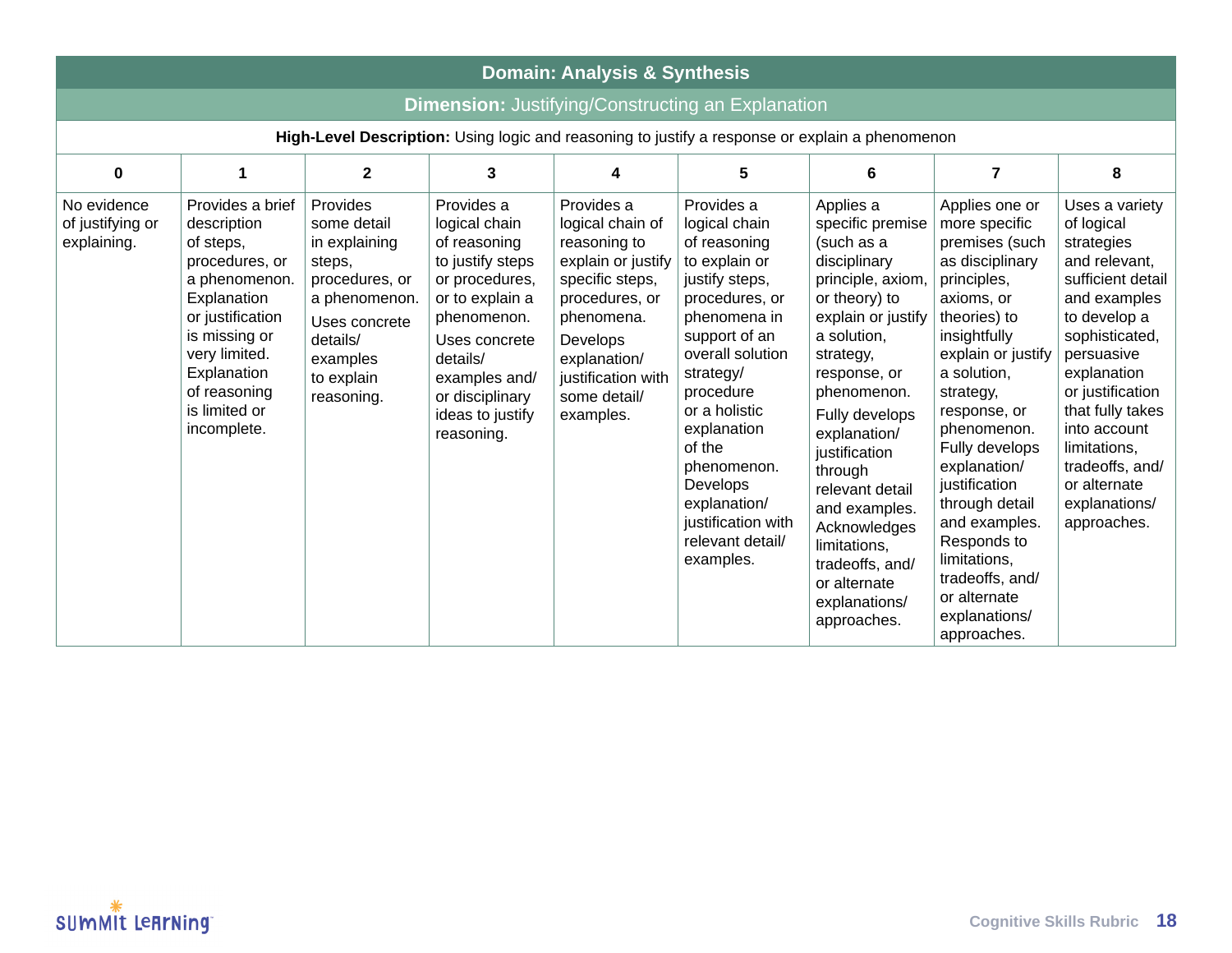|                                                                                                    | <b>Domain: Composing/Writing</b>                                                                         |                                                                                                                   |                                                                                                                                           |                                                                                                                                                                               |                                                                                                                                                                                                                                                                              |                                                                                                                                                                                                                                                                                                |                                                                                                                                                                                                                                                                                                                                                                                |                                                                                                                                                                                                                                                                                                                                                                  |  |  |
|----------------------------------------------------------------------------------------------------|----------------------------------------------------------------------------------------------------------|-------------------------------------------------------------------------------------------------------------------|-------------------------------------------------------------------------------------------------------------------------------------------|-------------------------------------------------------------------------------------------------------------------------------------------------------------------------------|------------------------------------------------------------------------------------------------------------------------------------------------------------------------------------------------------------------------------------------------------------------------------|------------------------------------------------------------------------------------------------------------------------------------------------------------------------------------------------------------------------------------------------------------------------------------------------|--------------------------------------------------------------------------------------------------------------------------------------------------------------------------------------------------------------------------------------------------------------------------------------------------------------------------------------------------------------------------------|------------------------------------------------------------------------------------------------------------------------------------------------------------------------------------------------------------------------------------------------------------------------------------------------------------------------------------------------------------------|--|--|
|                                                                                                    | <b>Dimension: Argumentative Claim</b>                                                                    |                                                                                                                   |                                                                                                                                           |                                                                                                                                                                               |                                                                                                                                                                                                                                                                              |                                                                                                                                                                                                                                                                                                |                                                                                                                                                                                                                                                                                                                                                                                |                                                                                                                                                                                                                                                                                                                                                                  |  |  |
| High-Level Description: Developing a strong opinion/ argument through clear, well-sequenced claims |                                                                                                          |                                                                                                                   |                                                                                                                                           |                                                                                                                                                                               |                                                                                                                                                                                                                                                                              |                                                                                                                                                                                                                                                                                                |                                                                                                                                                                                                                                                                                                                                                                                |                                                                                                                                                                                                                                                                                                                                                                  |  |  |
| $\mathbf 0$                                                                                        | $\mathbf{1}$                                                                                             | $\mathbf{2}$                                                                                                      | 3                                                                                                                                         | 4                                                                                                                                                                             | 5                                                                                                                                                                                                                                                                            | 6                                                                                                                                                                                                                                                                                              | $\overline{\mathbf{z}}$                                                                                                                                                                                                                                                                                                                                                        | 8                                                                                                                                                                                                                                                                                                                                                                |  |  |
| Opinion/claim<br>is missing or<br>unclear.                                                         | Introduces an<br>opinion/claim<br>and provides<br>reasons<br>that support<br>student's point<br>of view. | Introduces a<br>clear opinion/<br>claim and<br>provides<br>reasons<br>that support<br>student's point<br>of view. | Introduces a<br>clear opinion/<br>claim and<br>provides<br>logically<br>ordered<br>reasons<br>that support<br>student's point<br>of view. | Claims and<br>subclaims<br>are clearly<br>introduced<br>throughout<br>writing and<br>organized<br>so that<br>relationships<br>between claims<br>and subclaims<br>are evident. | Claims and<br>subclaims<br>are clearly<br>introduced and<br>organized in a<br>way that makes<br>relationships<br>among claims<br>and subclaims<br>clear and<br>supports<br>the reader's<br>understanding.<br>Some attention<br>is given to the<br>significance of<br>claims. | Claims and<br>subclaims are<br>clear, focused,<br>and consistent<br>throughout the<br>writing; the<br>sequencing<br>of the claims<br>and subclaims<br>builds the<br>reader's<br>understanding<br>throughout the<br>writing. The<br>significance<br>of the claims<br>is clearly<br>established. | Claims and<br>subclaims are<br>clear, precise,<br>and consistent<br>throughout the<br>writing with<br>some nuance;<br>the sequencing<br>of the claims<br>and subclaims<br>creates a<br>coherent<br>structure<br>that builds<br>the reader's<br>understanding<br>throughout the<br>writing.<br>The significance<br>of the claims<br>is clearly<br>established and<br>developed. | Claims and<br>subclaims are<br>clear, precise,<br>and nuanced<br>throughout the<br>writing; the<br>sequencing<br>of the claims<br>and subclaims<br>creates a<br>complex and<br>coherent<br>structure<br>that builds<br>the reader's<br>understanding<br>throughout the<br>writing.<br><b>The</b><br>significance<br>of the claims<br>is clear and<br>persuasive. |  |  |

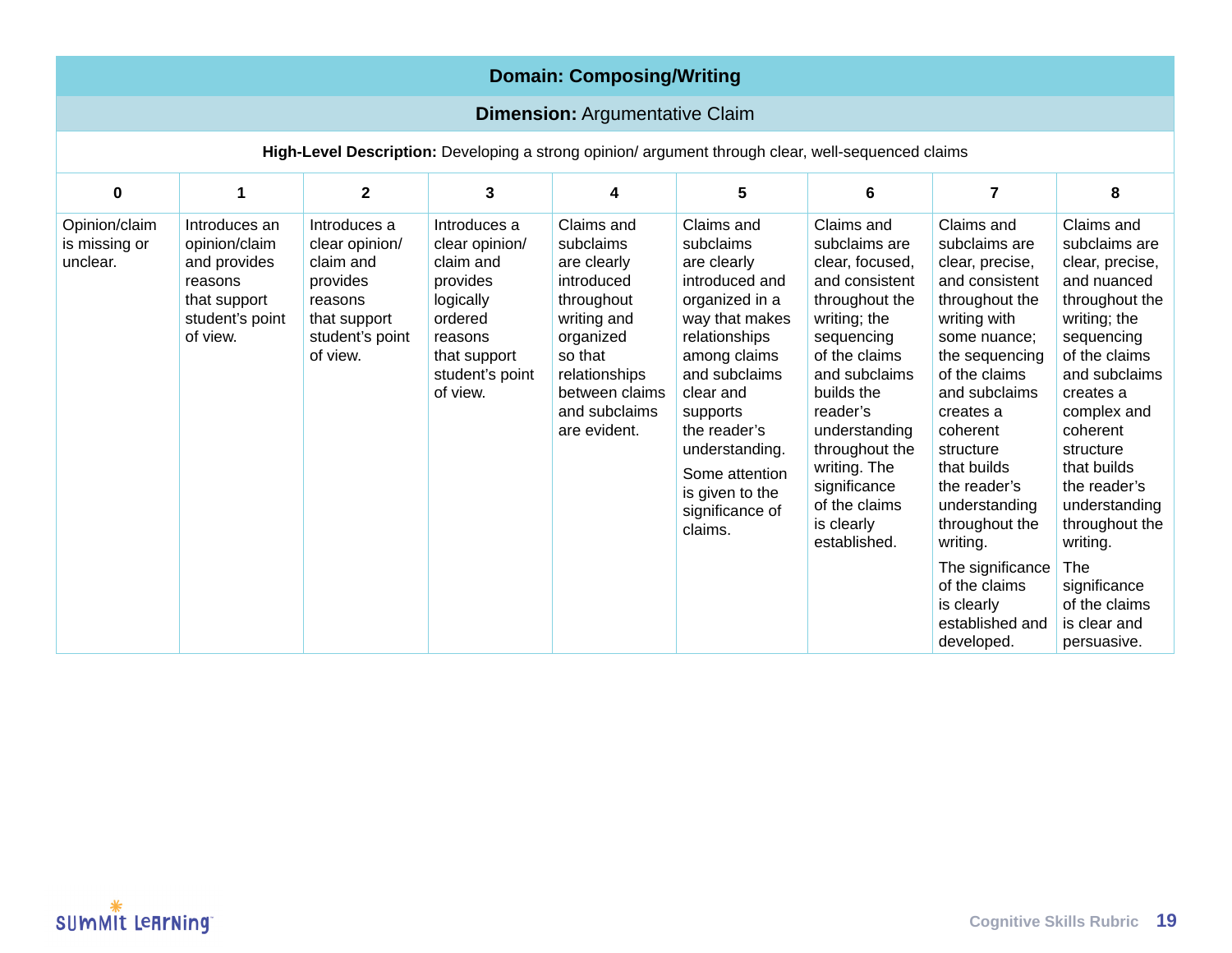|                                                                                                                                    | <b>Domain: Composing/Writing</b>                   |                                                                                                   |                                                                                                          |                                                                                                                                                                                                      |                                                                                                                                                                                                                                                                 |                                                                                                                                                                                                                                                                                                    |                                                                                                                                                                                                                                                                                                                   |                                                                                                                                                                                                                                                                                                                                                      |  |  |
|------------------------------------------------------------------------------------------------------------------------------------|----------------------------------------------------|---------------------------------------------------------------------------------------------------|----------------------------------------------------------------------------------------------------------|------------------------------------------------------------------------------------------------------------------------------------------------------------------------------------------------------|-----------------------------------------------------------------------------------------------------------------------------------------------------------------------------------------------------------------------------------------------------------------|----------------------------------------------------------------------------------------------------------------------------------------------------------------------------------------------------------------------------------------------------------------------------------------------------|-------------------------------------------------------------------------------------------------------------------------------------------------------------------------------------------------------------------------------------------------------------------------------------------------------------------|------------------------------------------------------------------------------------------------------------------------------------------------------------------------------------------------------------------------------------------------------------------------------------------------------------------------------------------------------|--|--|
|                                                                                                                                    | <b>Dimension: Informational/Explanatory Thesis</b> |                                                                                                   |                                                                                                          |                                                                                                                                                                                                      |                                                                                                                                                                                                                                                                 |                                                                                                                                                                                                                                                                                                    |                                                                                                                                                                                                                                                                                                                   |                                                                                                                                                                                                                                                                                                                                                      |  |  |
| High-Level Description: Constructing explanations or conveying ideas and information through clear, well-organized, relevant ideas |                                                    |                                                                                                   |                                                                                                          |                                                                                                                                                                                                      |                                                                                                                                                                                                                                                                 |                                                                                                                                                                                                                                                                                                    |                                                                                                                                                                                                                                                                                                                   |                                                                                                                                                                                                                                                                                                                                                      |  |  |
| 0                                                                                                                                  | $\mathbf{1}$                                       | $\overline{2}$                                                                                    | 3                                                                                                        | 4                                                                                                                                                                                                    | 5                                                                                                                                                                                                                                                               | 6                                                                                                                                                                                                                                                                                                  | $\overline{\mathbf{z}}$                                                                                                                                                                                                                                                                                           | 8                                                                                                                                                                                                                                                                                                                                                    |  |  |
| Topic or main<br>idea is unclear.                                                                                                  | Topic is evident<br>with an unclear<br>main idea.  | Main idea<br>is clear, on-<br>topic, and<br>focused. Some<br>supporting<br>ideas are<br>provided. | Main idea is<br>clear, on-topic,<br>and focused;<br>supporting<br>ideas are<br>relevant to main<br>idea. | Main idea/<br>thesis is clear<br>and focused;<br>supporting<br>ideas are<br>relevant and<br>organized<br>so that<br>relationships<br>between main<br>idea and<br>supporting<br>ideas are<br>evident. | Main idea/thesis<br>is clear, focused,<br>and consistent<br>throughout<br>the writing;<br>supporting ideas<br>are relevant,<br>organized in a<br>way that makes<br>relationships<br>among ideas<br>clear and<br>that supports<br>the reader's<br>understanding. | Main idea/<br>thesis is clear<br>and complex;<br>relevant,<br>sufficient<br>supporting<br>ideas are<br>explicitly<br>connected<br>to main idea<br>and organized<br>logically to<br>create a<br>coherent<br>structure<br>that builds<br>the reader's<br>understanding<br>throughout the<br>writing. | Main idea/thesis<br>is complex,<br>focused, and<br>consistent;<br>highly relevant<br>supporting<br>ideas are tightly<br>connected to<br>the main idea<br>and with each<br>other to create<br>a complex<br>and coherent<br>structure<br>that builds<br>the reader's<br>understanding<br>throughout the<br>writing. | Main idea/<br>thesis is<br>complex,<br>precise, and<br>consistent;<br>significant,<br>highly relevant<br>supporting<br>ideas build<br>on the main<br>idea and on<br>one another<br>in an elegant<br>progression<br>to create a<br>complex and<br>coherent<br>structure<br>that builds<br>the reader's<br>understanding<br>throughout the<br>writing. |  |  |

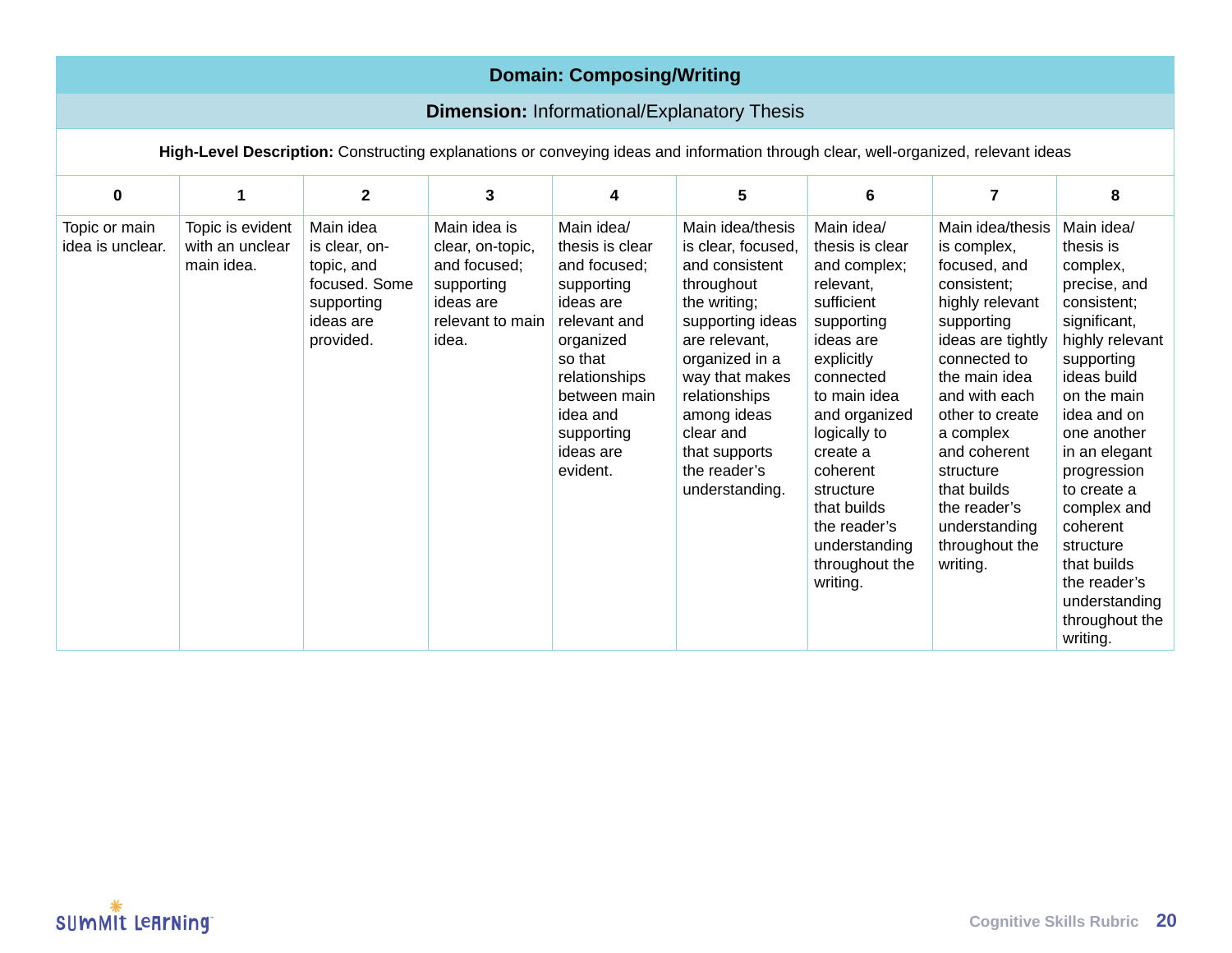| <b>Domain: Composing/Writing</b>                                                                                                                                                                                                                                  |                                                                                                                                                                                                                                                                                                                                                                                                                                                        |                                                                                                                                                                                                                                                                                                                                                                                                                                                                   |                                                                                                                                                                                                                                                                                                                                                                                                                                                                                                             |                                                                                                                                                                                                                                                                                                                                                                                                                                                                                                                                                                                                            |                                                                                                                                                                                                                                                                                                                                                                                                                                                                                                                                                                                                                                         |                                                                                                                                                                                                                                                                |                                                                                                                                                                                                                                                                           |                                                                                                                                                                                            |  |
|-------------------------------------------------------------------------------------------------------------------------------------------------------------------------------------------------------------------------------------------------------------------|--------------------------------------------------------------------------------------------------------------------------------------------------------------------------------------------------------------------------------------------------------------------------------------------------------------------------------------------------------------------------------------------------------------------------------------------------------|-------------------------------------------------------------------------------------------------------------------------------------------------------------------------------------------------------------------------------------------------------------------------------------------------------------------------------------------------------------------------------------------------------------------------------------------------------------------|-------------------------------------------------------------------------------------------------------------------------------------------------------------------------------------------------------------------------------------------------------------------------------------------------------------------------------------------------------------------------------------------------------------------------------------------------------------------------------------------------------------|------------------------------------------------------------------------------------------------------------------------------------------------------------------------------------------------------------------------------------------------------------------------------------------------------------------------------------------------------------------------------------------------------------------------------------------------------------------------------------------------------------------------------------------------------------------------------------------------------------|-----------------------------------------------------------------------------------------------------------------------------------------------------------------------------------------------------------------------------------------------------------------------------------------------------------------------------------------------------------------------------------------------------------------------------------------------------------------------------------------------------------------------------------------------------------------------------------------------------------------------------------------|----------------------------------------------------------------------------------------------------------------------------------------------------------------------------------------------------------------------------------------------------------------|---------------------------------------------------------------------------------------------------------------------------------------------------------------------------------------------------------------------------------------------------------------------------|--------------------------------------------------------------------------------------------------------------------------------------------------------------------------------------------|--|
|                                                                                                                                                                                                                                                                   |                                                                                                                                                                                                                                                                                                                                                                                                                                                        |                                                                                                                                                                                                                                                                                                                                                                                                                                                                   |                                                                                                                                                                                                                                                                                                                                                                                                                                                                                                             | <b>Dimension: Narrative</b>                                                                                                                                                                                                                                                                                                                                                                                                                                                                                                                                                                                |                                                                                                                                                                                                                                                                                                                                                                                                                                                                                                                                                                                                                                         |                                                                                                                                                                                                                                                                |                                                                                                                                                                                                                                                                           |                                                                                                                                                                                            |  |
|                                                                                                                                                                                                                                                                   |                                                                                                                                                                                                                                                                                                                                                                                                                                                        |                                                                                                                                                                                                                                                                                                                                                                                                                                                                   |                                                                                                                                                                                                                                                                                                                                                                                                                                                                                                             |                                                                                                                                                                                                                                                                                                                                                                                                                                                                                                                                                                                                            | High-Level Description: Developing an oral or written narrative that relates connected experiences, events,<br>procedural steps, or the like (whether they are real or imagined)                                                                                                                                                                                                                                                                                                                                                                                                                                                        |                                                                                                                                                                                                                                                                |                                                                                                                                                                                                                                                                           |                                                                                                                                                                                            |  |
| 0                                                                                                                                                                                                                                                                 | 1                                                                                                                                                                                                                                                                                                                                                                                                                                                      | $\overline{2}$                                                                                                                                                                                                                                                                                                                                                                                                                                                    | 3                                                                                                                                                                                                                                                                                                                                                                                                                                                                                                           | 4                                                                                                                                                                                                                                                                                                                                                                                                                                                                                                                                                                                                          | 5                                                                                                                                                                                                                                                                                                                                                                                                                                                                                                                                                                                                                                       | $\bf 6$                                                                                                                                                                                                                                                        | $\overline{\mathbf{z}}$                                                                                                                                                                                                                                                   | 8                                                                                                                                                                                          |  |
| Describes<br>loosely related<br>events.<br>Does not<br>introduce<br>narrator or<br>characters.<br>Does not<br>provide a sense<br>of closure.<br>Does not<br>include details<br>or does not<br>use narrative<br>technique<br>to develop<br>characters and<br>plot. | Establishes a<br>situation and<br>organizes a<br>sequence of<br>events using<br>temporal words<br>and phrases.<br>Introduces a<br>narrator and/<br>or characters<br>and provides<br>a sense of<br>closure. Uses<br>limited details<br>and a narrow<br>set of narrative<br>techniques such<br>as description<br>of actions,<br>thoughts,<br>and feelings<br>or dialogue<br>to develop<br>characters and<br>plot, but they<br>are unevenly<br>developed. | Establishes a<br>situation and<br>organizes a<br>sequence<br>of events<br>using some<br>transitional<br>words and<br>phrases.<br>Introduces a<br>narrator and/<br>or characters<br>and provides<br>a logical<br>conclusion.<br>Uses concrete<br>words and<br>phrases,<br>sensory<br>details, and<br>some narrative<br>techniques,<br>such as<br>description<br>of actions,<br>thoughts,<br>and feelings<br>and dialogue,<br>to develop<br>characters and<br>plot. | Establishes a<br>situation and<br>organizes a<br>sequence of<br>events using<br>a variety of<br>transitional<br>words, phrases,<br>and clauses.<br>Introduces a<br>narrator and/<br>or characters<br>and provides<br>a logical<br>conclusion.<br>Uses concrete<br>words and<br>phrases,<br>sensory<br>details, and<br>the full range<br>of narrative<br>technique, such<br>as description<br>of actions,<br>thoughts,<br>and feelings,<br>dialogue,<br>and pacing,<br>to develop<br>characters and<br>plot. | Orientation<br>(including<br>point of view),<br>storyline, and/<br>or organization<br>of experiences,<br>events, and/or<br>steps are clearly<br>established;<br>organizational<br>sequence<br>is logical,<br>coherent, and/<br>or unfolds<br>naturally; where<br>appropriate,<br>multiple<br>narrative<br>techniques<br>are used (e.g.,<br>description,<br>dialogue,<br>pacing, or<br>reflection);<br>description<br>includes<br>some precise<br>vocabulary and<br>some details<br>and/or sensory<br>language;<br>conclusion<br>generally<br>follows from<br>the narrated<br>experiences/<br>events/steps. | Orientation<br>(including<br>point of view),<br>storyline, and/<br>or organization<br>of experiences,<br>events, and/or<br>steps are clearly<br>established;<br>organizational<br>sequence is<br>logical, coherent,<br>and/or unfolds<br>naturally and<br>smoothly; where<br>appropriate,<br>multiple narrative<br>techniques are<br>used effectively<br>(e.g., description,<br>dialogue, pacing,<br>or reflection);<br>description<br>includes precise<br>vocabulary<br>and, where<br>appropriate,<br>vivid details<br>and sensory<br>language;<br>conclusion<br>clearly follows<br>from the narrated<br>experiences/<br>events/steps. | All of Level 5,<br>PLUS: Uses<br>a variety of<br>techniques<br>to sequence<br>experiences/<br>events/steps so<br>that they build<br>on one another<br>to create a<br>coherent whole,<br>a particular<br>tone and/or<br>mood, and/<br>or a specific<br>outcome. | All of Level 6,<br>PLUS: Uses<br>narrative<br>techniques to<br>provide deep<br>insight into<br>the content<br>(personalities<br>and<br>motivations,<br>significance<br>of events,<br>etc.) Develops<br>multiple plots,<br>storylines, or<br>sequences of<br>events/steps. | All of Level<br>7, PLUS:<br>Manipulates<br>pace and<br>other narrative<br>elements to<br>highlight the<br>significance<br>of experience/<br>events/steps or<br>create specific<br>effects. |  |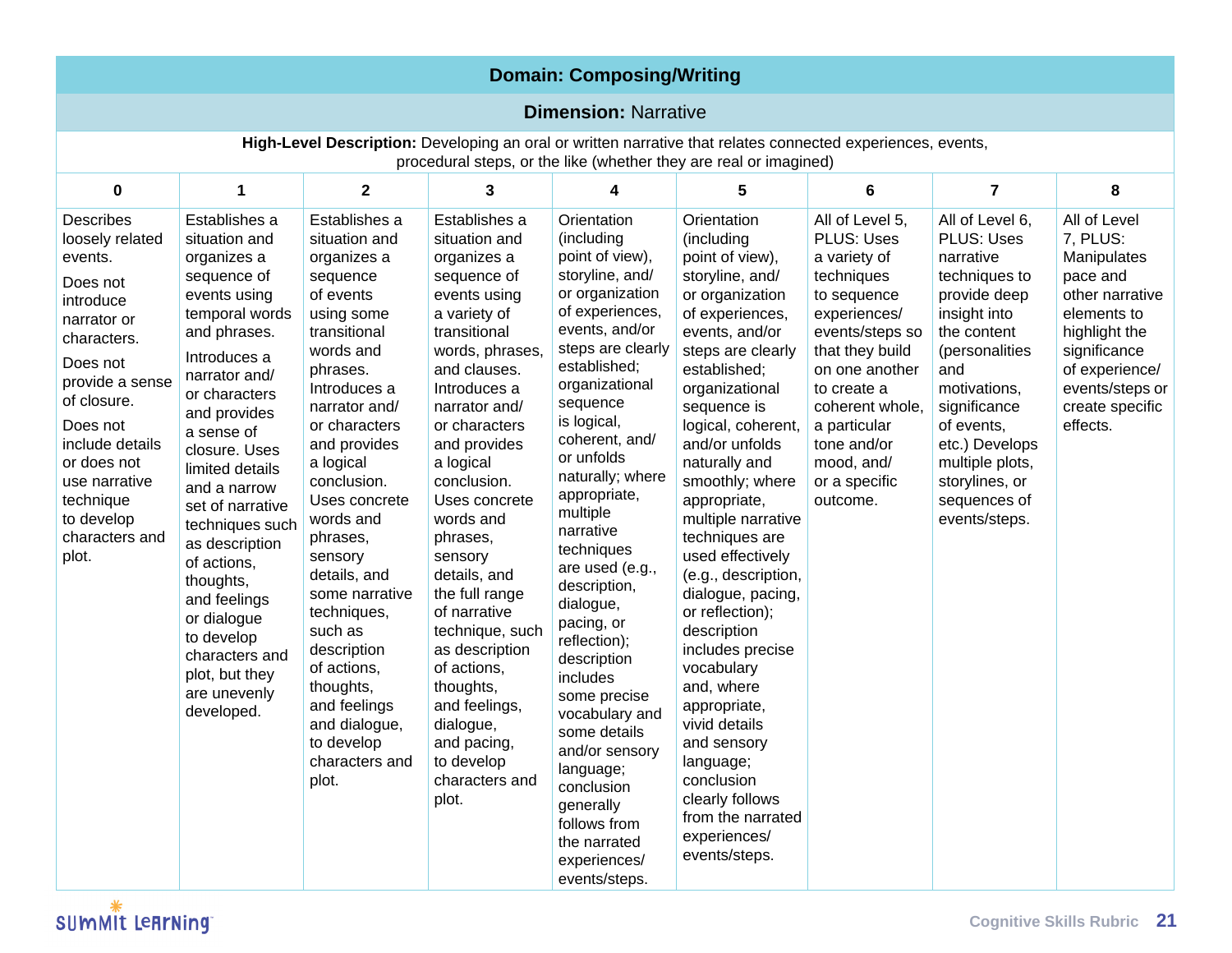| <b>Domain: Composing/Writing</b>                                                     |                                                                                                        |                                              |                                                 |                                                                                                |                                                                                                         |                                                                                                                                                                                                                              |                                                                                                                                                                                                                                                                                |                                                                                                                                                                                                                                                                    |  |  |
|--------------------------------------------------------------------------------------|--------------------------------------------------------------------------------------------------------|----------------------------------------------|-------------------------------------------------|------------------------------------------------------------------------------------------------|---------------------------------------------------------------------------------------------------------|------------------------------------------------------------------------------------------------------------------------------------------------------------------------------------------------------------------------------|--------------------------------------------------------------------------------------------------------------------------------------------------------------------------------------------------------------------------------------------------------------------------------|--------------------------------------------------------------------------------------------------------------------------------------------------------------------------------------------------------------------------------------------------------------------|--|--|
| <b>Dimension: Counterclaims</b>                                                      |                                                                                                        |                                              |                                                 |                                                                                                |                                                                                                         |                                                                                                                                                                                                                              |                                                                                                                                                                                                                                                                                |                                                                                                                                                                                                                                                                    |  |  |
| High-Level Description: Acknowledging and developing alternate or opposing positions |                                                                                                        |                                              |                                                 |                                                                                                |                                                                                                         |                                                                                                                                                                                                                              |                                                                                                                                                                                                                                                                                |                                                                                                                                                                                                                                                                    |  |  |
| $\bf{0}$                                                                             | $\mathbf{1}$                                                                                           | $\overline{2}$                               | 3                                               | 4                                                                                              | 5                                                                                                       | 6                                                                                                                                                                                                                            | $\overline{7}$                                                                                                                                                                                                                                                                 | 8                                                                                                                                                                                                                                                                  |  |  |
| Counterclaims<br>are not<br>acknowledged.                                            | Acknowledges<br>that there is<br>disagreement<br>without<br>identifying<br>a specific<br>counterclaim. | Makes note<br>of a specific<br>counterclaim. | <b>Describes</b><br>a specific<br>counterclaim. | Describes<br>specific<br>counterclaims<br>and clearly<br>distinguishes<br>them from<br>claims. | Develops<br>counterclaims<br>with some<br>evidence or<br>detail and<br>points out their<br>limitations. | Develops<br>counterclaims<br>fairly with<br>sufficient<br>evidence or<br>detail, pointing<br>out their<br>strengths and<br>limitations in<br>a way that<br>anticipates<br>the audience's<br>knowledge level<br>and concerns. | Develops<br>counterclaims<br>fairly and<br>thoroughly<br>with sufficient<br>evidence or<br>detail, pointing<br>out their<br>strengths and<br>limitations in<br>a way that<br>anticipates<br>the audience's<br>knowledge<br>level, concerns,<br>values, and<br>possible biases. | Develops<br>counterclaims<br>fairly and<br>thoroughly with<br>highly relevant<br>evidence or<br>detail; refutes<br>counterclaims<br>thoroughly and<br>strategically,<br>conceding<br>points where<br>appropriate to<br>strengthen the<br>writer's own<br>argument. |  |  |

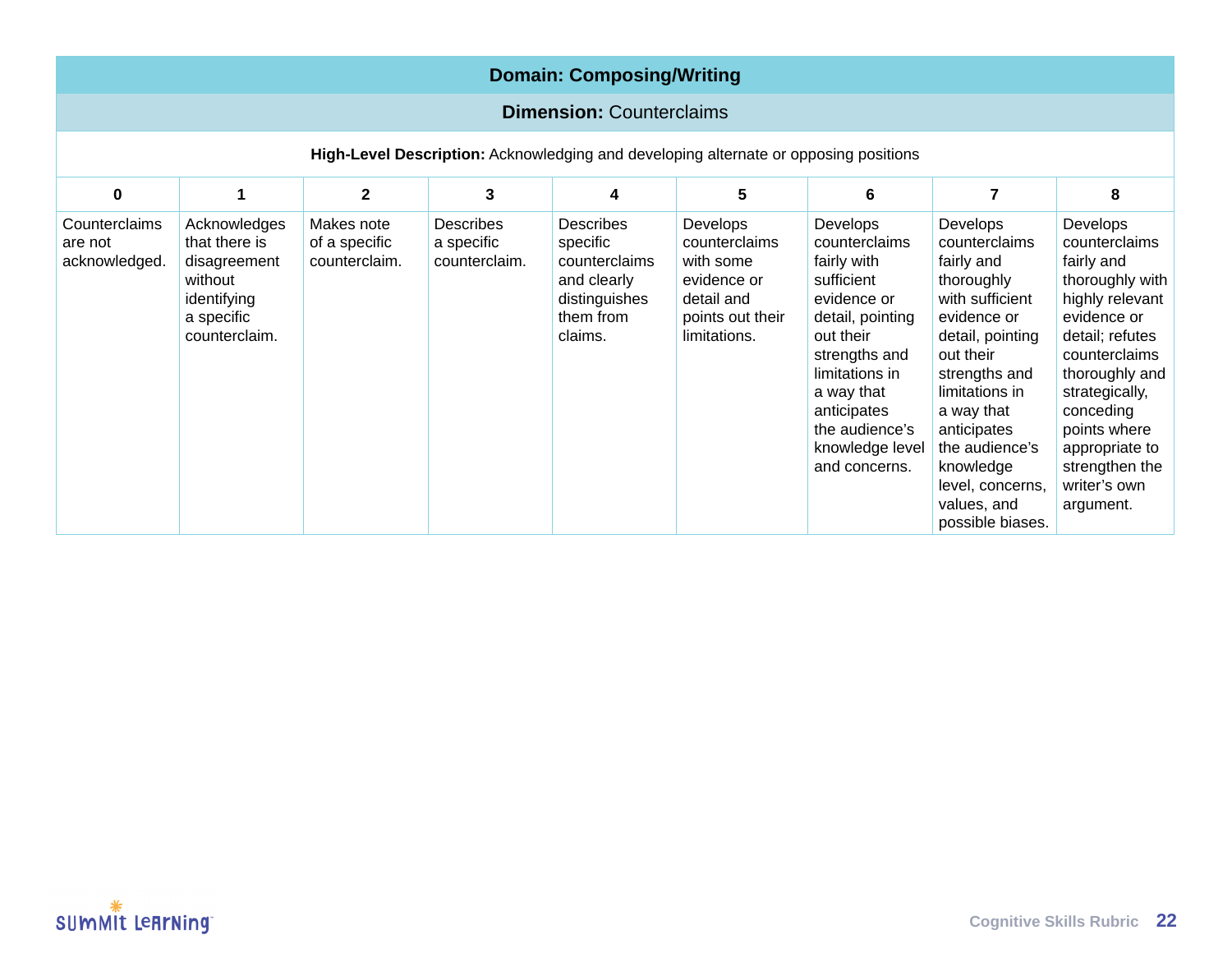|                                                                            | <b>Domain: Composing/Writing</b>                                                 |                                                                |                                                                                                                                  |                                                                                       |                                                                                                                                                                  |                                                                                                                                          |                                                                                                                                                            |                                                                                                                                                                                                                                        |  |  |  |
|----------------------------------------------------------------------------|----------------------------------------------------------------------------------|----------------------------------------------------------------|----------------------------------------------------------------------------------------------------------------------------------|---------------------------------------------------------------------------------------|------------------------------------------------------------------------------------------------------------------------------------------------------------------|------------------------------------------------------------------------------------------------------------------------------------------|------------------------------------------------------------------------------------------------------------------------------------------------------------|----------------------------------------------------------------------------------------------------------------------------------------------------------------------------------------------------------------------------------------|--|--|--|
|                                                                            | <b>Dimension: Selection of Evidence</b>                                          |                                                                |                                                                                                                                  |                                                                                       |                                                                                                                                                                  |                                                                                                                                          |                                                                                                                                                            |                                                                                                                                                                                                                                        |  |  |  |
|                                                                            | High-Level Description: Using relevant and sufficient evidence to support claims |                                                                |                                                                                                                                  |                                                                                       |                                                                                                                                                                  |                                                                                                                                          |                                                                                                                                                            |                                                                                                                                                                                                                                        |  |  |  |
| $\mathbf 0$                                                                | $\overline{2}$<br>3<br>5<br>6<br>$\overline{7}$<br>8<br>$\mathbf{1}$<br>4        |                                                                |                                                                                                                                  |                                                                                       |                                                                                                                                                                  |                                                                                                                                          |                                                                                                                                                            |                                                                                                                                                                                                                                        |  |  |  |
| No evidence<br>or evidence<br>is completely<br>unrelated to<br>statements. | <b>Selects</b><br>evidence<br>with minimal<br>relevance to<br>main claim(s).     | <b>Selects</b><br>evidence<br>relevant to main<br>$claim(s)$ . | Selects relevant<br>evidence<br>that supports<br>main claim(s).<br>Evidence for<br>subclaims<br>is limited or<br>weakly related. | Selects relevant<br>evidence that<br>supports both<br>main claim(s)<br>and subclaims. | Selects a variety<br>of relevant<br>evidence that<br>is sufficient<br>to support<br>main claim(s);<br>evidence still<br>only generally<br>supports<br>subclaims. | Selects a<br>variety of<br>detailed,<br>relevant<br>evidence that<br>is sufficient to<br>support both<br>main claim(s)<br>and subclaims. | Selects a<br>variety of<br>detailed,<br>significant<br>evidence that<br>is sufficient to<br>support and<br>develop both<br>main claim(s)<br>and subclaims. | Selects<br>the most<br>significant<br>evidence<br>that is highly<br>appropriate to<br>the audience's<br>knowledge of<br>the topic or<br>other concerns<br>to persuasively<br>support and<br>develop both<br>claim(s) and<br>subclaims. |  |  |  |

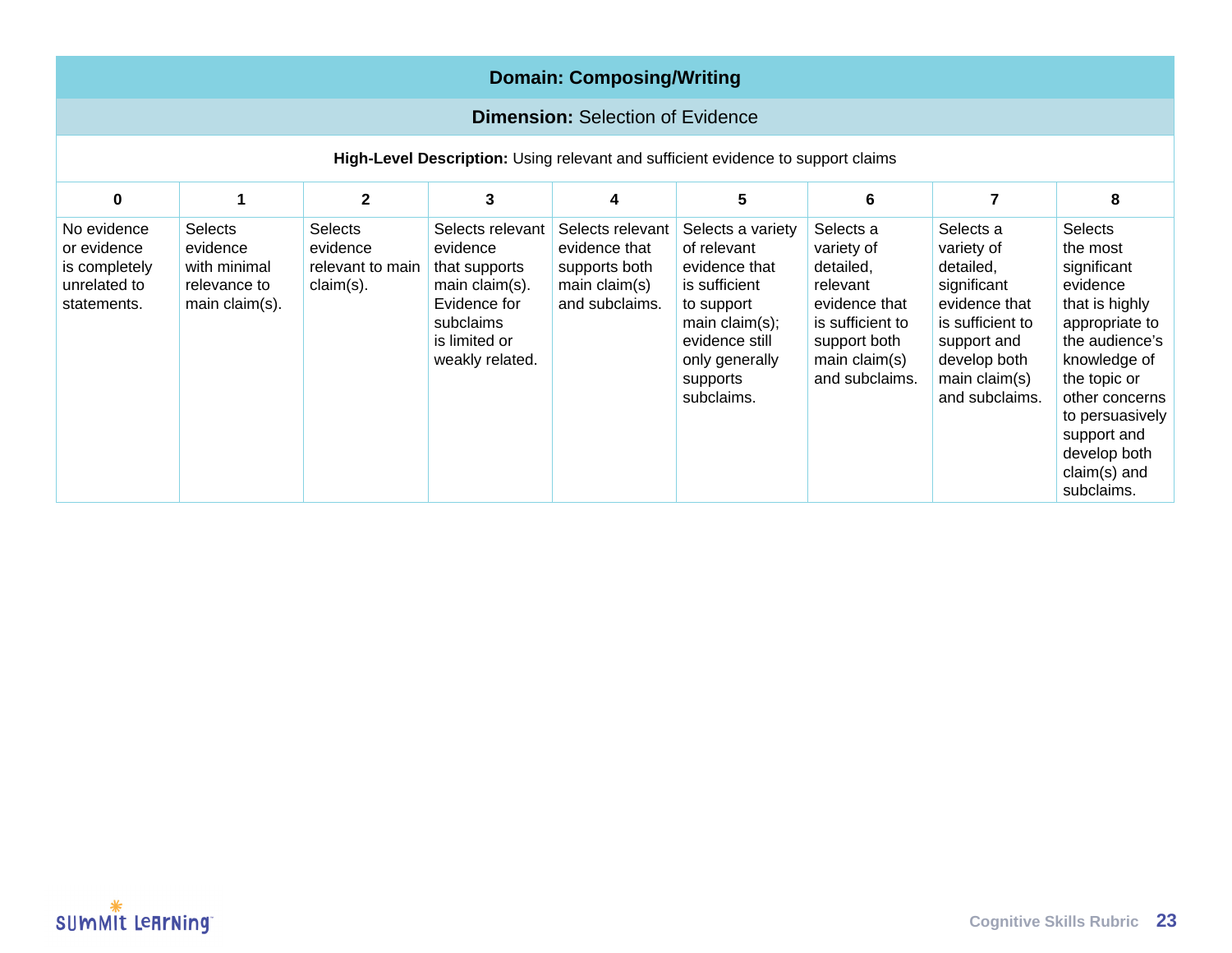|                                                                                                                               | <b>Domain: Composing/Writing</b>                                                                                                |                                                                                                                                                                                                                              |                                                                                                                                                                                                                                     |                                                                                                                                                                                                                                            |                                                                                                                                |                                                                                                                                                                                                                                                                   |                                                                                                                                                                                                                                                                 |                                                                                                                                                                                                                                                                                                                                                                                     |  |  |  |
|-------------------------------------------------------------------------------------------------------------------------------|---------------------------------------------------------------------------------------------------------------------------------|------------------------------------------------------------------------------------------------------------------------------------------------------------------------------------------------------------------------------|-------------------------------------------------------------------------------------------------------------------------------------------------------------------------------------------------------------------------------------|--------------------------------------------------------------------------------------------------------------------------------------------------------------------------------------------------------------------------------------------|--------------------------------------------------------------------------------------------------------------------------------|-------------------------------------------------------------------------------------------------------------------------------------------------------------------------------------------------------------------------------------------------------------------|-----------------------------------------------------------------------------------------------------------------------------------------------------------------------------------------------------------------------------------------------------------------|-------------------------------------------------------------------------------------------------------------------------------------------------------------------------------------------------------------------------------------------------------------------------------------------------------------------------------------------------------------------------------------|--|--|--|
|                                                                                                                               | <b>Dimension: Explanation of Evidence</b>                                                                                       |                                                                                                                                                                                                                              |                                                                                                                                                                                                                                     |                                                                                                                                                                                                                                            |                                                                                                                                |                                                                                                                                                                                                                                                                   |                                                                                                                                                                                                                                                                 |                                                                                                                                                                                                                                                                                                                                                                                     |  |  |  |
| High-Level Description: Analyzing how the selected evidence support the writer's statements (e.g., claims, controlling ideas) |                                                                                                                                 |                                                                                                                                                                                                                              |                                                                                                                                                                                                                                     |                                                                                                                                                                                                                                            |                                                                                                                                |                                                                                                                                                                                                                                                                   |                                                                                                                                                                                                                                                                 |                                                                                                                                                                                                                                                                                                                                                                                     |  |  |  |
| 0                                                                                                                             | 1                                                                                                                               | $\overline{2}$                                                                                                                                                                                                               | 3                                                                                                                                                                                                                                   | 4                                                                                                                                                                                                                                          | 5                                                                                                                              | 6                                                                                                                                                                                                                                                                 | $\overline{7}$                                                                                                                                                                                                                                                  | 8                                                                                                                                                                                                                                                                                                                                                                                   |  |  |  |
| Includes<br>unrelated facts,<br>definitions, and<br>details.                                                                  | <b>Includes</b><br>relevant facts,<br>definitions,<br>and/or details<br>(and relevant<br>illustrations<br>when<br>appropriate). | <b>Includes</b><br>relevant facts,<br>definitions,<br>concrete<br>details, and<br>quotations, and/<br>or examples<br>(as well as<br>illustrations<br>or multimedia<br>when<br>appropriate)<br>that support the<br>main idea. | Explains<br>relevant facts,<br>definitions,<br>concrete<br>details, and/or<br>quotations, and/<br>or examples<br>(as well as<br>illustrations<br>or multimedia<br>when<br>appropriate)<br>that support the<br>opinion/main<br>idea. | Provides<br>relevant<br>analysis that<br>explains how<br>the selected<br>evidence<br>supports claims<br>or statements;<br>analysis stays<br>rooted in the<br>evidence but at<br>times may be<br>vague, illogical,<br>or overly<br>general. | Provides clear<br>analysis that<br>accurately<br>explains how<br>the selected<br>evidence<br>supports claims<br>or statements. | Provides<br>insightful and<br>clear analysis<br>that thoroughly<br>and accurately<br>explains how<br>the evidence<br>supports claims<br>or statements;<br>where<br>applicable,<br>analysis<br>acknowledges<br>some<br>weakness(es)<br>or gaps in the<br>evidence. | Provides<br>insightful, clear,<br>compelling<br>analysis that<br>thoroughly<br>and accurately<br>explains how<br>the evidence<br>supports claims<br>or statements;<br>where<br>applicable,<br>analysis<br>addresses<br>weakness(es)<br>or gaps the<br>evidence. | Provides<br>insightful,<br>compelling<br>analysis that<br>thoroughly,<br>accurately,<br>and concisely<br>explains how<br>the evidence<br>supports<br>claims or<br>statements;<br>where<br>applicable,<br>analysis clearly<br>addresses<br>weakness(es)<br>or gaps in<br>the evidence:<br>analysis is<br>elegant in<br>its precision<br>and/or<br>sophistication<br>and originality. |  |  |  |

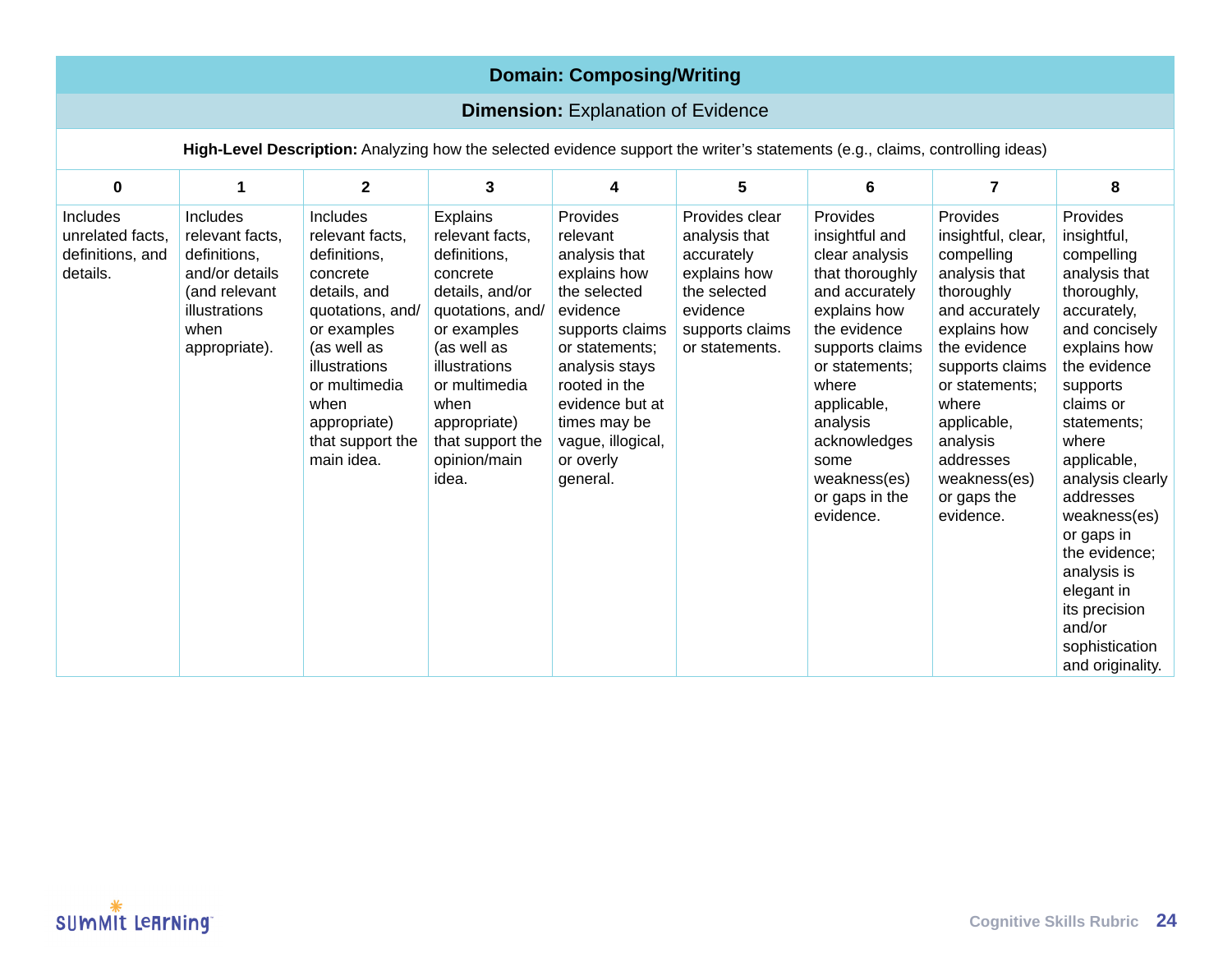| <b>Domain: Composing/Writing</b>                                                                                                |                                                                                                                  |                                                                                                                                                             |                                                                                                                                                                    |                                                                                                                                                                                                 |                                                                                                                                                                                                            |                                                                                                                                                                                                                                                                                                                     |                                                                                                                                                                                                                                                                                                                                                                                                                                                                                   |                                                                                                                                                                                                                                                                                                                             |  |  |
|---------------------------------------------------------------------------------------------------------------------------------|------------------------------------------------------------------------------------------------------------------|-------------------------------------------------------------------------------------------------------------------------------------------------------------|--------------------------------------------------------------------------------------------------------------------------------------------------------------------|-------------------------------------------------------------------------------------------------------------------------------------------------------------------------------------------------|------------------------------------------------------------------------------------------------------------------------------------------------------------------------------------------------------------|---------------------------------------------------------------------------------------------------------------------------------------------------------------------------------------------------------------------------------------------------------------------------------------------------------------------|-----------------------------------------------------------------------------------------------------------------------------------------------------------------------------------------------------------------------------------------------------------------------------------------------------------------------------------------------------------------------------------------------------------------------------------------------------------------------------------|-----------------------------------------------------------------------------------------------------------------------------------------------------------------------------------------------------------------------------------------------------------------------------------------------------------------------------|--|--|
|                                                                                                                                 |                                                                                                                  |                                                                                                                                                             |                                                                                                                                                                    | <b>Dimension: Integration of Evidence</b>                                                                                                                                                       |                                                                                                                                                                                                            |                                                                                                                                                                                                                                                                                                                     |                                                                                                                                                                                                                                                                                                                                                                                                                                                                                   |                                                                                                                                                                                                                                                                                                                             |  |  |
| High-Level Description: Representing evidence accurately (via notes, summary, and/or paraphrase) and including evidence in text |                                                                                                                  |                                                                                                                                                             |                                                                                                                                                                    |                                                                                                                                                                                                 |                                                                                                                                                                                                            |                                                                                                                                                                                                                                                                                                                     |                                                                                                                                                                                                                                                                                                                                                                                                                                                                                   |                                                                                                                                                                                                                                                                                                                             |  |  |
| $\pmb{0}$                                                                                                                       | 1                                                                                                                | $\overline{2}$                                                                                                                                              | 3                                                                                                                                                                  | 4                                                                                                                                                                                               | 5                                                                                                                                                                                                          | 6                                                                                                                                                                                                                                                                                                                   | 7                                                                                                                                                                                                                                                                                                                                                                                                                                                                                 | 8                                                                                                                                                                                                                                                                                                                           |  |  |
| No evidence<br>of including<br>evidence from<br>sources, or<br>evidence is<br>presented<br>inaccurately.                        | Presents<br>information from<br>experiences or<br>sources in brief<br>notes taken<br>in a provided<br>organizer. | Presents<br>relevant<br>evidence from<br>experiences<br>or sources<br>in notes<br>organized by<br>categories OR<br>at appropriate<br>places in the<br>text. | Presents<br>relevant<br>evidence from<br>experiences or<br>sources through<br>accurate<br>summary or<br>paraphrase at<br>appropriate<br>places within<br>the text. | Evidence<br>from sources<br>is presented<br>objectively<br>and accurately<br>and inserted<br>at appropriate<br>points in the<br>text to support<br>an argument,<br>explanation, or<br>analysis. | Evidence is<br>presented<br>objectively and<br>accurately,<br>positioned<br>appropriately<br>in the text, and<br>contextualized<br>with introductory<br>and/or<br>explanatory<br>phrases or<br>statements. | Evidence is<br>presented<br>objectively and<br>accurately,<br>positioned and<br>contextualized<br>appropriately,<br>and<br>purposefully<br>excerpted,<br>paraphrased,<br>or summarized<br>to highlight the<br>aspects that are<br>most relevant<br>or important to<br>the argument,<br>explanation, or<br>analysis. | Evidence is<br>presented<br>objectively and<br>accurately,<br>positioned and<br>contextualized<br>appropriately,<br>and excerpted,<br>paraphrased,<br>or summarized<br>strategically.<br>Evidence is<br>integrated into<br>the text in a<br>variety of ways<br>(e.g., breakout<br>quotes,<br>combination of<br>summary and<br>direct quote)<br>that support<br>the argument,<br>explanation,<br>or analysis<br>and develop a<br>consistent tone<br>appropriate to<br>the purpose. | Evidence is<br>presented<br>objectively<br>and accurately<br>and integrated<br>seamlessly<br>and<br>strategically<br>into the text<br>in a variety<br>of ways that<br>support the<br>argument,<br>explanation,<br>or analysis<br>and develop a<br>consistent and<br>sophisticated<br>tone<br>appropriate to<br>the purpose. |  |  |

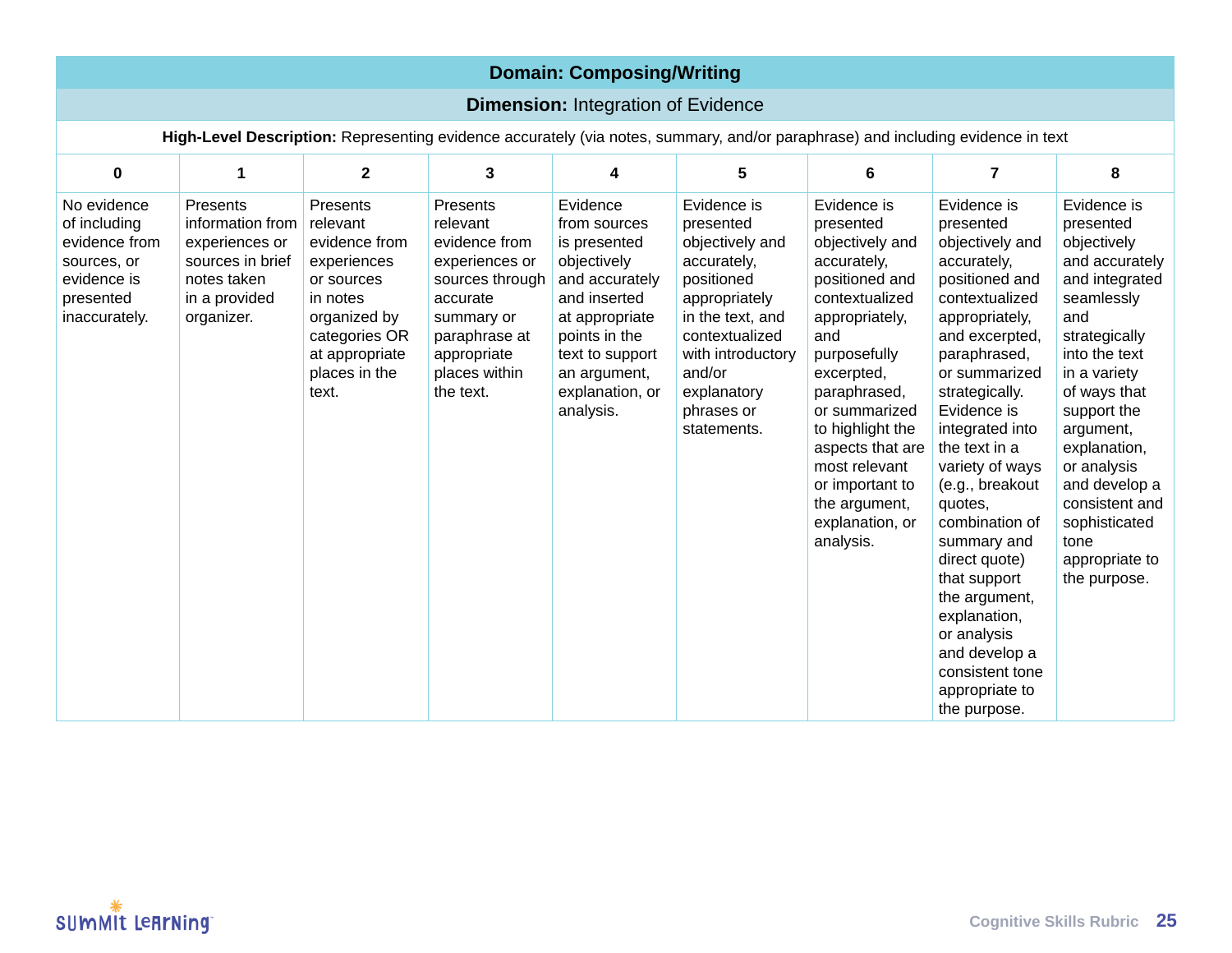|                                                                                                        | <b>Domain: Composing/Writing</b>                                                                                                     |                                                                                                                                                               |                                                                                                                                                                                                           |                                                                                                                                                                                                           |                                                                                                                                                                                                                                                                   |                                                                                                                                                                                                                                                                                                                                                                                                |                                                                                                                                                                                                                                                                                            |                                                                                                                                                                                                                                                                                                                                                                                                                                                    |  |  |  |
|--------------------------------------------------------------------------------------------------------|--------------------------------------------------------------------------------------------------------------------------------------|---------------------------------------------------------------------------------------------------------------------------------------------------------------|-----------------------------------------------------------------------------------------------------------------------------------------------------------------------------------------------------------|-----------------------------------------------------------------------------------------------------------------------------------------------------------------------------------------------------------|-------------------------------------------------------------------------------------------------------------------------------------------------------------------------------------------------------------------------------------------------------------------|------------------------------------------------------------------------------------------------------------------------------------------------------------------------------------------------------------------------------------------------------------------------------------------------------------------------------------------------------------------------------------------------|--------------------------------------------------------------------------------------------------------------------------------------------------------------------------------------------------------------------------------------------------------------------------------------------|----------------------------------------------------------------------------------------------------------------------------------------------------------------------------------------------------------------------------------------------------------------------------------------------------------------------------------------------------------------------------------------------------------------------------------------------------|--|--|--|
|                                                                                                        |                                                                                                                                      |                                                                                                                                                               |                                                                                                                                                                                                           |                                                                                                                                                                                                           | <b>Dimension:</b> Organization (Transitions, Cohesion, Structure)                                                                                                                                                                                                 |                                                                                                                                                                                                                                                                                                                                                                                                |                                                                                                                                                                                                                                                                                            |                                                                                                                                                                                                                                                                                                                                                                                                                                                    |  |  |  |
| High-Level Description: Using text structure and transitions to communicate with clarity and coherence |                                                                                                                                      |                                                                                                                                                               |                                                                                                                                                                                                           |                                                                                                                                                                                                           |                                                                                                                                                                                                                                                                   |                                                                                                                                                                                                                                                                                                                                                                                                |                                                                                                                                                                                                                                                                                            |                                                                                                                                                                                                                                                                                                                                                                                                                                                    |  |  |  |
| $\mathbf 0$                                                                                            | $\mathbf{1}$                                                                                                                         | $\overline{2}$                                                                                                                                                | 3                                                                                                                                                                                                         | 4                                                                                                                                                                                                         | 5                                                                                                                                                                                                                                                                 | $6\phantom{1}$                                                                                                                                                                                                                                                                                                                                                                                 | $\overline{7}$                                                                                                                                                                                                                                                                             | 8                                                                                                                                                                                                                                                                                                                                                                                                                                                  |  |  |  |
| Lists<br>information<br>about claim or<br>main idea.<br>Uses no linking<br>words.                      | Groups related<br>information<br>together related<br>to claim/main<br>idea.<br>Uses linking<br>words to<br>connect ideas/<br>claims. | Organizes<br>paragraphs or<br>sections around<br>claim/ideas.<br>Uses words<br>and phrases to<br>link ideas within<br>categories of<br>information/<br>claims | Organizes<br>paragraphs<br>or sections<br>logically to<br>support the<br>main idea or<br>claim.<br>Uses words,<br>phrases, and<br>clauses to link<br>ideas within<br>and across<br>categories/<br>claims. | Paragraphs<br>and/or sections<br>are connected<br>and sequenced<br>to support<br>understanding<br>of ideas.<br><b>Transitions</b><br>are varied and<br>are mostly<br>appropriate and<br>effectively used. | Paragraphs<br>and/or sections<br>are connected<br>and logically<br>build upon<br>one another<br>to deepen<br>understanding of<br>ideas and clarify<br>relationships<br>among ideas.<br>Transitions<br>are varied and<br>appropriately<br>and effectively<br>used. | Paragraphs<br>and/or sections<br>are connected<br>and clearly<br>and logically<br>build upon<br>one another<br>to deepen<br>understanding<br>of complex<br>ideas and<br>to clarify<br>relationships<br>among<br>those ideas.<br>Transitions<br>are varied and<br>appropriately<br>and effectively<br>used.<br>Sequencing<br>of paragraphs<br>and use of<br>transitions help<br>build cohesion. | Sequencing<br>of paragraphs<br>and/or sections<br>creates a<br>coherent whole<br>that deepens<br>understanding<br>of the content<br>and builds<br>toward a<br>particular<br>outcome.<br>Transitions are<br>appropriate,<br>effective, and<br>varied in their<br>structure and<br>location. | Sequencing<br>of paragraphs<br>or sections<br>creates a<br>coherent<br>whole that<br>deepens<br>understanding<br>of the content<br>and clearly<br>quides the<br>reader toward<br>a particular<br>outcome.<br><b>Transitions</b> are<br>appropriate,<br>effective,<br>and varied in<br>their structure<br>and location.<br>Sequencing<br>of ideas and<br>transitions<br>is seamless<br>and fluid, and<br>enhances the<br>purpose of the<br>writing. |  |  |  |

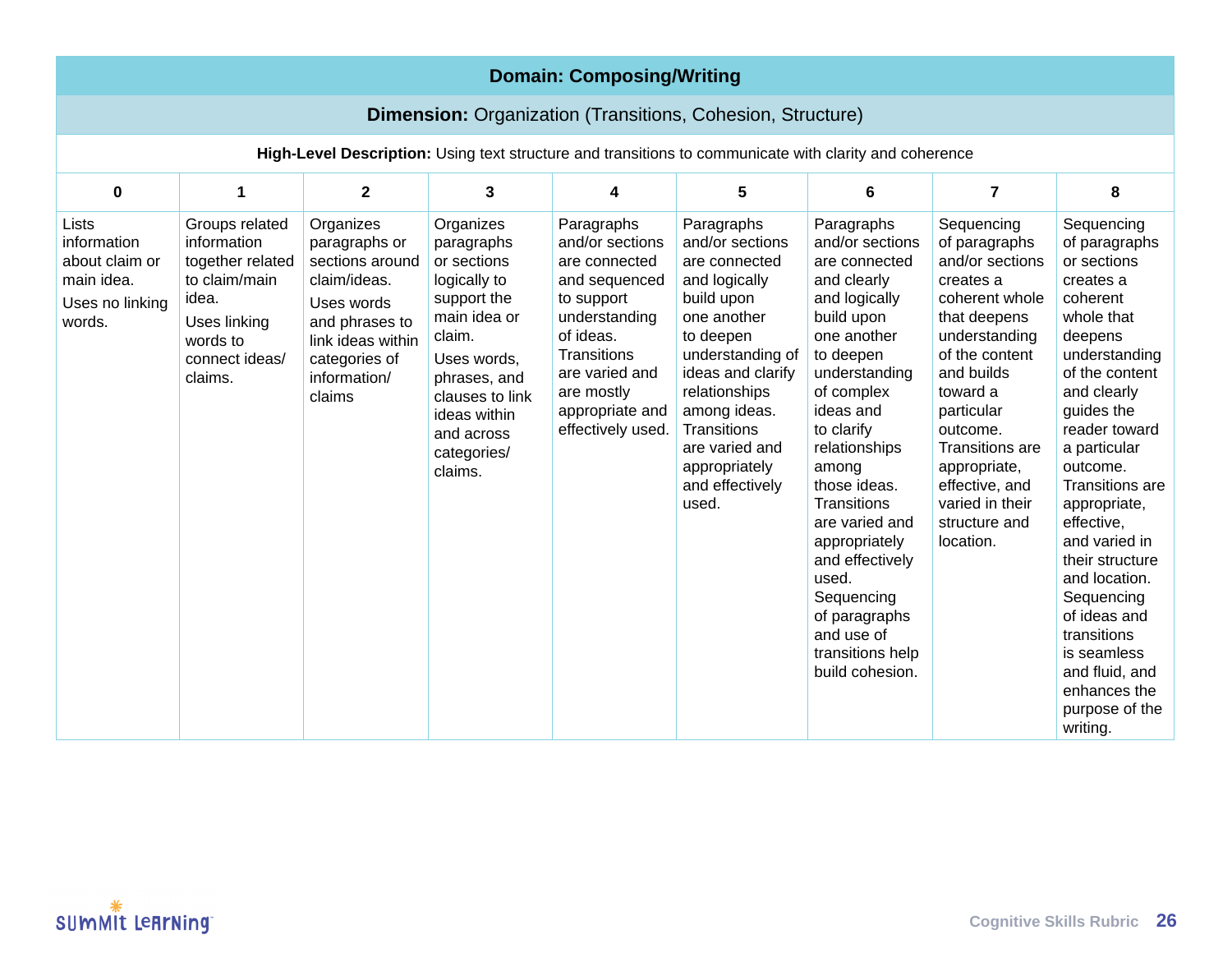|                                                                                                                                             |                                                                                                                        |                                                                                                                                                                                                                                            |                                                                                                                                                                                                                                              | <b>Domain: Composing/Writing</b>                                                                                                                                                                                                                                             |                                                                                                                                                                                                                                                                                                                                                    |                                                                                                                                                                                                                                                                                                                                                                                                                                                                                            |                                                                                                                                                                                                                                                                                                                                                                                                          |                                                                                                                                                                                                                                                                                                                                                                                                                                                                                                                                                                                                                                                                    |
|---------------------------------------------------------------------------------------------------------------------------------------------|------------------------------------------------------------------------------------------------------------------------|--------------------------------------------------------------------------------------------------------------------------------------------------------------------------------------------------------------------------------------------|----------------------------------------------------------------------------------------------------------------------------------------------------------------------------------------------------------------------------------------------|------------------------------------------------------------------------------------------------------------------------------------------------------------------------------------------------------------------------------------------------------------------------------|----------------------------------------------------------------------------------------------------------------------------------------------------------------------------------------------------------------------------------------------------------------------------------------------------------------------------------------------------|--------------------------------------------------------------------------------------------------------------------------------------------------------------------------------------------------------------------------------------------------------------------------------------------------------------------------------------------------------------------------------------------------------------------------------------------------------------------------------------------|----------------------------------------------------------------------------------------------------------------------------------------------------------------------------------------------------------------------------------------------------------------------------------------------------------------------------------------------------------------------------------------------------------|--------------------------------------------------------------------------------------------------------------------------------------------------------------------------------------------------------------------------------------------------------------------------------------------------------------------------------------------------------------------------------------------------------------------------------------------------------------------------------------------------------------------------------------------------------------------------------------------------------------------------------------------------------------------|
|                                                                                                                                             |                                                                                                                        |                                                                                                                                                                                                                                            |                                                                                                                                                                                                                                              | <b>Dimension: Introduction &amp; Conclusion</b>                                                                                                                                                                                                                              |                                                                                                                                                                                                                                                                                                                                                    |                                                                                                                                                                                                                                                                                                                                                                                                                                                                                            |                                                                                                                                                                                                                                                                                                                                                                                                          |                                                                                                                                                                                                                                                                                                                                                                                                                                                                                                                                                                                                                                                                    |
|                                                                                                                                             |                                                                                                                        |                                                                                                                                                                                                                                            |                                                                                                                                                                                                                                              |                                                                                                                                                                                                                                                                              | High-Level Description: Framing a composition with a relevant introduction and conclusion                                                                                                                                                                                                                                                          |                                                                                                                                                                                                                                                                                                                                                                                                                                                                                            |                                                                                                                                                                                                                                                                                                                                                                                                          |                                                                                                                                                                                                                                                                                                                                                                                                                                                                                                                                                                                                                                                                    |
| $\pmb{0}$                                                                                                                                   | $\mathbf{1}$                                                                                                           | $\mathbf{2}$                                                                                                                                                                                                                               | 3                                                                                                                                                                                                                                            | 4                                                                                                                                                                                                                                                                            | 5                                                                                                                                                                                                                                                                                                                                                  | 6                                                                                                                                                                                                                                                                                                                                                                                                                                                                                          | $\overline{7}$                                                                                                                                                                                                                                                                                                                                                                                           | 8                                                                                                                                                                                                                                                                                                                                                                                                                                                                                                                                                                                                                                                                  |
| Includes<br>introduction but<br>main idea or<br>claim is unclear<br>or missing.<br>Provides no<br>concluding<br>statement or<br>conclusion. | Introduces<br>the topic and<br>includes main<br>idea or claim.<br>Provides a<br>concluding<br>statement or<br>section. | Introduces<br>the topic and<br>a clear main<br>idea or claim;<br>focus on the<br>main idea or<br>claim is mostly<br>maintained.<br>Provides a<br>concluding<br>statement or<br>conclusion that<br>relates to the<br>main idea or<br>claim. | Introduces<br>the topic and<br>a clear main<br>idea or claim;<br>maintains a<br>consistent focus<br>on the main<br>idea or claim.<br>Provides a<br>concluding<br>statement or<br>conclusion that<br>relates to the<br>main idea or<br>claim. | Introduction<br>includes related<br>background<br>or context<br>information<br>about the topic<br>and introduces<br>the main idea(s)<br>or claim(s);<br>conclusion<br>logically follows<br>from the content<br>presented and<br>ties back to<br>main idea(s) or<br>claim(s). | Introduction<br>includes relevant<br>background<br>or context<br>information<br>about the topic,<br>introduces<br>main idea(s) or<br>claim(s), and<br>establishes<br>purpose<br>for writing.<br>Conclusion<br>summarizes<br>the content<br>presented and<br>pulls multiple<br>ideas together<br>in relation to the<br>main idea(s) or<br>claim(s). | Introduction<br>includes<br>relevant and<br>sufficient<br>background<br>or context<br>information<br>about the topic,<br>introduces<br>main idea(s) or<br>claim(s), and<br>establishes<br>purpose<br>for writing;<br>introduction<br>is engaging.<br>Conclusion<br>summarizes,<br>pulls ideas<br>together, and<br>highlights<br>important points<br>of the content<br>presented;<br>when<br>appropriate,<br>conclusion<br>considers some<br>implication(s)<br>of the content<br>presented. | Introduction<br>clearly<br>contextualizes<br>the topic,<br>and clearly<br>establishes the<br>main idea(s)<br>or claim(s)<br>and purpose<br>for writing;<br>introduction<br>is engaging.<br>Conclusion<br>summarizes,<br>highlights, and/<br>or extends<br>ideas as<br>appropriate;<br>when<br>appropriate,<br>conclusion<br>addresses<br>implications or<br>significance<br>of the content<br>presented. | Introduction<br>clearly and<br>concisely<br>contextualizes<br>the topic and<br>establishes the<br>main ideas(s)<br>or claims(s);<br>introduction<br>clearly<br>establishes<br>the purpose<br>and outlines<br>the structure<br>of the content<br>that follows;<br>introduction<br>is engaging<br>and inviting.<br>Conclusion<br>strongly supports<br>the content<br>presented<br>by clearly<br>summarizing,<br>highlighting, and/<br>or extending<br>ideas as<br>appropriate;<br>when<br>appropriate,<br>conclusion<br>clearly addresses<br>implications/<br>significance<br>of and/or<br>acknowledges<br>questions that<br>arise from<br>the content<br>presented. |

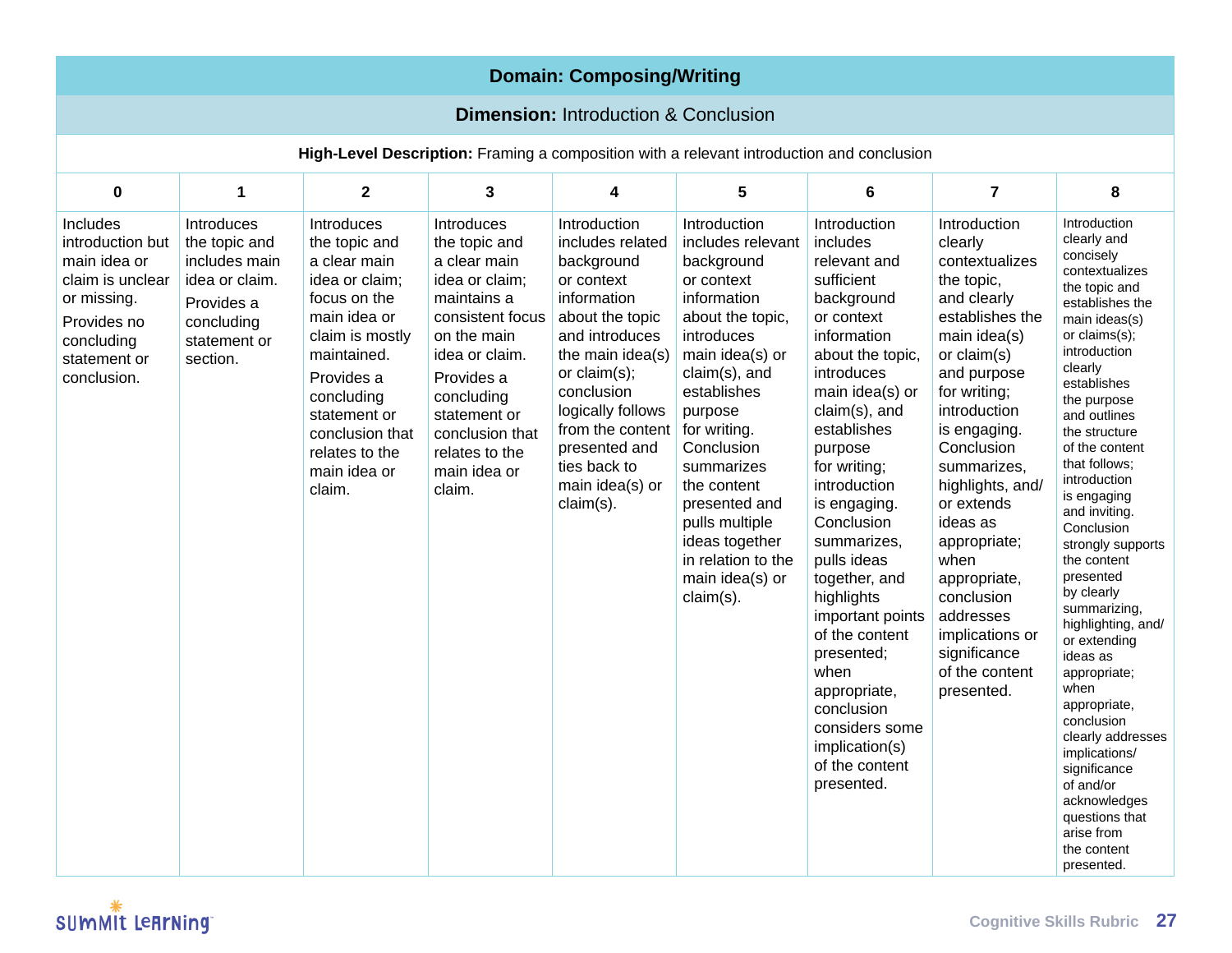|                                                                                                                                   | <b>Domain: Speaking &amp; Listening</b>                                                                                         |                                                                                                                                                                                              |                                                                                                                                                                                                                              |                                                                                                                                                                                                                                           |                                                                                                                                                                                                                                                                                          |                                                                                                                                                                                                                                                  |                                                                                                                                                                                                                                                                                                                  |                                                                                                                                                                                                                                                                                                                                                                                                                             |  |  |  |
|-----------------------------------------------------------------------------------------------------------------------------------|---------------------------------------------------------------------------------------------------------------------------------|----------------------------------------------------------------------------------------------------------------------------------------------------------------------------------------------|------------------------------------------------------------------------------------------------------------------------------------------------------------------------------------------------------------------------------|-------------------------------------------------------------------------------------------------------------------------------------------------------------------------------------------------------------------------------------------|------------------------------------------------------------------------------------------------------------------------------------------------------------------------------------------------------------------------------------------------------------------------------------------|--------------------------------------------------------------------------------------------------------------------------------------------------------------------------------------------------------------------------------------------------|------------------------------------------------------------------------------------------------------------------------------------------------------------------------------------------------------------------------------------------------------------------------------------------------------------------|-----------------------------------------------------------------------------------------------------------------------------------------------------------------------------------------------------------------------------------------------------------------------------------------------------------------------------------------------------------------------------------------------------------------------------|--|--|--|
|                                                                                                                                   |                                                                                                                                 |                                                                                                                                                                                              |                                                                                                                                                                                                                              | <b>Dimension: Discussion/Contribution</b>                                                                                                                                                                                                 |                                                                                                                                                                                                                                                                                          |                                                                                                                                                                                                                                                  |                                                                                                                                                                                                                                                                                                                  |                                                                                                                                                                                                                                                                                                                                                                                                                             |  |  |  |
| High-Level Description: Communicating ideas and contributing to discussion through questioning, connecting, and probing           |                                                                                                                                 |                                                                                                                                                                                              |                                                                                                                                                                                                                              |                                                                                                                                                                                                                                           |                                                                                                                                                                                                                                                                                          |                                                                                                                                                                                                                                                  |                                                                                                                                                                                                                                                                                                                  |                                                                                                                                                                                                                                                                                                                                                                                                                             |  |  |  |
| $\mathbf 0$                                                                                                                       | $\mathbf{1}$                                                                                                                    | $\overline{2}$                                                                                                                                                                               | 3                                                                                                                                                                                                                            | 4                                                                                                                                                                                                                                         | 5                                                                                                                                                                                                                                                                                        | 6                                                                                                                                                                                                                                                | $\overline{7}$                                                                                                                                                                                                                                                                                                   | 8                                                                                                                                                                                                                                                                                                                                                                                                                           |  |  |  |
| Does not<br>participate in<br>discussions.<br>Asks questions<br>or provides<br>comments<br>unrelated to<br>discussion or<br>text. | Provides<br>comments that<br>connect to the<br>ideas of others<br>and stay on<br>topic. Asks<br>questions for<br>clarification. | Provides<br>original<br>comments that<br>contribute to<br>the discussion<br>and connect<br>to the ideas of<br>others. Asks<br>and responds<br>to specific<br>questions for<br>clarification. | Provides<br>original<br>comments<br>and/or draw<br>conclusions that<br>contribute to<br>the discussion<br>and elaborate<br>on the ideas<br>of others. Asks<br>and responds<br>to specific<br>questions for<br>clarification. | Expresses<br>original ideas<br>clearly and<br>connects to the<br>ideas of others.<br>Questions and<br>responses are<br>mostly high<br>level. Attempts<br>to move<br>discussion<br>forward by<br>asking and<br>responding to<br>questions. | <b>Expresses</b><br>original ideas<br>clearly and<br>persuasively;<br>connects to the<br>ideas of others<br>and builds new<br>pathways of<br>discussion.<br>Attempts<br>to deepen<br>discussion<br>by asking<br>connecting<br>questions or<br>building on the<br>responses of<br>others. | Expresses<br>original ideas<br>clearly and<br>persuasively.<br><b>Builds new</b><br>pathways of<br>discussion<br>that are clearly<br>connected to<br>the ideas of<br>others.<br>Propels<br>conversations<br>by relating<br>to broader<br>themes. | Expresses<br>original ideas<br>clearly and<br>persuasively.<br><b>Builds new</b><br>pathways of<br>discussion<br>that are clearly<br>connected to<br>the ideas of<br>others. Uses<br>questions and<br>summarization<br>to preserve<br>focus.<br>Propels<br>conversations<br>by relating<br>to broader<br>themes. | Expresses<br>original ideas<br>clearly and<br>persuasively.<br><b>Builds new</b><br>pathways of<br>discussion<br>that are clearly<br>connected to<br>the ideas of<br>others. Uses<br>questions and<br>summarization<br>to preserve<br>focus. Propels<br>conversations<br>by relating<br>to broader<br>themes,<br>probing<br>reasoning and<br>evidence and/<br>or<br>promoting<br>divergent<br>and creative<br>perspectives. |  |  |  |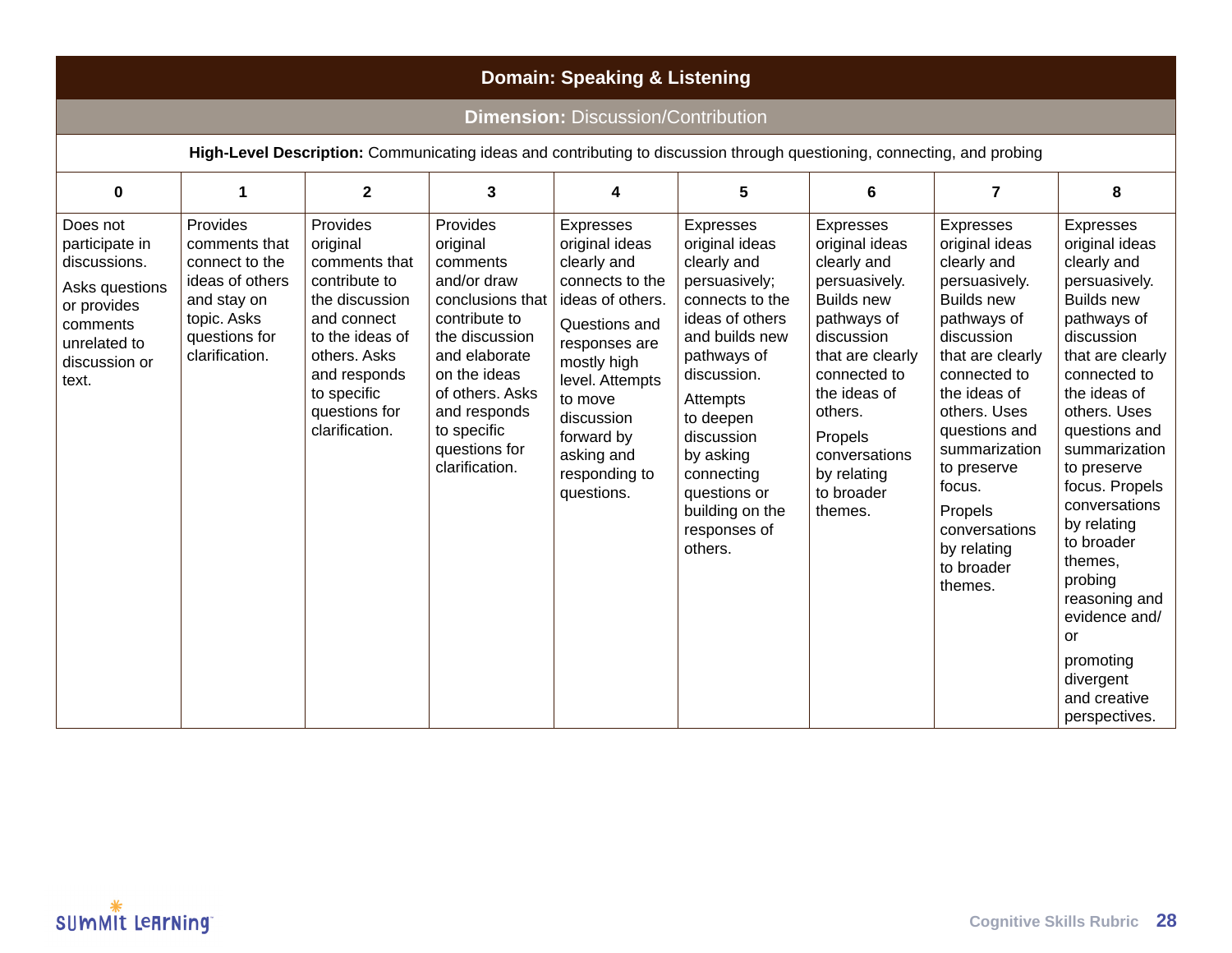| <b>Domain: Speaking &amp; Listening</b>                                                                      |                                                                                      |                                                                                                                                           |                                                                                                                                                                                |                                                                                                                                                   |                                                                                                                                                                                                                                       |                                                                                                                                                                                                                                                                 |                                                                                                                                                                                                                       |                                                                                                                                                                                                                                             |  |  |  |  |
|--------------------------------------------------------------------------------------------------------------|--------------------------------------------------------------------------------------|-------------------------------------------------------------------------------------------------------------------------------------------|--------------------------------------------------------------------------------------------------------------------------------------------------------------------------------|---------------------------------------------------------------------------------------------------------------------------------------------------|---------------------------------------------------------------------------------------------------------------------------------------------------------------------------------------------------------------------------------------|-----------------------------------------------------------------------------------------------------------------------------------------------------------------------------------------------------------------------------------------------------------------|-----------------------------------------------------------------------------------------------------------------------------------------------------------------------------------------------------------------------|---------------------------------------------------------------------------------------------------------------------------------------------------------------------------------------------------------------------------------------------|--|--|--|--|
| <b>Dimension: Preparation</b>                                                                                |                                                                                      |                                                                                                                                           |                                                                                                                                                                                |                                                                                                                                                   |                                                                                                                                                                                                                                       |                                                                                                                                                                                                                                                                 |                                                                                                                                                                                                                       |                                                                                                                                                                                                                                             |  |  |  |  |
| High-Level Description: Entering a discussion or presentation with appropriate evidence and relevant details |                                                                                      |                                                                                                                                           |                                                                                                                                                                                |                                                                                                                                                   |                                                                                                                                                                                                                                       |                                                                                                                                                                                                                                                                 |                                                                                                                                                                                                                       |                                                                                                                                                                                                                                             |  |  |  |  |
| 0                                                                                                            | $\mathbf{1}$                                                                         | $\mathbf{2}$                                                                                                                              | 3                                                                                                                                                                              | 4                                                                                                                                                 | 5                                                                                                                                                                                                                                     | 6                                                                                                                                                                                                                                                               | $\overline{7}$                                                                                                                                                                                                        | 8                                                                                                                                                                                                                                           |  |  |  |  |
| No evidence of<br>preparation for<br>discussion.                                                             | Comes to<br>discussions<br>prepared with<br>ideas related<br>to assigned<br>reading. | Comes to<br>discussions<br>prepared and<br>explicitly draws<br>on ideas from<br>assigned<br>reading and<br>other relevant<br>information. | Comes to<br>discussions<br>prepared and<br>explicitly draws<br>on highly<br>relevant ideas<br>or details from<br>the assigned<br>reading and<br>other relevant<br>information. | Comes to<br>discussions<br>prepared<br>and draws<br>on specific<br>evidence from<br>the assigned<br>reading and<br>other relevant<br>information. | Comes to<br>discussions<br>having read<br>and researched<br>material for<br>teacher-provided<br>questions;<br>explicitly draws<br>on texts and<br>research to<br>stimulate a<br>thoughtful,<br>well-reasoned<br>exchange of<br>ideas. | Come to<br>discussions<br>with responses<br>and evidence<br>generated with<br>peers through<br>studying,<br>research,<br>or inquiry;<br>explicitly draws<br>on texts and<br>research to<br>stimulate a<br>thoughtful,<br>well-reasoned<br>exchange of<br>ideas. | Come to<br>discussions with<br>self-generated<br>questions<br>from studying,<br>research, and/<br>or inquiry.<br>Attempts<br>to move<br>discussion<br>along by using<br>those questions<br>at appropriate<br>moments. | Comes to dis-<br>cussions with<br>self-generated,<br>sequenced,<br>specific<br>questions and<br>evidence to<br>move the dis-<br>cussion along<br>purposefully<br>(i.e., toward<br>an intended<br>outcome or<br>desired under-<br>standing). |  |  |  |  |

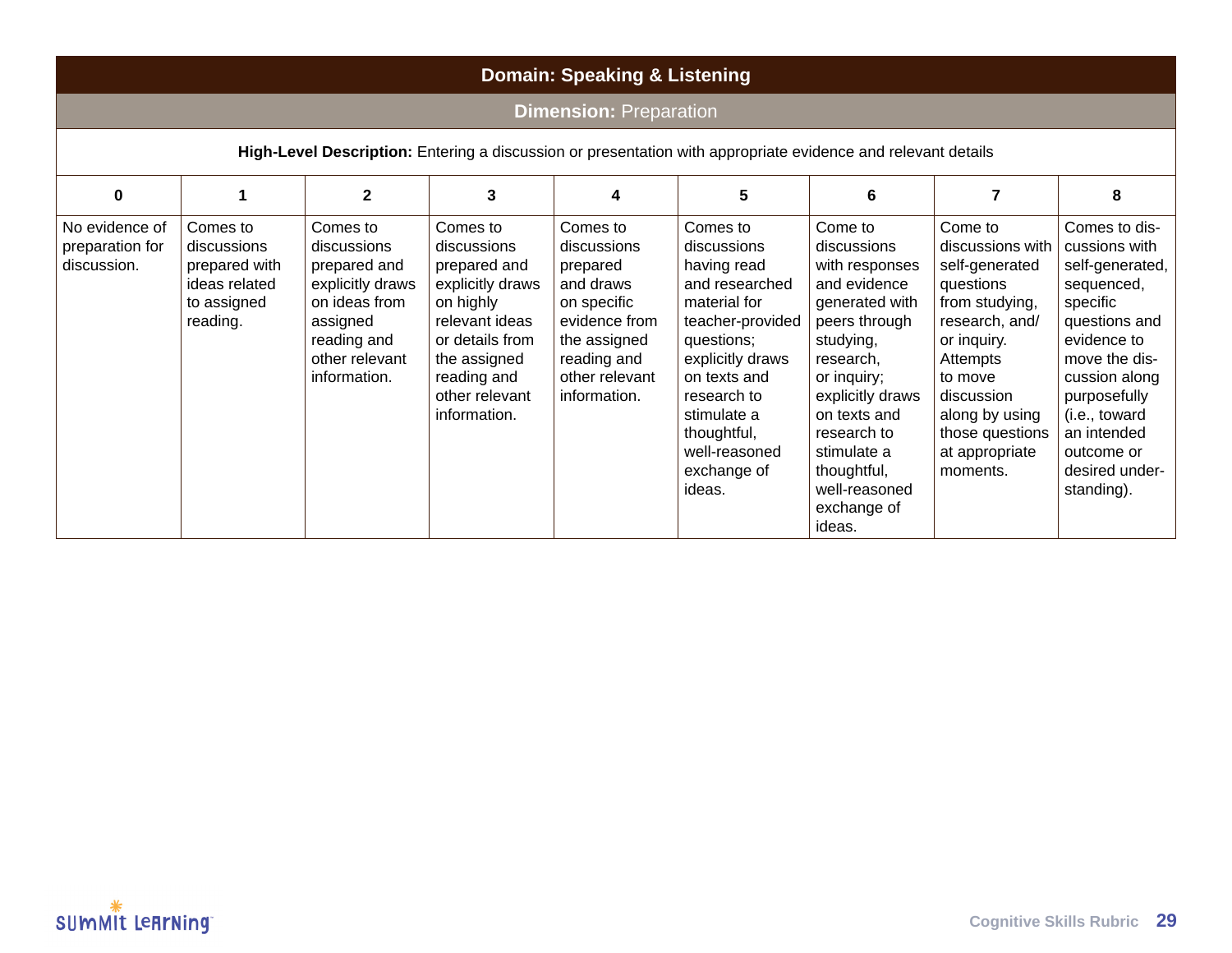|                                                                                                             | <b>Domain: Speaking &amp; Listening</b>                              |                                                                                                        |                                                                                                                         |                                                                                                                                                                                             |                                                                                                                                                                                                                             |                                                                                                                                                                                                                                                            |                                                                                                                                                                                                                                                  |                                                                                                                                                                                                                                                                                                                                                                             |  |  |  |  |  |
|-------------------------------------------------------------------------------------------------------------|----------------------------------------------------------------------|--------------------------------------------------------------------------------------------------------|-------------------------------------------------------------------------------------------------------------------------|---------------------------------------------------------------------------------------------------------------------------------------------------------------------------------------------|-----------------------------------------------------------------------------------------------------------------------------------------------------------------------------------------------------------------------------|------------------------------------------------------------------------------------------------------------------------------------------------------------------------------------------------------------------------------------------------------------|--------------------------------------------------------------------------------------------------------------------------------------------------------------------------------------------------------------------------------------------------|-----------------------------------------------------------------------------------------------------------------------------------------------------------------------------------------------------------------------------------------------------------------------------------------------------------------------------------------------------------------------------|--|--|--|--|--|
| <b>Dimension: Norms/Active Listening</b>                                                                    |                                                                      |                                                                                                        |                                                                                                                         |                                                                                                                                                                                             |                                                                                                                                                                                                                             |                                                                                                                                                                                                                                                            |                                                                                                                                                                                                                                                  |                                                                                                                                                                                                                                                                                                                                                                             |  |  |  |  |  |
| High-Level Description: Using roles and norms to support collegial discussions and completion of group work |                                                                      |                                                                                                        |                                                                                                                         |                                                                                                                                                                                             |                                                                                                                                                                                                                             |                                                                                                                                                                                                                                                            |                                                                                                                                                                                                                                                  |                                                                                                                                                                                                                                                                                                                                                                             |  |  |  |  |  |
| 0                                                                                                           | $\mathbf{1}$                                                         | $\overline{2}$                                                                                         | 3                                                                                                                       | 4                                                                                                                                                                                           | 5                                                                                                                                                                                                                           | 6                                                                                                                                                                                                                                                          | 7                                                                                                                                                                                                                                                | 8                                                                                                                                                                                                                                                                                                                                                                           |  |  |  |  |  |
| Participates<br>in discussions<br>by disrupting<br>others and<br>speaking out of<br>turn or off-topic.      | Participates in<br>discussions and<br>follows agreed-<br>upon norms. | Participates in<br>discussions and<br>follows agreed-<br>upon rules.<br>Carries out<br>assigned roles. | Participates in<br>discussions and<br>follows agreed-<br>upon rules and<br>deadlines.<br>Carries out<br>assigned roles. | Mostly adheres<br>to established<br>norms for<br>collegial<br>discussions.<br>Tracks progress<br>toward specific<br>goals and<br>deadlines.<br>Enacts<br>individual roles<br>independently. | Adheres to<br>teacher-enforced<br>collegial<br>discussion<br>norms.<br>Facilitates<br>progress toward<br>specific goals<br>and deadlines.<br>Attempts to<br>establish<br>individual roles<br>within the group<br>as needed. | Adheres to<br>teacher- and<br>group-enforced<br>collegial<br>discussion<br>norms.<br>Effectively<br>facilitates<br>progress toward<br>specific goals<br>and deadlines.<br>Establishes<br>appropriate<br>individual roles<br>within the group<br>as needed. | Adheres to and<br>helps enforce<br>collegial<br>discussion<br>norms. Sets<br>clear goals<br>and deadline<br>and facilitates<br>conversation<br>and interaction<br>to meet them.<br>Manages<br>individual roles<br>within the group<br>as needed. | Applies<br>collegial<br>discussion<br>norms to<br>promote civil,<br>democratic<br>discussions<br>and decision-<br>making. Sets<br>clear and<br>detailed goals<br>and deadlines<br>and effectively<br>facilitates<br>conversation/<br>interaction to<br>meet them.<br>Efficiently<br>manages<br>individual<br>roles and<br>partnerships<br>within the<br>group as<br>needed. |  |  |  |  |  |

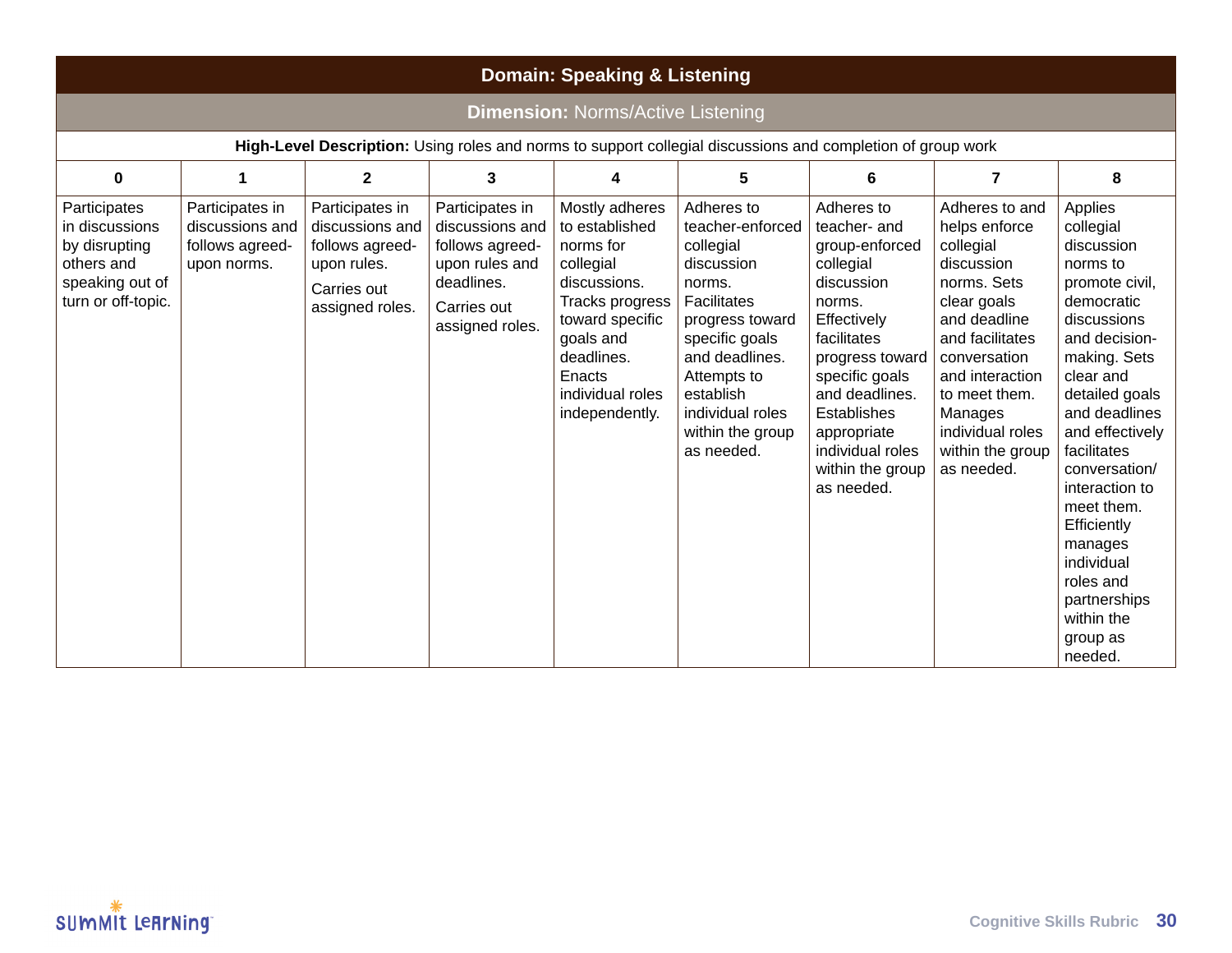| <b>Domain: Products &amp; Presentations</b>                                                                                                                |                                                                                                                                                                                                                            |                                                                                                                                                                                                         |                                                                                                                                                                                                                                                                              |                                                                                                                                                                                                                                                                                              |                                                                                                                                                                                                                                                                                                        |                                                                                                                                                                                                                                                                                                        |                                                                                                                                                                                                                                                                                                                                                                                                                                                        |                                                                                                                                                                                                                                                                                                                                                                                                     |  |  |  |  |
|------------------------------------------------------------------------------------------------------------------------------------------------------------|----------------------------------------------------------------------------------------------------------------------------------------------------------------------------------------------------------------------------|---------------------------------------------------------------------------------------------------------------------------------------------------------------------------------------------------------|------------------------------------------------------------------------------------------------------------------------------------------------------------------------------------------------------------------------------------------------------------------------------|----------------------------------------------------------------------------------------------------------------------------------------------------------------------------------------------------------------------------------------------------------------------------------------------|--------------------------------------------------------------------------------------------------------------------------------------------------------------------------------------------------------------------------------------------------------------------------------------------------------|--------------------------------------------------------------------------------------------------------------------------------------------------------------------------------------------------------------------------------------------------------------------------------------------------------|--------------------------------------------------------------------------------------------------------------------------------------------------------------------------------------------------------------------------------------------------------------------------------------------------------------------------------------------------------------------------------------------------------------------------------------------------------|-----------------------------------------------------------------------------------------------------------------------------------------------------------------------------------------------------------------------------------------------------------------------------------------------------------------------------------------------------------------------------------------------------|--|--|--|--|
| <b>Dimension:</b> Style & Language (Tone, Academic Language, Syntax)                                                                                       |                                                                                                                                                                                                                            |                                                                                                                                                                                                         |                                                                                                                                                                                                                                                                              |                                                                                                                                                                                                                                                                                              |                                                                                                                                                                                                                                                                                                        |                                                                                                                                                                                                                                                                                                        |                                                                                                                                                                                                                                                                                                                                                                                                                                                        |                                                                                                                                                                                                                                                                                                                                                                                                     |  |  |  |  |
| High-Level Description: Using appropriate style in a written product, including academic language, tone, and syntax                                        |                                                                                                                                                                                                                            |                                                                                                                                                                                                         |                                                                                                                                                                                                                                                                              |                                                                                                                                                                                                                                                                                              |                                                                                                                                                                                                                                                                                                        |                                                                                                                                                                                                                                                                                                        |                                                                                                                                                                                                                                                                                                                                                                                                                                                        |                                                                                                                                                                                                                                                                                                                                                                                                     |  |  |  |  |
| $\mathbf 0$                                                                                                                                                | $\mathbf{1}$                                                                                                                                                                                                               | $\mathbf{2}$                                                                                                                                                                                            | 3                                                                                                                                                                                                                                                                            | 4                                                                                                                                                                                                                                                                                            | 5                                                                                                                                                                                                                                                                                                      | 6                                                                                                                                                                                                                                                                                                      | $\overline{7}$                                                                                                                                                                                                                                                                                                                                                                                                                                         | 8                                                                                                                                                                                                                                                                                                                                                                                                   |  |  |  |  |
| Uses general<br>academic or<br>specialized<br>language<br>incorrectly;<br>frequently uses<br>language that<br>is informal or<br>unsuitable for<br>purpose. | Uses general<br>academic or<br>specialized<br>language<br>with minor<br><i>inaccuracies</i><br>and recognizes<br>differences<br>between<br>written (formal)<br>and spoken<br>language. Word<br>choice supports<br>purpose. | Uses general<br>academic or<br>specialized<br>language<br>appropriately,<br>and uses formal<br>language when<br>appropriate<br>to purpose.<br>Word choice<br>is precise and<br>supports the<br>purpose. | Uses general<br>academic or<br>specialized<br>language<br>precisely and<br>uses formal<br>language when<br>appropriate to<br>the purpose.<br>Sentences vary<br>in structure:<br>word choice<br>is precise and<br>supports the<br>purpose and<br>reader/listener<br>interest. | Consistently<br>uses a formal<br>style with some<br>academic or<br>specialized<br>language.<br>Sentence<br>structure is<br>functional;<br>writing may<br>demonstrate<br>strong control<br>over basic<br>sentence<br>structures<br>but limited<br>control over<br>more complex<br>structures. | Consistently<br>uses a formal<br>style with<br>consistently<br>appropriate<br>academic or<br>specialized<br>language.<br>Sentence<br>patterns are<br>somewhat<br>varied, with<br>strong control<br>over basic<br>sentence<br>structures<br>and variable<br>control over<br>more complex<br>structures. | Consistently<br>uses a formal<br>style and<br>academic/<br>specialized<br>language<br>when most<br>appropriate but<br>also varies style<br>and language<br>effectively given<br>the purpose,<br>audience &<br>conventions<br>of the writing.<br>Sentence<br>structures are<br>varied and<br>effective. | Consistently<br>uses a formal<br>style and<br>academic/<br>specialized<br>language<br>when most<br>appropriate<br>but also varies<br>style, language,<br>tone, and voice<br>effectively given<br>the purpose,<br>audience &<br>conventions<br>of the writing.<br>Sentence<br>structures are<br>varied and used<br>strategically<br>to enhance<br>meaning<br>by drawing<br>attention to<br>key ideas or<br>reinforcing<br>relationships<br>among ideas. | Style,<br>language,<br>tone, and<br>voice build<br>ethos and<br>high reader<br>engagement.<br>The style,<br>language,<br>tone, and<br>voice are<br>perfectly<br>appropriate to<br>the audience,<br>and effectively<br>accomplish<br>the author's<br>purpose.<br>Sentence<br>structures are<br>varied, used<br>strategically<br>to enhance<br>meaning,<br>and are often<br>powerful or<br>beautiful. |  |  |  |  |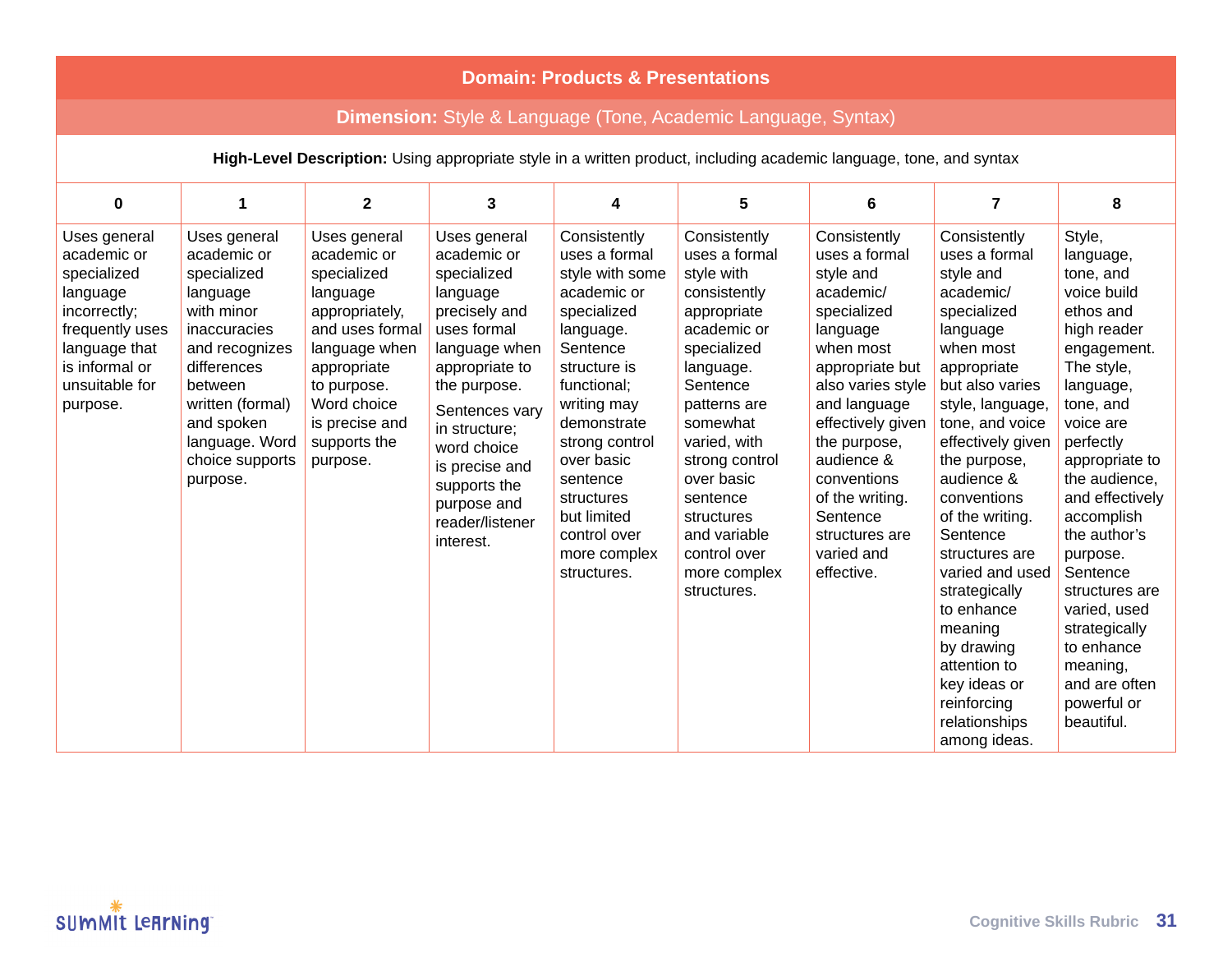| <b>Domain: Products &amp; Presentations</b>                                                                                                                             |                                                                                                                                                                     |                                                                                                                                                                                                          |                                                                                                                                                                                                                         |                                                                                                                                                                         |                                                                                                                                                                             |                                                                                                                                                                                                                                                                  |                                                                                                                                                                                                                                                                                                                                                                                                                                          |                                                                                                                                                                                                                                                                                                                                                                                                                                          |  |  |  |  |  |
|-------------------------------------------------------------------------------------------------------------------------------------------------------------------------|---------------------------------------------------------------------------------------------------------------------------------------------------------------------|----------------------------------------------------------------------------------------------------------------------------------------------------------------------------------------------------------|-------------------------------------------------------------------------------------------------------------------------------------------------------------------------------------------------------------------------|-------------------------------------------------------------------------------------------------------------------------------------------------------------------------|-----------------------------------------------------------------------------------------------------------------------------------------------------------------------------|------------------------------------------------------------------------------------------------------------------------------------------------------------------------------------------------------------------------------------------------------------------|------------------------------------------------------------------------------------------------------------------------------------------------------------------------------------------------------------------------------------------------------------------------------------------------------------------------------------------------------------------------------------------------------------------------------------------|------------------------------------------------------------------------------------------------------------------------------------------------------------------------------------------------------------------------------------------------------------------------------------------------------------------------------------------------------------------------------------------------------------------------------------------|--|--|--|--|--|
| <b>Dimension: Oral Presentation</b>                                                                                                                                     |                                                                                                                                                                     |                                                                                                                                                                                                          |                                                                                                                                                                                                                         |                                                                                                                                                                         |                                                                                                                                                                             |                                                                                                                                                                                                                                                                  |                                                                                                                                                                                                                                                                                                                                                                                                                                          |                                                                                                                                                                                                                                                                                                                                                                                                                                          |  |  |  |  |  |
| High-Level Description: Using appropriate public speaking strategies, including interaction with presentation mediums,<br>to engage the audience and communicate points |                                                                                                                                                                     |                                                                                                                                                                                                          |                                                                                                                                                                                                                         |                                                                                                                                                                         |                                                                                                                                                                             |                                                                                                                                                                                                                                                                  |                                                                                                                                                                                                                                                                                                                                                                                                                                          |                                                                                                                                                                                                                                                                                                                                                                                                                                          |  |  |  |  |  |
| 0                                                                                                                                                                       | $\mathbf{1}$                                                                                                                                                        | $\overline{2}$                                                                                                                                                                                           | 3                                                                                                                                                                                                                       | 4                                                                                                                                                                       | 5                                                                                                                                                                           | 6                                                                                                                                                                                                                                                                | $\overline{7}$                                                                                                                                                                                                                                                                                                                                                                                                                           | 8                                                                                                                                                                                                                                                                                                                                                                                                                                        |  |  |  |  |  |
| Makes no eye<br>contact.<br>Speaks in low<br>volume or at<br>a pace that<br>makes the<br>content of the<br>presentation<br>difficult to<br>discern.                     | Makes irregular<br>eye contact<br>with audience.<br>Speaks in a low<br>volume and/<br>or at a pace<br>that makes the<br>presentation<br>difficult to<br>understand. | Makes eye<br>contact with<br>audience.<br>Shows variable<br>body posture<br>and speaks at<br>a volume and<br>pace that does<br>not interfere<br>with audience<br>understanding<br>of the<br>presentation | Makes regular<br>eye contact with<br>audience.<br>Shows<br>appropriate<br>body posture<br>and speaks at<br>a volume and<br>pace that does<br>not interfere<br>with audience<br>understanding<br>of the<br>presentation. | Makes regular<br>eye contact with<br>audience.<br>Shows<br>confident body<br>posture and<br>speaks at<br>an adequate<br>volume and<br>pace with clear<br>pronunciation. | <b>Uses</b><br>consistently<br>appropriate<br>eye contact,<br>adequate<br>volume, clear<br>pronunciation,<br>and appropriate<br>body posture<br>(e.g., calm,<br>confident). | Demonstrates<br>consistent<br>control of<br>eye contact,<br>volume,<br>pronunciation,<br>and body<br>posture. Uses<br>some variation<br>in volume and<br>inflection to<br>emphasize key<br>points. Uses<br>some body<br>movements<br>to enhance<br>articulation. | Demonstrates<br>strong control<br>of eye contact,<br>pronunciation,<br>and body<br>posture. Varies<br>volume and<br>inflection<br>to maintain<br>audience<br>interest and<br>emphasize<br>key points.<br>Uses fluid body<br>movements to<br>help audience<br>visualize<br>ideas. May<br>use additional<br>engagement<br>techniques<br>such as humor,<br>anecdotes,<br>rhetorical<br>questions, etc.<br>as appropriate<br>to the context. | Demonstrates<br>strong control<br>of eye contact,<br>pronunciation,<br>and body<br>posture. Varies<br>volume and<br>inflection<br>to maintain<br>audience<br>interest and<br>emphasize key<br>points. Uses<br>fluid body<br>movements to<br>help audience<br>visualize<br>ideas. May<br>use additional<br>engagement<br>techniques<br>such as humor,<br>anecdotes,<br>rhetorical<br>questions, etc.<br>as appropriate<br>to the context. |  |  |  |  |  |

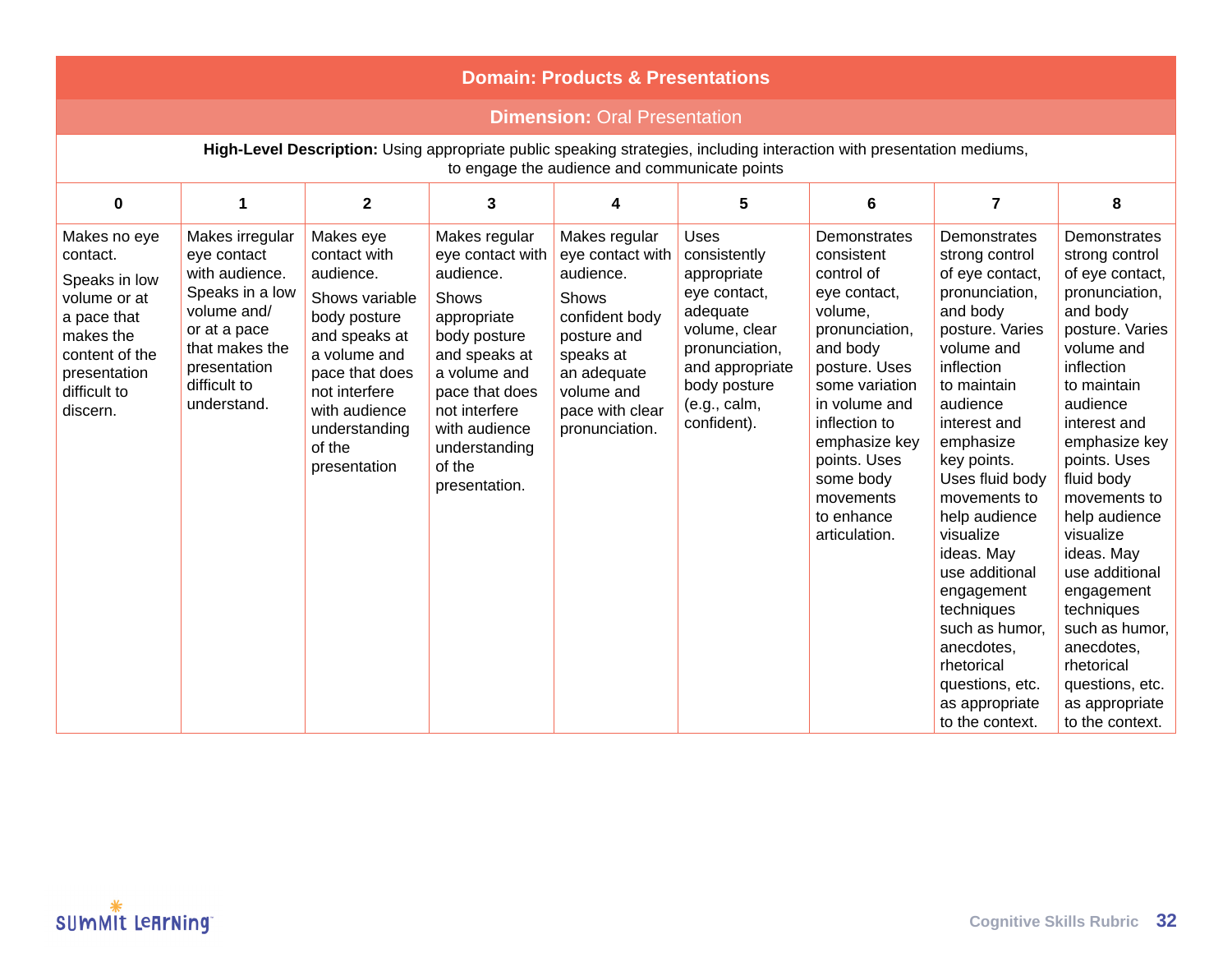| <b>Domain: Products &amp; Presentations</b>                                            |                                                                                                                                        |                                                                                                                                                                      |                                                                                                                                                                              |                                                                                                                                                                                                                                                                                                                         |                                                                                                                                                                                                                                                                                                                           |                                                                                                                                                                                                                                                                                                                                                                                                                                             |                                                                                                                                                                                                                                                                                                                                                                                                                                                                            |                                                                                                                                                    |  |  |  |
|----------------------------------------------------------------------------------------|----------------------------------------------------------------------------------------------------------------------------------------|----------------------------------------------------------------------------------------------------------------------------------------------------------------------|------------------------------------------------------------------------------------------------------------------------------------------------------------------------------|-------------------------------------------------------------------------------------------------------------------------------------------------------------------------------------------------------------------------------------------------------------------------------------------------------------------------|---------------------------------------------------------------------------------------------------------------------------------------------------------------------------------------------------------------------------------------------------------------------------------------------------------------------------|---------------------------------------------------------------------------------------------------------------------------------------------------------------------------------------------------------------------------------------------------------------------------------------------------------------------------------------------------------------------------------------------------------------------------------------------|----------------------------------------------------------------------------------------------------------------------------------------------------------------------------------------------------------------------------------------------------------------------------------------------------------------------------------------------------------------------------------------------------------------------------------------------------------------------------|----------------------------------------------------------------------------------------------------------------------------------------------------|--|--|--|
| <b>Dimension:</b> Multimedia in Written Production                                     |                                                                                                                                        |                                                                                                                                                                      |                                                                                                                                                                              |                                                                                                                                                                                                                                                                                                                         |                                                                                                                                                                                                                                                                                                                           |                                                                                                                                                                                                                                                                                                                                                                                                                                             |                                                                                                                                                                                                                                                                                                                                                                                                                                                                            |                                                                                                                                                    |  |  |  |
| High-Level Description: Integrating technology to create high-quality written products |                                                                                                                                        |                                                                                                                                                                      |                                                                                                                                                                              |                                                                                                                                                                                                                                                                                                                         |                                                                                                                                                                                                                                                                                                                           |                                                                                                                                                                                                                                                                                                                                                                                                                                             |                                                                                                                                                                                                                                                                                                                                                                                                                                                                            |                                                                                                                                                    |  |  |  |
| $\mathbf 0$                                                                            | $\mathbf{1}$                                                                                                                           | $\overline{2}$                                                                                                                                                       | $\mathbf{3}$                                                                                                                                                                 | 4                                                                                                                                                                                                                                                                                                                       | 5                                                                                                                                                                                                                                                                                                                         | 6                                                                                                                                                                                                                                                                                                                                                                                                                                           | $\overline{7}$                                                                                                                                                                                                                                                                                                                                                                                                                                                             | 8                                                                                                                                                  |  |  |  |
| No evidence<br>of integrating<br>technology<br>into writing<br>products.               | <b>Uses</b><br>technology, to<br>produce and<br>publish writing<br>products, as<br>well as interact<br>and collaborate<br>with others. | <b>Uses</b><br>technology,<br>including the<br>internet, to<br>produce and<br>publish writing<br>products, as<br>well as interact<br>and collaborate<br>with others. | Uses<br>technology,<br>including the<br>internet, to<br>produce and<br>publish writing<br>products, as<br>well as interact<br>and collaborate<br>with others<br>effectively. | Uses<br>technology,<br>including the<br>internet, to<br>produce/publish<br>writing, link/<br>cite sources,<br>and interact/<br>collaborate<br>with others<br>effectively and<br>efficiently. Uses<br>technology/<br>media tools<br>to illustrate<br>ideas or show<br>relationships<br>between<br>information/<br>ideas. | Uses technology,<br>including the<br>internet, to<br>effectively<br>and efficiently<br>produce, publish,<br>and update<br>individual or<br>shared writing<br>products. Uses<br>appropriate<br>technology/<br>media tools<br>to illustrate<br>ideas or show<br>relationships<br>among<br>information/ideas<br>effectively. | Uses<br>technology,<br>including<br>the internet,<br>to produce,<br>publish,<br>and update<br>individual or<br>shared writing<br>products. Uses<br>appropriate<br>technology/<br>media tools<br>to illustrate<br>ideas or show<br>relationships<br>among<br>information/<br>ideas by taking<br>advantage of<br>technology's<br>capacity to<br>link to other<br>information<br>and to display<br>information<br>flexibly and<br>dynamically. | <b>Uses</b><br>technology,<br>including<br>the internet,<br>to produce,<br>publish,<br>and update<br>individual or<br>shared writing<br>products.<br>Uses carefully<br>selected<br>technology/<br>media tools<br>creatively<br>to illustrate<br>ideas or show<br>relationships<br>among<br>information/<br>ideas by taking<br>advantage of<br>technology's<br>capacity to<br>link to other<br>information<br>and to display<br>information<br>flexibly and<br>dynamically. | <b>Uses</b><br>technology<br>beyond<br>commonly<br>used tools<br>to explore<br>novel and<br>effective ways<br>of producing<br>writing<br>products. |  |  |  |

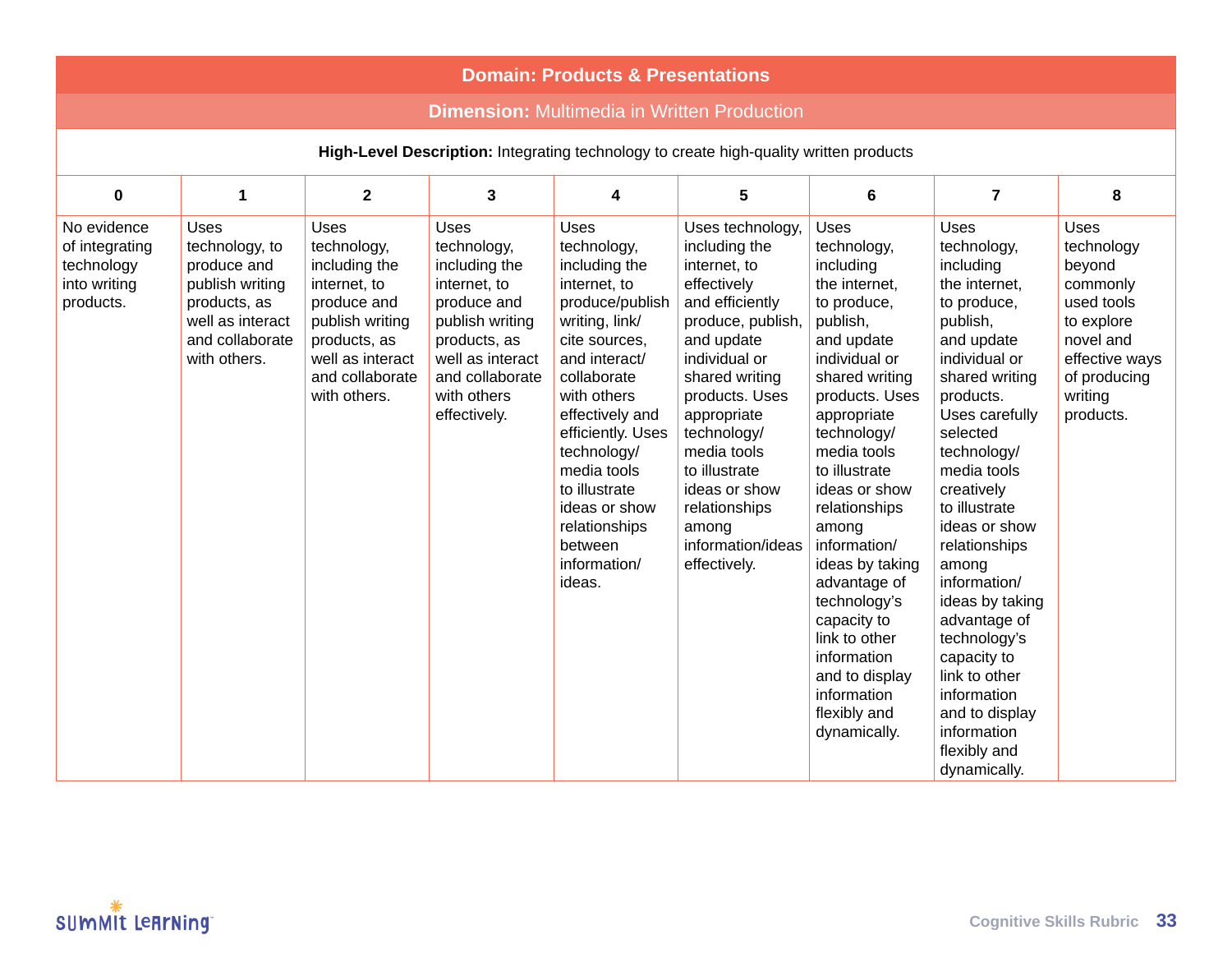|                                                                                                                                                 | <b>Domain: Products &amp; Presentations</b>                                                                                                               |                                                                                                                               |                                                                                                                  |                                                                                                           |                                                                                                                                                                                                                              |                                                                                                                                                                                                                                                   |                                                                                                                                                                                                                                |                                                                                                                                                                                                                                                                                                                                        |  |  |  |  |
|-------------------------------------------------------------------------------------------------------------------------------------------------|-----------------------------------------------------------------------------------------------------------------------------------------------------------|-------------------------------------------------------------------------------------------------------------------------------|------------------------------------------------------------------------------------------------------------------|-----------------------------------------------------------------------------------------------------------|------------------------------------------------------------------------------------------------------------------------------------------------------------------------------------------------------------------------------|---------------------------------------------------------------------------------------------------------------------------------------------------------------------------------------------------------------------------------------------------|--------------------------------------------------------------------------------------------------------------------------------------------------------------------------------------------------------------------------------|----------------------------------------------------------------------------------------------------------------------------------------------------------------------------------------------------------------------------------------------------------------------------------------------------------------------------------------|--|--|--|--|
| <b>Dimension: Multimedia in Oral Presentation</b>                                                                                               |                                                                                                                                                           |                                                                                                                               |                                                                                                                  |                                                                                                           |                                                                                                                                                                                                                              |                                                                                                                                                                                                                                                   |                                                                                                                                                                                                                                |                                                                                                                                                                                                                                                                                                                                        |  |  |  |  |
| High-Level Description: Integrating multiple mediums, including technology, to create high-quality spoken presentations                         |                                                                                                                                                           |                                                                                                                               |                                                                                                                  |                                                                                                           |                                                                                                                                                                                                                              |                                                                                                                                                                                                                                                   |                                                                                                                                                                                                                                |                                                                                                                                                                                                                                                                                                                                        |  |  |  |  |
| $\bf{0}$                                                                                                                                        | $\mathbf{1}$                                                                                                                                              | $\overline{2}$                                                                                                                | 3                                                                                                                | 4                                                                                                         | 5                                                                                                                                                                                                                            | 6                                                                                                                                                                                                                                                 | $\overline{7}$                                                                                                                                                                                                                 | 8                                                                                                                                                                                                                                                                                                                                      |  |  |  |  |
| <b>Uses</b><br>technology<br>beyond<br>commonly used<br>tools to explore<br>novel and<br>effective ways<br>of producing<br>writing<br>products. | Multimedia<br>components<br>and/or visual<br>displays<br>emphasize or<br>enhance facts<br>and details<br>relevant to the<br>focus of the<br>presentation. | Multimedia<br>components<br>and/or visual<br>displays<br>illustrate ideas<br>relevant to the<br>focus of the<br>presentation. | Multimedia<br>components<br>and visual<br>displays<br>illustrate<br>relevant<br>information and<br>develop ideas | Multimedia<br>components<br>and visual<br>displays clarify<br>and illustrate<br>information and<br>ideas. | Most multimedia<br>components<br>and visual<br>displays clarify<br>or illustrate<br>information<br>and ideas and<br>strengthen<br>arguments,<br>explanations,<br>and/or narratives<br>by highlighting<br>significant points. | All multimedia<br>components<br>and visual<br>displays are<br>purposeful and<br>effective (i.e.,<br>clarify, illustrate,<br>and strengthen<br>arguments,<br>explanations,<br>and/or<br>narratives)<br>and add<br>interest to the<br>presentation. | Multimedia<br>components<br>and visual<br>displays are<br>purposeful,<br>engaging,<br>effective, and<br>strategically/<br>efficiently used<br>to enhance<br>understanding<br>of arguments,<br>explanations,<br>and narratives. | Multimedia<br>components<br>and visual<br>displays are<br>purposeful,<br>engaging,<br>effective, and<br>strategically/<br>efficiently used<br>to enhance<br>understanding<br>of arguments,<br>explanations,<br>and narratives.<br>Integration of<br>multimedia into<br>presentation<br>is seamless,<br>engaging, and<br>sophisticated. |  |  |  |  |

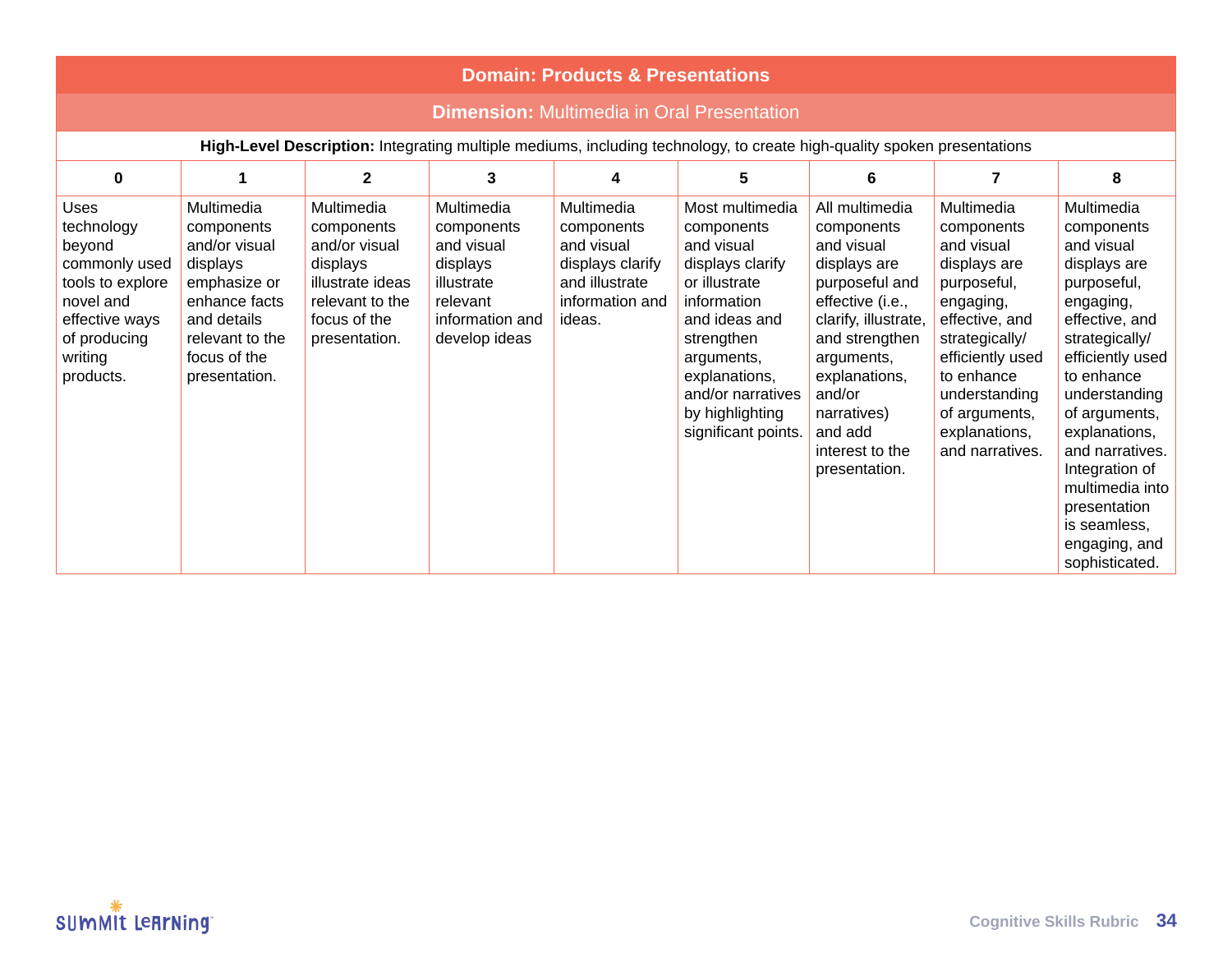|                                                                                                                                                                                                                                                                 | <b>Domain: Products &amp; Presentations</b>                                                                      |                                                                                                                   |                                                                                                                                                       |                                                                                                                         |                                                                                                                                                 |                                                                                                          |                                                                                                                                                                                                                                                                                       |                                                                                                                                                                         |  |  |  |  |  |
|-----------------------------------------------------------------------------------------------------------------------------------------------------------------------------------------------------------------------------------------------------------------|------------------------------------------------------------------------------------------------------------------|-------------------------------------------------------------------------------------------------------------------|-------------------------------------------------------------------------------------------------------------------------------------------------------|-------------------------------------------------------------------------------------------------------------------------|-------------------------------------------------------------------------------------------------------------------------------------------------|----------------------------------------------------------------------------------------------------------|---------------------------------------------------------------------------------------------------------------------------------------------------------------------------------------------------------------------------------------------------------------------------------------|-------------------------------------------------------------------------------------------------------------------------------------------------------------------------|--|--|--|--|--|
| <b>Dimension: Conventions</b>                                                                                                                                                                                                                                   |                                                                                                                  |                                                                                                                   |                                                                                                                                                       |                                                                                                                         |                                                                                                                                                 |                                                                                                          |                                                                                                                                                                                                                                                                                       |                                                                                                                                                                         |  |  |  |  |  |
| High-Level Description: Using discipline-appropriate conventions to support clear expression of ideas and information                                                                                                                                           |                                                                                                                  |                                                                                                                   |                                                                                                                                                       |                                                                                                                         |                                                                                                                                                 |                                                                                                          |                                                                                                                                                                                                                                                                                       |                                                                                                                                                                         |  |  |  |  |  |
| 0                                                                                                                                                                                                                                                               | 1                                                                                                                | $\overline{2}$                                                                                                    | 3                                                                                                                                                     | 4                                                                                                                       | 5                                                                                                                                               | 6                                                                                                        | 7                                                                                                                                                                                                                                                                                     | 8                                                                                                                                                                       |  |  |  |  |  |
| Uses the<br>conventions of<br>the discipline<br>inconsistently<br>with a pattern<br>of errors<br>that impede<br>understanding<br>Uses the<br>conventions of<br>the discipline<br>inconsistently<br>with a pattern<br>of errors<br>that impede<br>understanding. | Generally uses<br>the conventions<br>of the discipline.<br>Minor errors<br>sometimes<br>impede<br>understanding. | Uses the<br>conventions of<br>the discipline.<br>Errors are few/<br>minor, and do<br>not impede<br>understanding. | Uses the<br>conventions of<br>the discipline<br>with some<br>consistency.<br>Minor<br>errors, while<br>noticeable, do<br>not impede<br>understanding. | Uses the<br>conventions<br>of the<br>discipline with<br>consistency.<br>Minor errors<br>do not impede<br>understanding. | Uses the<br>conventions of<br>the discipline<br>appropriately;<br>some minor<br>errors, while<br>noticeable, do<br>not impede<br>understanding. | Uses the<br>conventions of<br>the discipline<br>appropriately<br>with almost<br>no noticeable<br>errors. | Applies the<br>conventions of<br>the discipline<br>consistently to<br>support clear<br>expression<br>of ideas and<br>information.<br>Errors are so<br>few and so<br>minor that the<br>reader would<br>be unlikely<br>to notice<br>them unless<br>specifically<br>looking for<br>them. | Applies the<br>conventions of<br>the discipline<br>consistently<br>and precisely<br>to support<br>clear,<br>sophisticated<br>expression<br>of ideas and<br>information. |  |  |  |  |  |